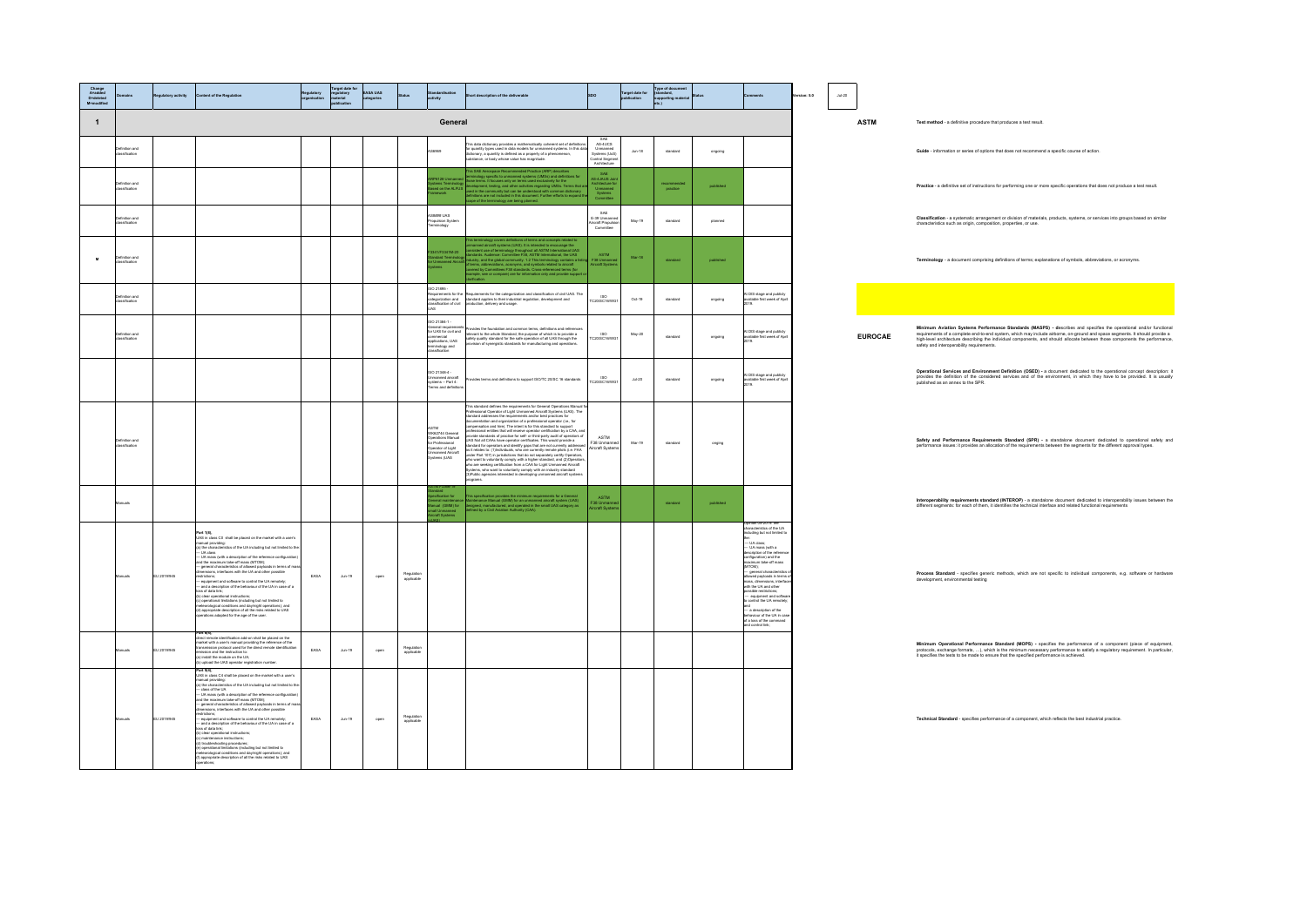| tanuals                                                     | EU 2019/945                 | Part 2/18), 3/19) and 4/15)<br>UAS in class C1, C2 and C3 shallbe placed on the market with<br>a user's manual providing:<br>a) the characteristics of the UA including but not limited to the<br>— class of the UA:<br>— class of the UA;<br>— UA mass (with a description of the reference configuration)<br>— UA maximum take-off mass (MTOM);<br>— general characteristics of with the UA and other possible<br>dimensions, interfaces of with the UA and othe<br>estrictions<br>www.www.<br>— equipment and software to control the UA remotely;<br>— reference of the transmission protocol used for the direct<br>emote identification emission;<br>-sound power level;<br>- and a description of the behaviour of the UA in case of a<br>loss of data link;<br>(b) clear operational instructions;<br>(c) procedure to upload the airspace limitations;<br>(d) maintenance instructions;<br>(e) troubleshooting procedures;<br>(f) perstricmal limitations (including but not limited to<br>meteorological conditions and day/night operations); and<br>(g) appropriate description of all the risks related to UAS | EASA | $Ann-19$           | open     | Regulation<br>applicable |                                                                    |                                                                                           |                                                                                                          |          |           | Opmon 05-2019<br>(a)the characteristics of the<br>UA including but not limited<br>o the:<br>o the:<br>— class of the UA;<br>— UA mass (with a<br>description of the reference<br>configuration) and the<br>maximum take-off mass<br>maximum ueve-ori mass<br>(MTOM);<br>— general characteristics of<br>allowed payloads in terms of<br>mass, dimensions, interface<br>of with the UA and other<br>casible restrictions:<br>- equipment and softwar<br>to control the UA remotely;<br>- the procedures to uploas<br>registration number into the<br>electronic identification<br>system;<br>reference of the<br>transmission protocol user<br>for the direct remote<br><b>Intification emission:</b><br>sound power level;<br>description of the<br>haviour of the UA in cas<br>of a loss of the command<br>and control link, and the |            |
|-------------------------------------------------------------|-----------------------------|-----------------------------------------------------------------------------------------------------------------------------------------------------------------------------------------------------------------------------------------------------------------------------------------------------------------------------------------------------------------------------------------------------------------------------------------------------------------------------------------------------------------------------------------------------------------------------------------------------------------------------------------------------------------------------------------------------------------------------------------------------------------------------------------------------------------------------------------------------------------------------------------------------------------------------------------------------------------------------------------------------------------------------------------------------------------------------------------------------------------------------|------|--------------------|----------|--------------------------|--------------------------------------------------------------------|-------------------------------------------------------------------------------------------|----------------------------------------------------------------------------------------------------------|----------|-----------|---------------------------------------------------------------------------------------------------------------------------------------------------------------------------------------------------------------------------------------------------------------------------------------------------------------------------------------------------------------------------------------------------------------------------------------------------------------------------------------------------------------------------------------------------------------------------------------------------------------------------------------------------------------------------------------------------------------------------------------------------------------------------------------------------------------------------------------|------------|
|                                                             |                             |                                                                                                                                                                                                                                                                                                                                                                                                                                                                                                                                                                                                                                                                                                                                                                                                                                                                                                                                                                                                                                                                                                                             |      |                    |          |                          |                                                                    |                                                                                           |                                                                                                          |          |           |                                                                                                                                                                                                                                                                                                                                                                                                                                                                                                                                                                                                                                                                                                                                                                                                                                       |            |
|                                                             |                             |                                                                                                                                                                                                                                                                                                                                                                                                                                                                                                                                                                                                                                                                                                                                                                                                                                                                                                                                                                                                                                                                                                                             |      |                    |          |                          |                                                                    |                                                                                           |                                                                                                          |          |           |                                                                                                                                                                                                                                                                                                                                                                                                                                                                                                                                                                                                                                                                                                                                                                                                                                       |            |
| Aanualis                                                    | pinion 05-2019              | Part 16(7)<br>UAS class CS shall in addition to the information indicated in<br>point (15)(a) of Part 4, include in the user's manual a<br>description of the means to terminate the flight                                                                                                                                                                                                                                                                                                                                                                                                                                                                                                                                                                                                                                                                                                                                                                                                                                                                                                                                 | EASA | $_{\text{Jun-20}}$ | Specific | Opinion<br>published     |                                                                    |                                                                                           |                                                                                                          |          |           |                                                                                                                                                                                                                                                                                                                                                                                                                                                                                                                                                                                                                                                                                                                                                                                                                                       | EU         |
| Manuals                                                     | Opinion 05-2019             | Part 17(8)<br>$(3)$ (data CS shall in addition to the information indicated in the<br>UAS (data CS shall in addition to the unit manual:<br>Seni (5)(a) of Part 4, include in the users manual:<br>(b)) a description of the landscen                                                                                                                                                                                                                                                                                                                                                                                                                                                                                                                                                                                                                                                                                                                                                                                                                                                                                       | EASA | $_{\text{Jun-20}}$ | Specific | Opinion<br>published     |                                                                    |                                                                                           |                                                                                                          |          |           |                                                                                                                                                                                                                                                                                                                                                                                                                                                                                                                                                                                                                                                                                                                                                                                                                                       |            |
| Aanuala                                                     | Opinion 05-2019             | <b>Part 16</b><br>UAS class C6 accessories kit shall be accompanied by a user<br>manual providing:<br>(a) the list of all class C3 UAS to which the kit can be applied;<br>nu<br>) instructions on how to install and operate the accessory kit                                                                                                                                                                                                                                                                                                                                                                                                                                                                                                                                                                                                                                                                                                                                                                                                                                                                             | EASA | $_{\text{Jun-20}}$ | Specific | Opinion<br>published     |                                                                    |                                                                                           |                                                                                                          |          |           |                                                                                                                                                                                                                                                                                                                                                                                                                                                                                                                                                                                                                                                                                                                                                                                                                                       |            |
| <b>Infinition</b> and                                       | EU 2019/945                 | Part 2(11), 3(13), 4(8) and 8(2)<br>UAS in class C1, C2 , C3 and the direct remote identification<br>add-on shall have a unique physical serial number compliant<br>with standard ANSICTA-2063 Small Unmanned Aerial System<br>Serial Numb                                                                                                                                                                                                                                                                                                                                                                                                                                                                                                                                                                                                                                                                                                                                                                                                                                                                                  | EASA | $Ann-19$           | open     | Regulation<br>applicable |                                                                    |                                                                                           |                                                                                                          |          |           | Philadelphian<br>rre a unique serial numi<br>.<br>Isandard ANSI/CTA-2063-A<br>santas Antonio Inviccio<br>stems Serial Numbers                                                                                                                                                                                                                                                                                                                                                                                                                                                                                                                                                                                                                                                                                                         |            |
| Definition and<br>classification                            |                             |                                                                                                                                                                                                                                                                                                                                                                                                                                                                                                                                                                                                                                                                                                                                                                                                                                                                                                                                                                                                                                                                                                                             |      |                    |          |                          | <b>ISUCTA - 2063</b><br>voco IIX - 2005<br>mail Unmanned<br>imhers | his standard outlines the elements and chara<br>be used by small unmanned aerial systems. | CTA R6 Portable<br>Handled and In-<br>Vehicle Electronic<br>Committee WG 21<br>Unmanned Aeria<br>Systems | standard | published |                                                                                                                                                                                                                                                                                                                                                                                                                                                                                                                                                                                                                                                                                                                                                                                                                                       | <b>ISC</b> |
| Definition and<br>dassification                             | EASA Decision<br>2019/021/R | $050\#23$ Environmental conditions for safe operations defined,<br>measurable and adhered to $(\underline{C}$ riterion #1 Defintion),                                                                                                                                                                                                                                                                                                                                                                                                                                                                                                                                                                                                                                                                                                                                                                                                                                                                                                                                                                                       | EASA | $Oct-19$           | Specific | published                |                                                                    |                                                                                           |                                                                                                          |          |           |                                                                                                                                                                                                                                                                                                                                                                                                                                                                                                                                                                                                                                                                                                                                                                                                                                       |            |
| Operator<br>organisations                                   | EASA Decision<br>2019/021/R | OSO#1 Ensure the operator is competent and/or proven                                                                                                                                                                                                                                                                                                                                                                                                                                                                                                                                                                                                                                                                                                                                                                                                                                                                                                                                                                                                                                                                        | EASA | $Oct-19$           | Specific | published                |                                                                    |                                                                                           |                                                                                                          |          |           |                                                                                                                                                                                                                                                                                                                                                                                                                                                                                                                                                                                                                                                                                                                                                                                                                                       |            |
| $\begin{array}{c} manafacturer \\ organization \end{array}$ | EASA Decision<br>2019/021/R | 50#2 UAS manufactured by competent and/or proven entity                                                                                                                                                                                                                                                                                                                                                                                                                                                                                                                                                                                                                                                                                                                                                                                                                                                                                                                                                                                                                                                                     | EASA | Oct-19             | Specific | published                |                                                                    |                                                                                           |                                                                                                          |          |           |                                                                                                                                                                                                                                                                                                                                                                                                                                                                                                                                                                                                                                                                                                                                                                                                                                       |            |
| Maintenance<br>organisation                                 | EASA Decision<br>2019/021/R | .<br>150#3 UAS maintained by competent and/or proven entity (e.g.<br>ndastry standards). ( <u>Criterion #1 Procedure</u> )                                                                                                                                                                                                                                                                                                                                                                                                                                                                                                                                                                                                                                                                                                                                                                                                                                                                                                                                                                                                  | EASA | $Oct-19$           | Specific | published                |                                                                    |                                                                                           |                                                                                                          |          |           |                                                                                                                                                                                                                                                                                                                                                                                                                                                                                                                                                                                                                                                                                                                                                                                                                                       |            |
| Maintenance<br>organisation                                 | EASA Decision<br>2019/021/R | 050#3 UAS maintained by competent and/or proven entity (e.g.<br>industry standards). ( <u>Criterion #2 Training</u> )                                                                                                                                                                                                                                                                                                                                                                                                                                                                                                                                                                                                                                                                                                                                                                                                                                                                                                                                                                                                       | EASA | $Oct-19$           | Specific | published                |                                                                    |                                                                                           |                                                                                                          |          |           |                                                                                                                                                                                                                                                                                                                                                                                                                                                                                                                                                                                                                                                                                                                                                                                                                                       |            |
| service provider EASA Decision                              |                             | $050\pm 13$ - External services supporting UAS operations are<br>lequate to the operation                                                                                                                                                                                                                                                                                                                                                                                                                                                                                                                                                                                                                                                                                                                                                                                                                                                                                                                                                                                                                                   | EASA | Oct-19             | Specific | published                |                                                                    |                                                                                           |                                                                                                          |          |           |                                                                                                                                                                                                                                                                                                                                                                                                                                                                                                                                                                                                                                                                                                                                                                                                                                       |            |

**Guidance Document** - supplements the information contained in the types of documents described above. Usually illustrative information to another EUROCAE document.

**Internal <b>Report** - represents the opinion of a WG on a certain technical topic. It is identified with a WG reference number and<br>date only.

**EUROCONTROL Specifications** - Define technical and/or operational procedures that advance ATM

**Guidelines** - Provide more general implementation support to stakeholders.

**NOTE:** Standards are developed and maintained as both harmonising standards and as means of compliance. Standards are<br>used as reference material by ICAO and EASA, and continue to provide the basis of Community Specificati

**International Standard** - provides rules, guidelines or characleristics for activities or for their results, aimed at achieving the<br>optimum degree of order in a given context. It can take many forms. Apart from product st

Technical Specification - addresses work still under technical development, or where it is believed that there will be a future,<br>but not immediate, possibility of agreement on an International Standard. A Technical Specifi

Technical Report - contains information of a different kind from that of the previous two publications. It may include data<br>obtained from a survey, for example, or from an informative report, or information of the perceive

Publicity Available Specification - is published to resport to an urgent market need, representing elther the consensus of the<br>experts within a working prosp, or a consensus in an organization esternal to ISO. As with Tech

International Workshop Agreement - is a document developed outside the normal SO committee system to enable market<br>players to negotiate in an "open workshop" environment. International Workshop Agreements are typically adm

Guides - help readers understand more about the main areas where standards add value. Some Guides talk about how, and<br>why, ISO standards can make it work better, safer, and more efficiently.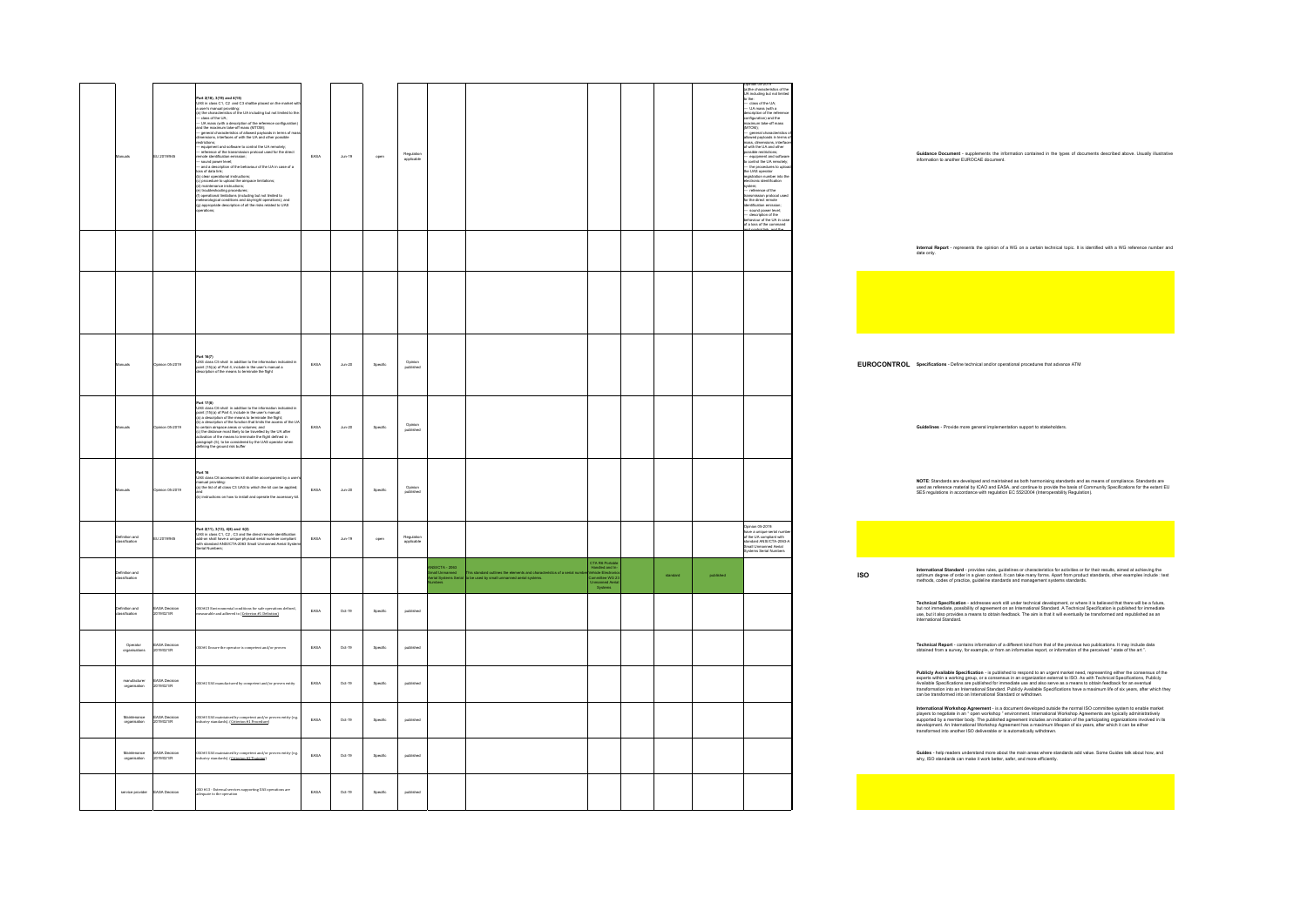|                | Operator<br>organisations        | EASA Decision | OSO #07 - Inspection of the UAS (product inspection) to<br>ure consistency to the ConOps                                                                                                                                                                                                                                                                                                                                                                                                                                                                                                                                                                                                                                                                                                                                                                                                                                                                                                                                                                                                                                                                                                                                                                                                                                                                                                                            | EASA | $Oct-19$           | Specific                                           | published            |                                                                                                                                                                                                                                                                                                                                                                                                                                                                                                                                               |                                                                                     |                         |           |                                                              | SAE | Standards - these Technical Reports are a documentation of broadly accepted engineering practices or specifications for a material, product, process,                                                                             |
|----------------|----------------------------------|---------------|---------------------------------------------------------------------------------------------------------------------------------------------------------------------------------------------------------------------------------------------------------------------------------------------------------------------------------------------------------------------------------------------------------------------------------------------------------------------------------------------------------------------------------------------------------------------------------------------------------------------------------------------------------------------------------------------------------------------------------------------------------------------------------------------------------------------------------------------------------------------------------------------------------------------------------------------------------------------------------------------------------------------------------------------------------------------------------------------------------------------------------------------------------------------------------------------------------------------------------------------------------------------------------------------------------------------------------------------------------------------------------------------------------------------|------|--------------------|----------------------------------------------------|----------------------|-----------------------------------------------------------------------------------------------------------------------------------------------------------------------------------------------------------------------------------------------------------------------------------------------------------------------------------------------------------------------------------------------------------------------------------------------------------------------------------------------------------------------------------------------|-------------------------------------------------------------------------------------|-------------------------|-----------|--------------------------------------------------------------|-----|-----------------------------------------------------------------------------------------------------------------------------------------------------------------------------------------------------------------------------------|
|                | Operator<br>organisations        | ASA Decision  | OSO #08 - Operational procedures are defined, validated and<br>adhered to (to address technical issues with the UAS): Criteria<br>1, 2,3                                                                                                                                                                                                                                                                                                                                                                                                                                                                                                                                                                                                                                                                                                                                                                                                                                                                                                                                                                                                                                                                                                                                                                                                                                                                            | EASA | $Oct-19$           | $\operatorname{\mathsf{Spec}}\nolimits\mathsf{fc}$ | published            |                                                                                                                                                                                                                                                                                                                                                                                                                                                                                                                                               |                                                                                     |                         |           |                                                              |     | Recommended Practices -these Technical Reports are documentations of practice, procedures and technology that are intended as guides to standar<br>engineering practice. Their content may be of a more general nature, or they m |
|                | Operator<br>organisations        | EASA Decision | OSO #11 - Procedures are in-place to handle the deterioration<br>of external systems supporting UAS operation: Criteria 1, 2,3                                                                                                                                                                                                                                                                                                                                                                                                                                                                                                                                                                                                                                                                                                                                                                                                                                                                                                                                                                                                                                                                                                                                                                                                                                                                                      | EASA | $Oct-19$           | Specific                                           | published            |                                                                                                                                                                                                                                                                                                                                                                                                                                                                                                                                               |                                                                                     |                         |           |                                                              |     | Information Reports - these Technical Reports are compilations of engineering reference data or educational material useful to the technical communit                                                                             |
|                | Operator<br>organisations        | ASA Decision  | .<br>OSO #14 - Operational procedures are defined, valida<br>adhered to (to address Human Errors): Criteria 1, 2,3<br>ated and                                                                                                                                                                                                                                                                                                                                                                                                                                                                                                                                                                                                                                                                                                                                                                                                                                                                                                                                                                                                                                                                                                                                                                                                                                                                                      | EASA | $Oct-19$           | Specific                                           | published            |                                                                                                                                                                                                                                                                                                                                                                                                                                                                                                                                               |                                                                                     |                         |           |                                                              |     | Aerospace Material Specifications - these Technical Reports identify material and process specifications conforming to sound, established engineering<br>and metallurgical practices in aerospace sciences and practices.         |
|                | Operator<br>organisations        | BASA Decision | OSO #21 - Operational procedures are defined, validated and<br>adhered to (to address Adverse Operating Conditions): Criteri<br>1, 2,3                                                                                                                                                                                                                                                                                                                                                                                                                                                                                                                                                                                                                                                                                                                                                                                                                                                                                                                                                                                                                                                                                                                                                                                                                                                                              | EASA | Oct-19             | Specific                                           | published            |                                                                                                                                                                                                                                                                                                                                                                                                                                                                                                                                               |                                                                                     |                         |           |                                                              |     |                                                                                                                                                                                                                                   |
|                | Operator<br>organisations        | EASA Decision | ISO#19 Safe recovery from Human Error ( <u>Criterion #1.</u><br>Yocedures and checklists)                                                                                                                                                                                                                                                                                                                                                                                                                                                                                                                                                                                                                                                                                                                                                                                                                                                                                                                                                                                                                                                                                                                                                                                                                                                                                                                           | EASA | Oct-19             | Specific                                           | published            |                                                                                                                                                                                                                                                                                                                                                                                                                                                                                                                                               |                                                                                     |                         |           |                                                              |     |                                                                                                                                                                                                                                   |
|                | <b>Operator</b><br>organisations | ASA Decision  | 0816 Multi crew coordination. (Criterion #1 Procedures)                                                                                                                                                                                                                                                                                                                                                                                                                                                                                                                                                                                                                                                                                                                                                                                                                                                                                                                                                                                                                                                                                                                                                                                                                                                                                                                                                             | EASA | $Oct-19$           | Specific                                           | published            |                                                                                                                                                                                                                                                                                                                                                                                                                                                                                                                                               |                                                                                     |                         |           |                                                              |     |                                                                                                                                                                                                                                   |
|                | Operator<br>organisations        | BASA Decision | 050#23 Environmental conditions for safe operations defined,<br>measurable and adhered to (Criterion #1 Procedures)                                                                                                                                                                                                                                                                                                                                                                                                                                                                                                                                                                                                                                                                                                                                                                                                                                                                                                                                                                                                                                                                                                                                                                                                                                                                                                 | EASA | $Oct-19$           | Specific                                           | published            |                                                                                                                                                                                                                                                                                                                                                                                                                                                                                                                                               |                                                                                     |                         |           |                                                              |     |                                                                                                                                                                                                                                   |
|                | Operator<br>organisations        | EASA Decision | M#1 An Emergency Response Plan (ERP) is in place, open<br>idated and effective (Criterion #1 Operational)                                                                                                                                                                                                                                                                                                                                                                                                                                                                                                                                                                                                                                                                                                                                                                                                                                                                                                                                                                                                                                                                                                                                                                                                                                                                                                           | EASA | $Oct-19$           | Specific                                           | published            |                                                                                                                                                                                                                                                                                                                                                                                                                                                                                                                                               |                                                                                     |                         |           |                                                              |     |                                                                                                                                                                                                                                   |
| $\overline{2}$ |                                  |               |                                                                                                                                                                                                                                                                                                                                                                                                                                                                                                                                                                                                                                                                                                                                                                                                                                                                                                                                                                                                                                                                                                                                                                                                                                                                                                                                                                                                                     |      |                    |                                                    |                      | <b>UAS Traffic Management</b>                                                                                                                                                                                                                                                                                                                                                                                                                                                                                                                 |                                                                                     |                         |           |                                                              |     |                                                                                                                                                                                                                                   |
|                | pace                             | inion 05-2019 | Part 2(20), 3(21), and 4(17)<br>UAS in class C1, C2 , C3, if equipped with a network remote<br>identification system it shall:<br>(a) allow the upload of the UAS operator registration number is<br>accordance with Article 14 of Implementing Regulation (EU)<br>2019/947 and exclusively following the process provided by th<br>registration system. The system shall not accept an invalid UA<br>erator registration number;<br>  ensure, in real time during the whole duration of the flight,<br>the transmission from the LIA using an open and documented<br>transmission protocol, of at least the following data, in a way<br>that it can be received through a network;<br>that it can be received through a network;<br>i the UAS operator registration number;<br>ii the unique serial number of the UA compliant with standard<br>ANSI/CTA-2063-A;<br>wears<br>in the steme stamp, the geographical position of the UA and its<br>height above the surface or take-off point;<br>iv the route course measured dockwise from true north and<br>with exotic course measured dockwise from true nor<br>or university and the UA) and<br>interval appears of the UA) and<br>appears appear of the second points of the remote pilot or, if not<br>available, the take-off points," and<br>(c) ensure that the user cannot modify the data mentione<br>.<br>Ider paragraph (b) points ii, iii, iv and v.' | EASA | $_{\text{Ann-}20}$ | Open category and<br>Specific                      | Opinion<br>published |                                                                                                                                                                                                                                                                                                                                                                                                                                                                                                                                               |                                                                                     |                         |           |                                                              |     |                                                                                                                                                                                                                                   |
|                |                                  |               |                                                                                                                                                                                                                                                                                                                                                                                                                                                                                                                                                                                                                                                                                                                                                                                                                                                                                                                                                                                                                                                                                                                                                                                                                                                                                                                                                                                                                     |      |                    |                                                    |                      | SO TR 23629-1 -<br>AS Traffic<br>TR20624-1-<br>TR20624-1-This project intends to start is survey on UTMs in each country, which is<br>nagement (UTM) – expected to reveal functions of commencial applications already in place,<br>it : Ceneral  — sa well as social sy<br>Part 1: General<br>Survey results on                                                                                                                                                                                                                              | ISO/TC 20/SC<br>$Sap-22$<br>16/WG 4                                                 | <b>Technical Report</b> | ongoing   | Will be published before<br>2022; currently showing limited  |     |                                                                                                                                                                                                                                   |
|                |                                  |               |                                                                                                                                                                                                                                                                                                                                                                                                                                                                                                                                                                                                                                                                                                                                                                                                                                                                                                                                                                                                                                                                                                                                                                                                                                                                                                                                                                                                                     |      |                    |                                                    |                      | ISO 23629-7 - UAS<br>Fraffic Management<br>UTM) -- Part 7: UTM<br>(orm) = rance in constant<br>data and information<br>transfer at interface<br>of transportion system<br>and UAS service<br>suppliers -- Data<br>model related to<br>spatial data for UAS<br>and UTM<br>This standard specifies the data model that is related to various spatial<br>information for common use between the operator for drone flight planning<br>(UAS: Unmanned Aircraft System) and the system for operation control<br>(UTM:                              | ISO/TC 20/SC<br>16/WG 4<br>$Jan-22$                                                 | Standard                | ongoing   | .<br>Will be published before<br>2022; currently showing lin |     |                                                                                                                                                                                                                                   |
|                | iectronic<br>entificatio         |               |                                                                                                                                                                                                                                                                                                                                                                                                                                                                                                                                                                                                                                                                                                                                                                                                                                                                                                                                                                                                                                                                                                                                                                                                                                                                                                                                                                                                                     |      |                    |                                                    |                      | *Minimum Operational Performance Standard for UAS e-identification*<br>defining minimum requirements for the e-identification function at the level<br>of individual components.<br>OPS for UAS e-<br>ifcation                                                                                                                                                                                                                                                                                                                                | EUROCAE<br>$Dec-19$<br>WG-105                                                       | standard                | planned   |                                                              |     |                                                                                                                                                                                                                                   |
|                | -space                           |               |                                                                                                                                                                                                                                                                                                                                                                                                                                                                                                                                                                                                                                                                                                                                                                                                                                                                                                                                                                                                                                                                                                                                                                                                                                                                                                                                                                                                                     |      |                    |                                                    |                      | $\label{eq:converg} \begin{minipage}[t]{0.9\textwidth} \begin{tabular}{lcccc} \textbf{Sow} \textbf{Weyl} & \textbf{intra} \textbf{Weyl} & \textbf{intra} \textbf{Weyl} & \textbf{intra} \textbf{Weyl} \\ \textbf{intra} \textbf{Weyl} & \textbf{intra} \textbf{Weyl} & \textbf{intra} \textbf{Weyl} & \textbf{intra} \textbf{Weyl} \\ \textbf{intra} \textbf{Weyl} & \textbf{intra} \textbf{Weyl} & \textbf{intra} \textbf{Weyl} & \textbf{intra} \textbf$<br>STM WK63418<br>Protocol for Service<br>Provided under UAS<br>Fraffic Management | ASTM<br>F38 Unmanned<br>Aircraft Systems<br>TBD                                     | standard                | ongoing   | Draftiong of standard has                                    |     |                                                                                                                                                                                                                                   |
| M              | -space                           |               |                                                                                                                                                                                                                                                                                                                                                                                                                                                                                                                                                                                                                                                                                                                                                                                                                                                                                                                                                                                                                                                                                                                                                                                                                                                                                                                                                                                                                     |      |                    |                                                    |                      | entify the requirements and data transmission protocols for meeting the<br>country and public safety meeting communities for the method method and<br>reference the material security communities for the remote identification<br>of t<br>411-19 Standar<br>scification for<br>mote ID and                                                                                                                                                                                                                                                   | ASTM<br>F38 Unmanne<br>Niscraft System                                              | standard                | published |                                                              |     |                                                                                                                                                                                                                                   |
|                | J-space                          |               |                                                                                                                                                                                                                                                                                                                                                                                                                                                                                                                                                                                                                                                                                                                                                                                                                                                                                                                                                                                                                                                                                                                                                                                                                                                                                                                                                                                                                     |      |                    |                                                    |                      | The information presented in this AIR is intended to provide information<br>The information passential in this ARIs is interacted to possible information and about current numerical sets fluctuation in the ARIs interaction of the material properties of the sets and the sets and the sets are inter<br>R6388 Remote<br>ntification and<br>arrogation of<br>ی سب pri<br>Inmanned Aerial<br>Istems                                                                                                                                        | AS-4UCS<br>Unmanned<br>Systems (UxS)<br>Control Segment<br>Architecture<br>$Dec-18$ | information repor       | ongoing   |                                                              |     |                                                                                                                                                                                                                                   |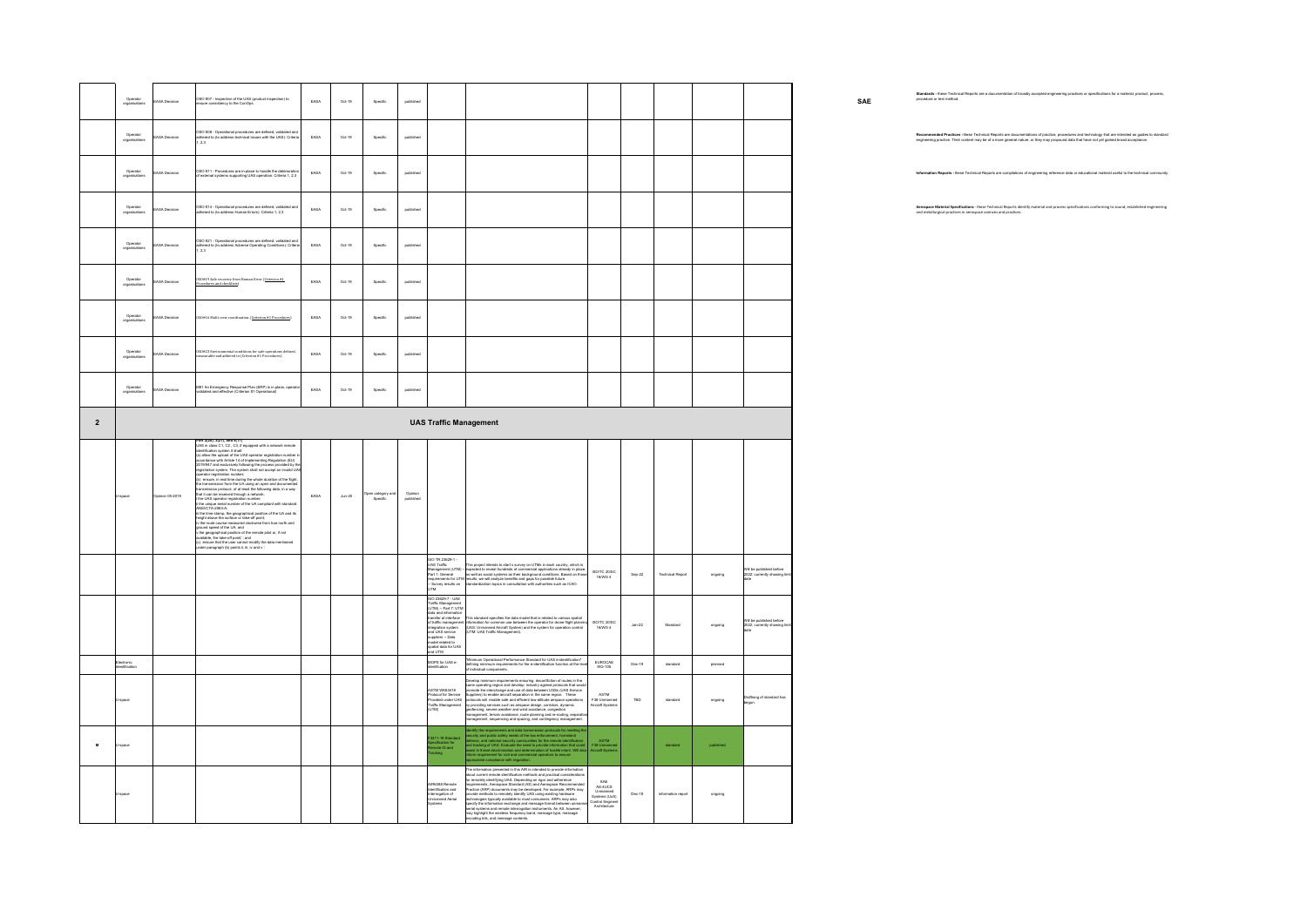|              |                                  |             |                                                                                                                                                                                                                                                                                                                                                                                                                                                                                                                                                                                                                                                                                                                                                                                                                                                                                    |      |                    |                               |                                       |                                                                                                                | Defines a message structure allowing transmitting the identification of a<br>JAS as well as its the aircraft's current position. This data is required in<br>order to establish the basic principles of UTM (UAS Traffic Management<br> | <b>UROCONTRO</b>                     | Apr-18        | standard | published |                                                                                                                                                                                                                                                                                                                                                                                                                                                                                                                                                                                                                                                                                                                                                                                                                                                                                                                                                                                                                                             |
|--------------|----------------------------------|-------------|------------------------------------------------------------------------------------------------------------------------------------------------------------------------------------------------------------------------------------------------------------------------------------------------------------------------------------------------------------------------------------------------------------------------------------------------------------------------------------------------------------------------------------------------------------------------------------------------------------------------------------------------------------------------------------------------------------------------------------------------------------------------------------------------------------------------------------------------------------------------------------|------|--------------------|-------------------------------|---------------------------------------|----------------------------------------------------------------------------------------------------------------|-----------------------------------------------------------------------------------------------------------------------------------------------------------------------------------------------------------------------------------------|--------------------------------------|---------------|----------|-----------|---------------------------------------------------------------------------------------------------------------------------------------------------------------------------------------------------------------------------------------------------------------------------------------------------------------------------------------------------------------------------------------------------------------------------------------------------------------------------------------------------------------------------------------------------------------------------------------------------------------------------------------------------------------------------------------------------------------------------------------------------------------------------------------------------------------------------------------------------------------------------------------------------------------------------------------------------------------------------------------------------------------------------------------------|
|              | cal E-identification EU 2019/945 |             | hart 2(12), 3(14) and 4(9)<br>JAS in class C1, C2 and C3 islail hhave a direct remote<br>sentification that:<br>a) allows the uplead of the UAS operator registration number<br>a) allows the uplead of the UAS operator registration (EU)<br>20105017-1201 and enclosively following the material process provides a property of the fight. The space of the space of the space of the space of the space of the space of the space of the space of the space of the space<br>orface of two----,<br>v the route course measured doctives- ---<br>ground speed of the UA; and<br>---------------- position of the remote pilot;<br>room spewer will allow the memote pilot;<br>the geographical position of the remote pilot;<br>c) ensures that the user cannot modify the data mentioned<br>under paragraph (b) points ii, iii, iv and v;                                        | EASA | $_{\text{Ann-19}}$ | pen category an<br>specific   | Regulation<br>applicable              |                                                                                                                |                                                                                                                                                                                                                                         |                                      |               |          |           | Upinion US-2019: UAS in<br>diass C1, C2, C3 an shall<br>vead<br>identification system that:<br>(a) allows the upload of the<br>UAS operator registration<br>number in accordance with<br>Article 14 of Implementing<br>Regulation (EU) 2019/947<br>and exclusively following the<br>process provided by the<br>registration system. The<br>ystem shall not accept an<br>realid UAS operator<br>vaintention cumber<br>armains case operator<br>signification member;<br>(b) ensures, in real time<br>during the whole duration of<br>the flight, the<br>direct periodic duration of<br>the digital members of the significant<br>signification proceed that the significa<br>arricus wirin ine<br>broadcasting range:<br>registration number;<br>.<br>The unique serial number<br>he UA compliant with<br>000169007420834                                                                                                                                                                                                                    |
|              | cal E-identification EU 2019/945 |             | Part 6/1, 3 and 4)<br>direct remote identification add-on shall comply with the<br>illowing:<br>1) allows the upload of the UAS operator registration number<br>n accordance with Article 14 of Implementing Regulation (EU)<br>20190517-120] and exclusively following the process provider<br>y the registration system:<br>3) ensures, in real time during the whole duration of the flight,<br>.<br>In direct periodic broadcast from the UA using an open and<br>focumented transmission protocol, of the following data, in a<br>way that they can be received directly by existing mobile<br>vices within the broadcasting range:<br>devices within the transdoction<br>parameter registration requires the sub-orientation in the sub-orientation<br>in the subsequence registration requires of the add-orientation at<br>the subsequence of the subsequence of the subse | EASA | $_{\text{Jun-19}}$ | pen category an<br>specific   | Regulation<br>applicable              |                                                                                                                |                                                                                                                                                                                                                                         |                                      |               |          |           | note identification add-on<br>wit diw vigmos lark<br>following:<br>(1) allow the upload of the<br>UAS operator registration<br>number in accordance with<br>Article 14 of Implementing<br>Regulation (EU) 2019/947<br>and exclusively following th<br>process provided by the<br>registration system. The<br>system shall not accept an<br>alid UAS operator<br>stration number;<br>registration rumber;<br>(3) ensure, in real films<br>claring the whole duration of<br>the fight, the direct periodic<br>strondcast from the UA using<br>an open and documented<br>transmission probably<br>the stration of all leads the broadcast<br><br>broadcasting range:<br>(a) the UAS operator<br>gistration number;<br>i) the unique serial number<br>the UA compliant with<br>redord ANSWOTA 2003 A                                                                                                                                                                                                                                            |
|              | Marking and<br>noits/sige        | EU 2019/947 | Art 14(8)<br>The UAS operators shall display their registration number on<br>very unmanned aircraft meeting the conditions described in<br>aragraph 5                                                                                                                                                                                                                                                                                                                                                                                                                                                                                                                                                                                                                                                                                                                              | EASA | $_{\text{Jun-19}}$ | Open category and<br>Specific | Regulation<br>plicable from           |                                                                                                                |                                                                                                                                                                                                                                         |                                      |               |          |           |                                                                                                                                                                                                                                                                                                                                                                                                                                                                                                                                                                                                                                                                                                                                                                                                                                                                                                                                                                                                                                             |
|              | darking and<br>egistration       |             |                                                                                                                                                                                                                                                                                                                                                                                                                                                                                                                                                                                                                                                                                                                                                                                                                                                                                    |      |                    |                               |                                       | STM F2851-18<br>tandard Practice for<br>IAS Registration an<br>aking (Excluding<br>tall Unmanned<br>volt River | This practice follows ICAO Aenex 7 SARPS except in areas where the<br>inique aspects of UAS may not allow compliance. In these cases, this<br>locument will address the issue and recommend the need for an attenua<br>conpliance metho | ASTM<br>F38 Unmann<br>Aircraft Syste |               | standard | published | enewed 2018                                                                                                                                                                                                                                                                                                                                                                                                                                                                                                                                                                                                                                                                                                                                                                                                                                                                                                                                                                                                                                 |
|              |                                  | 1120101045  | art 2/13), 3/15) and 4/10)<br>Part 2(13), 3(14) and 4(16)<br>West 2(14) and Calval be equipped with a good-measure<br>and you must consider the constraint procedure of the system of<br>an an interaction of the constraints of the constraints profit<br>and an i                                                                                                                                                                                                                                                                                                                                                                                                                                                                                                                                                                                                                | FARA | Ans.19             | Open category and<br>Specific | Regulation<br>applicable              |                                                                                                                |                                                                                                                                                                                                                                         |                                      |               |          |           | coinion 05-2019: be<br>iquipped with a geo-<br>awareness function that<br>wer-<br>provides:<br>grovides:<br>(a) an interface to load and<br>(a) an interface to load and<br>information on airspace<br>firmfaces relaxed to UA<br>position and altitude impose<br>$\frac{1}{2}$<br>$\frac{1}{2}$<br>$\frac{1}{2}$<br>$\frac{1}{2}$<br>$\frac{1}{2}$<br>$\frac{1}{2}$<br>$\$<br>convertible<br>raphical zon<br>by the geographical zones,<br>as defined by Article 15 of<br>Implementing Regulation<br>(EU) 2019/947, which<br>(EO) 20 IS/SH / WIRD<br>ensures that the process of<br>loading or updating such<br>data does not degrade its<br>www.usu.usu.usu.usu<br>integrity and validity; and<br>remote pilot when a poten<br>.<br>breach of airspace<br>imitations is detected; and<br>(c) information to the remot<br>.<br>Int nn the I là's status as<br>.<br>well as a warning alert where<br>its positioning or navigation<br>.<br>Items cannot ensure the<br>systems there.com<br>proper functioning of the ge<br>areness function |
|              | inition of zones                 | EU 2019/947 | itandards;<br>c) allow access to certain UAS classes only;<br>d) allow access only to UAS equipped with certain technical<br>isitures, in particular remote identification systems or geo<br>itureness systems.<br>2. On the basis of a risk<br>2. On the basis of a risk steadsmannt curricular out by the antializer constant output in the steady properties and in which UAS operations are examinated more and the interaction are examinated more on the "operational pr                                                                                                                                                                                                                                                                                                                                                                                                     | EASA | $_{\text{Ann-19}}$ | Jpen category a<br>Specific   | Regulatio<br>ninahia fir<br>July 2020 |                                                                                                                |                                                                                                                                                                                                                                         |                                      |               |          |           |                                                                                                                                                                                                                                                                                                                                                                                                                                                                                                                                                                                                                                                                                                                                                                                                                                                                                                                                                                                                                                             |
| $\mathbf{D}$ | -space                           |             |                                                                                                                                                                                                                                                                                                                                                                                                                                                                                                                                                                                                                                                                                                                                                                                                                                                                                    |      |                    |                               |                                       | SPS for UAS Ge                                                                                                 | Minimun Aviation Systems Performance Standard for UAS geo-fencing<br>naves for the                                                                                                                                                      | EUROCAE                              | <b>Nov-18</b> | standard |           |                                                                                                                                                                                                                                                                                                                                                                                                                                                                                                                                                                                                                                                                                                                                                                                                                                                                                                                                                                                                                                             |
|              | soace                            |             |                                                                                                                                                                                                                                                                                                                                                                                                                                                                                                                                                                                                                                                                                                                                                                                                                                                                                    |      |                    |                               |                                       | MOPS for UAS Geo-<br>encing                                                                                    | "Minimum Operational Performance Standard for UAS geo-fencing"<br>defining minimum requirements for the geo-fencing function at the level<br>Individual components.                                                                     | EUROCAE<br>WG-105                    | Dec-19        | standard | ongoing   |                                                                                                                                                                                                                                                                                                                                                                                                                                                                                                                                                                                                                                                                                                                                                                                                                                                                                                                                                                                                                                             |
|              | Solo                             |             |                                                                                                                                                                                                                                                                                                                                                                                                                                                                                                                                                                                                                                                                                                                                                                                                                                                                                    |      |                    |                               |                                       | MOPS for UAS geo-<br>aging                                                                                     | "Minimum Operational Performance Standard for UAS geo-caging"<br>defining minimum requirements for the geo-caging function at the level<br>individual components.                                                                       | <b>FUROCAE</b><br>WG-105             | Dec-19        | standard | planned   |                                                                                                                                                                                                                                                                                                                                                                                                                                                                                                                                                                                                                                                                                                                                                                                                                                                                                                                                                                                                                                             |
|              |                                  |             |                                                                                                                                                                                                                                                                                                                                                                                                                                                                                                                                                                                                                                                                                                                                                                                                                                                                                    |      |                    |                               |                                       |                                                                                                                |                                                                                                                                                                                                                                         |                                      |               |          |           |                                                                                                                                                                                                                                                                                                                                                                                                                                                                                                                                                                                                                                                                                                                                                                                                                                                                                                                                                                                                                                             |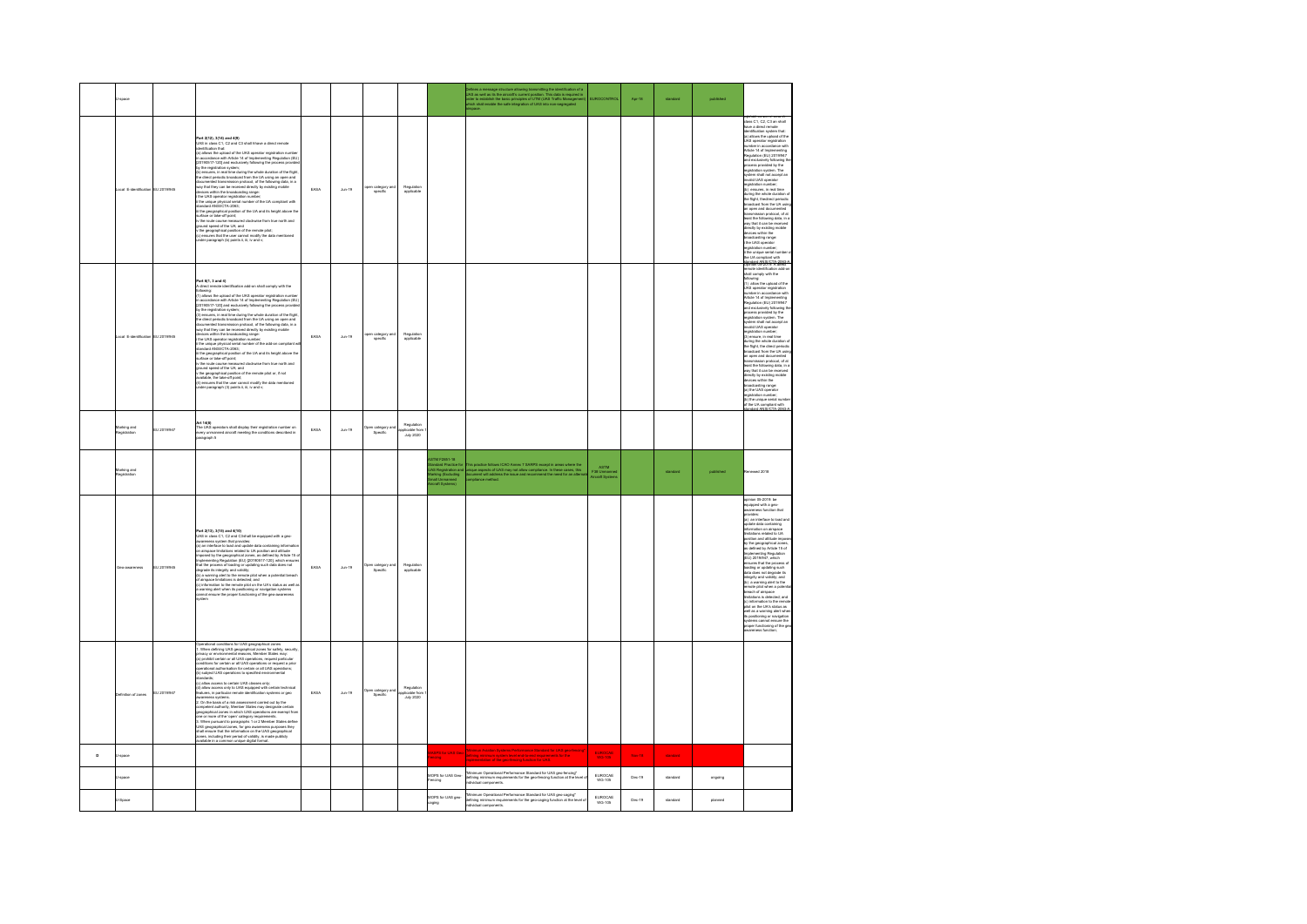| $\mathbf{M}$            |                                      |  |  |  | EN4709-3<br>ercopace series<br>Inmanned Aircraft<br>ystems (UAS) -<br>ecurity<br>Iequirements                                                                          | This European density in provide means of completes buyers to consider gives the complete property of the standard will be considered to the provide the property of the standard state of the given of the property of the s<br>is detected<br>reformation to the pilot on the UA's status as well as a warning allert<br>when its positioning or navigation cannot ensure the proper functioning<br>In geo-awareness system<br>undifficulted that standard, geo-awareness<br>.<br>The standard will be developed in coordination with EUROCAEWG 105<br>SG 33 | ARD-RTAN<br>D5WG8                                                              | Nov-20   | preEN / Europ<br>standard | ongoing   |                        |
|-------------------------|--------------------------------------|--|--|--|------------------------------------------------------------------------------------------------------------------------------------------------------------------------|----------------------------------------------------------------------------------------------------------------------------------------------------------------------------------------------------------------------------------------------------------------------------------------------------------------------------------------------------------------------------------------------------------------------------------------------------------------------------------------------------------------------------------------------------------------|--------------------------------------------------------------------------------|----------|---------------------------|-----------|------------------------|
| $\mathbb A$             |                                      |  |  |  | vototo<br>wkesesto<br>Surveillance UTM<br>Supplemental Data<br>SDSP) Performance<br>SDSP) Performance                                                                  | $\overline{263}$ Chinese is to define minimum performance standards for general and the standard of the Schwice Providers (SDP) explored and the standard standard standard standard standard standard standard standard standard s                                                                                                                                                                                                                                                                                                                            | ASTM F38                                                                       |          | Standard                  | ongoing   | I review prior to ball |
| $\overline{\mathbf{3}}$ |                                      |  |  |  |                                                                                                                                                                        | <b>Command, Control and Communication</b>                                                                                                                                                                                                                                                                                                                                                                                                                                                                                                                      |                                                                                |          |                           |           |                        |
| $\mathbf{o}$            | C3 datalink and<br>munication        |  |  |  | <b>DPS (Terrestrial</b>                                                                                                                                                | inimum Operational Performance Standard for the terrestrial Line of<br>Inh Commend and Control Data Link                                                                                                                                                                                                                                                                                                                                                                                                                                                       | EUROCAE                                                                        | $km-20$  | standard                  |           |                        |
|                         | C3 datalink and<br>munication        |  |  |  | (MOPS (SATCOM                                                                                                                                                          | Minimum Operational Performance Standard for the satellite Command<br>and Control Data Link                                                                                                                                                                                                                                                                                                                                                                                                                                                                    | <b>EUROCAE</b><br>WG-105                                                       | $Dec-20$ | standard                  | ongoing   | noitulozen tnemmo      |
| $\circ$                 | C3 datalink and<br>communication     |  |  |  | ses                                                                                                                                                                    | nimum Aviation System Performance Standard for the Command and                                                                                                                                                                                                                                                                                                                                                                                                                                                                                                 | EUROCAE<br>MG-105                                                              | Sep-19   | standard                  |           |                        |
|                         | C3 datalink and<br>mmunication       |  |  |  | ASTM F3002-14a<br>indard<br>Specification for<br>ppermisesom for<br>Dasign of the<br>Command and<br>Control System for<br>Small Unmanned<br>Aircraft Systems<br>KilAS) | This specification is provided as a consensus standard in support of an<br>application to a nation's governing aviation authority (CAA) for a permit to<br>sperate a small unmanived aircraft system (sUAS) for commercial or<br>sublic                                                                                                                                                                                                                                                                                                                        | ASTM<br>F38 Unmanned<br>Aircraft Systems                                       |          | standard                  | published | der revision           |
|                         | datalink and<br>mmunication          |  |  |  | R6514 UxS Cont<br>gment (UCS)<br>hitecture: Inte<br>ntrol Documer                                                                                                      | his interface control document (ICD) specifies all software see<br>le Unmanned Systems (UxS) Control Segment Architecture, i<br>terfaces, messages, and data model.                                                                                                                                                                                                                                                                                                                                                                                            | Unmanned<br>ystems (UxS)<br>yntrol Segmer                                      |          |                           | published |                        |
|                         | 3 datalink and                       |  |  |  | R6514A UxS<br>prinol Segment<br>ICS) Architecture:<br>terface Control<br>pcument (ICD)                                                                                 | .<br>This interface control document (ICD) specifies all software services in<br>he Unmanned Systems (UxS) Control Segment Architecture, including<br>rierfaces, messages, and data model.                                                                                                                                                                                                                                                                                                                                                                     | SAE<br>AS-4UCS<br>Unmanned<br>Systems (UxS)<br>ontrol Segmen<br>Austitecture   | Nov-18   |                           | gniopho   |                        |
|                         | 23 datalink and<br>xommunication     |  |  |  | 6522A Unn<br>Novouse Commission<br>Systems (Lh:S)<br>Control Segment<br>Nichitecture Technic<br>Sovernance                                                             | The UCS laterized proversive comprises a set of policies, processes.<br>and standard definitions to establish consistency and quality in the<br>and showing-ment of architecture artification and coconomics. If provides guidance<br>                                                                                                                                                                                                                                                                                                                         | SAE<br>AS-4UCS<br>Unmanned<br>Systems (UxS)<br>Control Segment<br>Architecture | Nov-18   |                           | ongoing   |                        |
|                         | C3 datalink and<br>mmunication       |  |  |  | JR6515 Unmanned<br>ystems (UxS)<br>:ontrol Segment<br>JCS) Architecture:<br>A Version of UCS<br>:D Model                                                               | distribution de la consequence de la consequence de la consequence de la consequence de la consequence de la consequence de la consequence de la consequence de la consequence de la consequence de la consequence de la cons                                                                                                                                                                                                                                                                                                                                  | SAE<br>AS-4UCS<br>Unmarned<br>Systems (UxS)<br>Control Segment<br>Architecture |          |                           |           |                        |
|                         | C3 datalink and<br>munication        |  |  |  | R6516 Unmanned<br>ystems (UxS)<br>ontrol Segment<br>JCS) Architecture:<br>SA Version of UCS                                                                            | Ex Manuel Addition Society in the control of the Bulletin Schwarz Architecture (1992)<br>This year of the Control of the Control of the Bulletin Schwarz Architecture<br>(1993)<br>The Control of the Control of the Control of the Co                                                                                                                                                                                                                                                                                                                         | SAE<br>AS-4UCS<br>Unmanned<br>Systema (UxS)<br>Control Segment                 |          |                           |           |                        |
|                         | C3 datalink and<br>munication        |  |  |  | R6517 Unmanne<br>ystems (UxS)<br>ontrol Segment<br>JCS) Architecture<br>iapsody Versic<br>28 ICD Model                                                                 | any and contains that is the mean Material Concern.<br>The space of the mean of the mean of the mean of the space of the space of the<br>space of the mean of the mean of the space of the space of the mean<br>of the mean of the spa                                                                                                                                                                                                                                                                                                                         | SAE<br>AS-4UCS<br>Unmarned<br>Systems (UxS)<br>Control Segmen                  |          |                           |           |                        |
|                         | C3 datalink and<br>mmunication       |  |  |  | 6519 UxS Con<br>gment (UCS)<br>:hitecture:                                                                                                                             | The the Case Trace (ICTINGE) a BAE publication ARBS 19 d by the Case Trace (ICTINGE) are the convention of the Deptember of the Case Trace (ICTING) and the Case of the Case (ICTING) and the Case Trace (ICTING) and the Cas                                                                                                                                                                                                                                                                                                                                  | 20-Dec-16                                                                      |          |                           |           |                        |
|                         | <b>TR</b> detailed and<br>munication |  |  |  |                                                                                                                                                                        | Commission of the Universed Aircraft System (UAS) Control Segment<br>UCS), Architecture was Tarackined from the University of Different of the control control of the control of the<br>contemparation (USD) to SAE International in                                                                                                                                                                                                                                                                                                                           | SAE<br>AS-4UCS<br>Unmarned<br>Systems (UxS)<br>Control Segment<br>Architecture |          |                           |           |                        |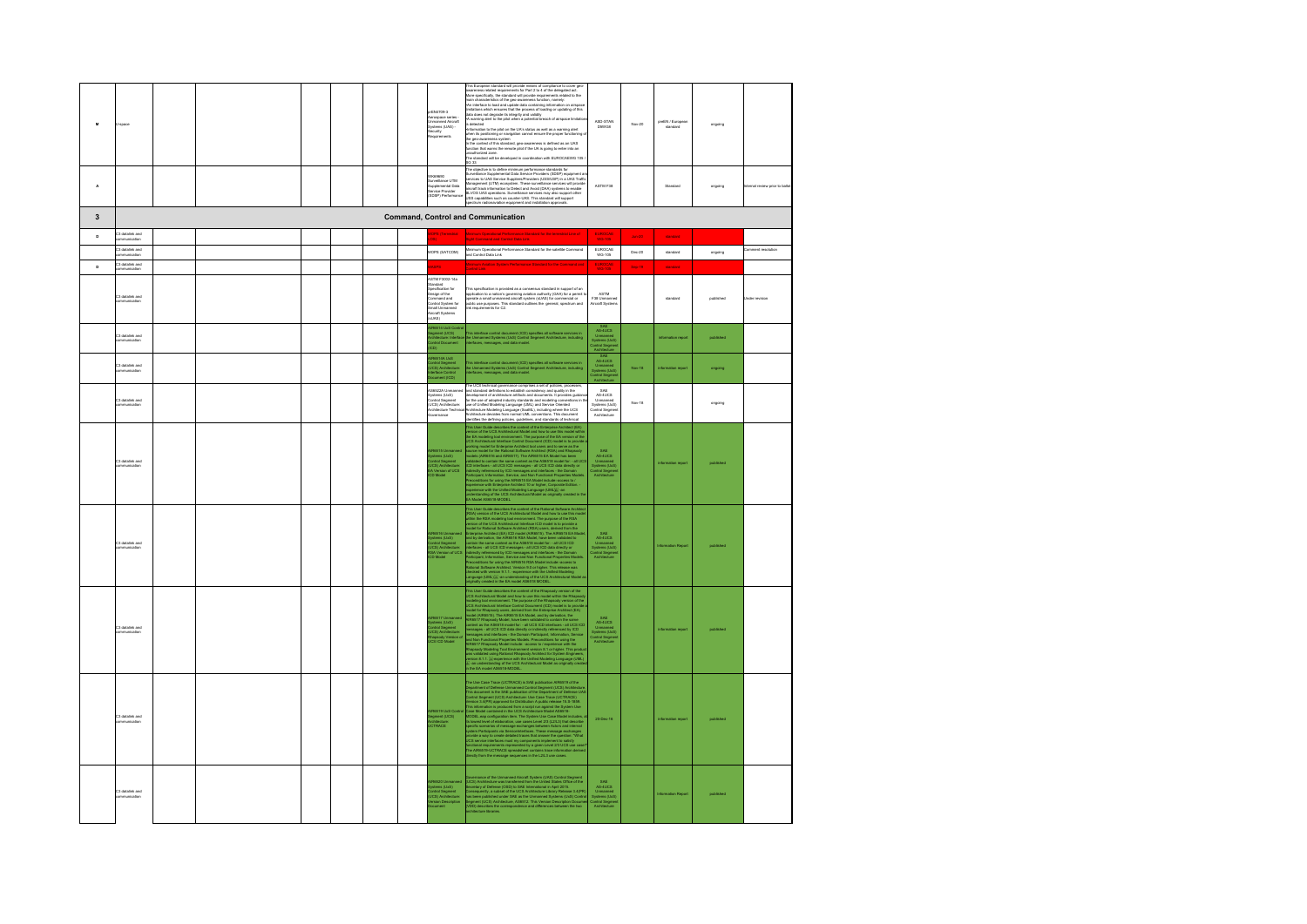| 3 datalink and                   |  |  |  |                                                                                                                                                               | In a platform specific simulation Corbits (Corbits) and place and (CD) provides and satisfying the material control (CD) (CD) compared (CD) in the material control (CD) in change of the University of the University of the                                                                           | SAE<br>AS-4UCS<br>Unmanned<br>Vysterna (Un<br>Antrol Segn                     |          |          |           |                                                                                                                                            |
|----------------------------------|--|--|--|---------------------------------------------------------------------------------------------------------------------------------------------------------------|---------------------------------------------------------------------------------------------------------------------------------------------------------------------------------------------------------------------------------------------------------------------------------------------------------|-------------------------------------------------------------------------------|----------|----------|-----------|--------------------------------------------------------------------------------------------------------------------------------------------|
| C3 datalink and<br>mmunication   |  |  |  | S6512 Urmanned<br>ystems (UxS)<br>ordrol Segment<br>JCS) Anchitecture<br>rchitecture                                                                          | This document is the Architecture Description (AD) for the SAE Unmern<br>systems (ULS) Control Segment (UCS) Architecture. This AD serves as<br>ne offsail dissignation of the UCS Architecture - SAE ASt612. The UCS<br>urchitecture i                                                                 | SAE<br>AS-4UCS<br>Unmanned<br>Systems (UxS<br>Control Segmes<br>Architecture  |          | standard | published |                                                                                                                                            |
| C3 datalink and                  |  |  |  | 8513 Un<br>ystems (UxS)<br>¦ontrol Segment<br>JCS) Architectur                                                                                                | Na documenta la Re authorizine apestication allo in Re Set Unemersitation allows popular (USI) Control Segment (USI) Antibacture for excellent projections of the USB product The USB products and USB subsequents and USB su                                                                           | SAE<br>AS-4UCS<br>Unmanned<br>Vysterra (UxS)<br>Sintrol Segme<br>Architecture |          | standard | published |                                                                                                                                            |
| 23 datalink and                  |  |  |  | S6518 Ummanne<br>ystems (UxS)<br>ontrol Segment<br>JCS) Architecture<br>CS Architecture                                                                       | This brief User Guide recaps the content of the AB6518 UCS Anche<br>about discussion in detail in AB6512 UCS Architecture. Andres and<br>secretary. The purpose of the UCS Architecture Model is to provide<br>useful content of the p                                                                  | ommannes<br>ystems (UxS)<br>introl Segme<br>Arrhitecture                      |          | wiant    |           |                                                                                                                                            |
| C3 datalink and<br>mmunication   |  |  |  | S6522 Urmanned<br>ystems (UxS)<br>:ortrol Segment<br>JCS) Architecture<br>:chitecture Technis                                                                 | The U.S. landstop generates complete a set of politics, proposed in the state of the state of the state of the state of the state of the state of the state of the state of the state of the state of the state of the state                                                                            | SAE<br>AS-4UCS<br>Unmanned<br>Systems (UxS)<br>Jontrol Segme                  |          | standard | published |                                                                                                                                            |
| lavigation                       |  |  |  | VK58931 Evaluating<br>ierialResponse<br>tobotManeuvering:<br>taintain Position and<br>trientation                                                             | A suite of standard test methods has been developed to measure<br>narraevenbility, endurance,communications, durability,<br>ogisitics,autonomy, and safety to guide purchasing decisions,support<br>operator training and measure profi                                                                 | ASTM<br>E54 Homeland<br>Security<br>Applications                              | $Apr-18$ | standard | ongoing   | Publication Delayed -Full<br>Committee Meting Feb 28-<br>Mar 2 2018 for adudication<br>of comments                                         |
| vigation                         |  |  |  | WK58932 Evaluating<br>via R<br>\erialResponse<br>RobotManeuvering:<br>Drbit a Point                                                                           | h, suite of standard test methods has been developed to measure<br>manueverability, endurance, communications, durability,<br>ogialics, autonomy, and safety to guide purchasing decisions,support<br>operator training and measure pro                                                                 | ASTM<br>E54 Homeland<br>Security<br>Applications                              | $Apr-18$ | standard | ongoing   | Publication Delayed -Full<br>Committee Meting Feb 28-<br>Mar 2 2018 for adudication<br>of comments                                         |
| wigation                         |  |  |  | WK58933 Evaluating<br>answerpender<br>tobotManeuvering:<br>void Static<br><b>bstacles</b>                                                                     | .<br>suite of standard test methods has been developed to measure<br>nanueverability, endurance,communications, durability,<br>gisitics,autonomy, and safety to guide purchasing decisions,support<br>perator training and measure proficiency.                                                         | ASTM<br>E54 Homeland<br>Security<br>Applications                              | $Jun-18$ | standard | ongoing   |                                                                                                                                            |
| wigation                         |  |  |  | WK58934 Evaluating<br>VK58ss= Eveteern<br>\erialResponse<br>tobotManeuvering:<br>Pass Through<br>~ - - lear<br>perings                                        | suite of standard test methods has been developed to measure<br>sueur or swarraare was rrestrates mas assett carvetopers to<br>anueverability, endurance communications, durability,<br>gialides,autonomy, and safety to guide purchasing decisions,support<br>perator training and measure proficiency | ASTM<br>ASTM<br>E54 Homelan<br>Security<br>Applications                       | Apr-18   | standard | ongoing   | Publication Delawed -Full<br>Published Delayed -Published Delayed<br>Committee Meting Feb 28-<br>Mar 2 2018 for adudication<br>of comments |
| avigation                        |  |  |  | MK58935 Evaluating<br>rialResponse<br>obotManeuvering:<br>and Accurately<br>/ertical)                                                                         | suite of standards test methods has been developed to measure<br>anueverability, endurance,communications, durability,<br>gisitics,autonomy, and safety to guide purchasing decisions,support<br>perator training and measure proficiency.                                                              | ASTM<br>E54 Homeland<br>Security<br>Applications                              | Apr-18   | standard | ongoing   | Publication Delayed -Full<br>Committee Meting Feb 28-<br>Mar 2 2018 for adudication<br>of comments                                         |
| C3 datalink and<br>communication |  |  |  | K58942 Evaluating<br>erialResponse<br>tobotRadio<br>tommunication<br>tange : Line of Sight                                                                    | .<br>suite of standards test methods has been developed to measure<br>nanueverability, endurance,communications, durability,<br>ogisitics,autonomy, and safety to guide purchasing decisions,support<br>erator training and measure proficiency.                                                        | ASTM<br>E54 Homelan<br>Security<br>Applications                               | Apr-18   | standard | ongoing   | Publication Delayed -Full<br>Committee Meting Feb 28-<br>Mar 2 2018 for adudication<br>of comments                                         |
| 23 datalink and                  |  |  |  | WK58941 Evaluating<br>kerialResponse<br>RobotRadio<br>Communications<br>ommuneasona<br>Jange: Non Line of<br>ight                                             | h, suite of standards test methods has been developed to measure<br>manueverability, endurance,communications, durability,<br>ogésitics, autonomy, and sately to guide purchasing decisions,support<br>operator training and measure pr                                                                 | ASTM<br>Homela<br>ASIM<br>E54 Homelan<br>Security<br>Applications             | $Apr-18$ | standard | ongoing   | Publication Delayed -Full<br>Committee Meting Feb 28-<br>Mar 2 2018 for adudication<br>of comments                                         |
| C3 datalink and<br>mmunication   |  |  |  | TANAG 4660 -<br>teroperable<br>ommand and<br>ontrol Datalink for<br>nanned System                                                                             | iommon standard Line-Of-Sight command and control data link for the<br>afe and reliable operation of unmanned systems within a joint, coalition<br>nd controlled airspace operating environment.                                                                                                        | NATO<br>NNAG/JCGUAS                                                           |          | standard | published |                                                                                                                                            |
| vigation                         |  |  |  | SAE6856 Improving<br>ancease improving<br>Navigation Solutions<br>Using Raw<br>Measurements from<br>Global Navigation<br>Satellite System<br>(GNSS) Receivers | This recommended practice provides users with the technical<br>requirements and methods for accessing, viewing, and processing raw<br>DNSS receiver measurements for improved unmanned vehicle navigatio<br>solutions.                                                                                  | SMCPNT Position<br>Navigation, and<br>Timing Committee                        | Mar-19   | standard | ongoing   |                                                                                                                                            |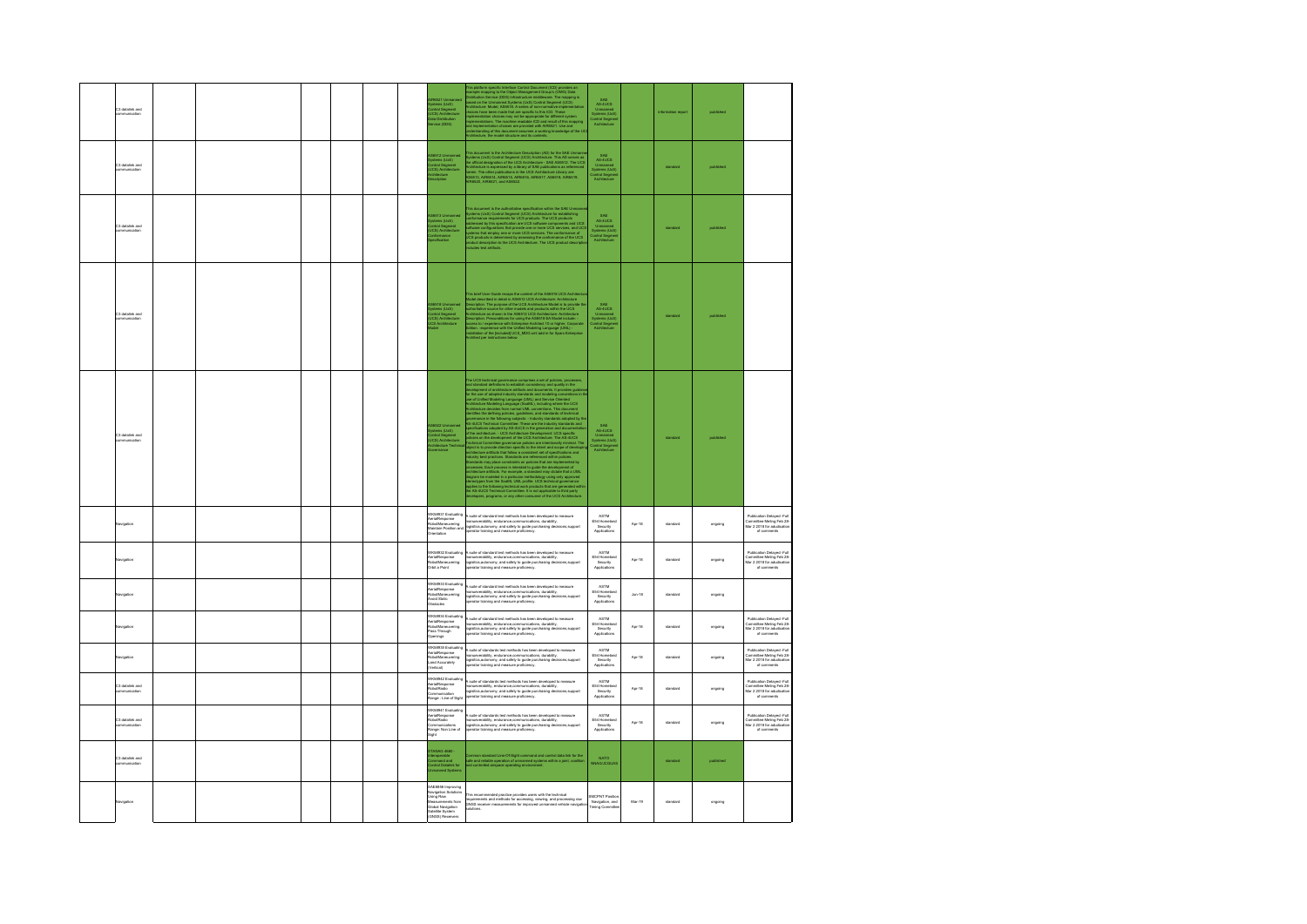|                | lavigation                                                   |                      |                                                                                                                                                                |      |                    |          |                          | BAE6857<br>.<br>Requirements for a<br>Ferrestrial Based<br>Position, Navigation<br>and Timing (PNT)<br>lystem to Improve<br>.<br>avigation Solutions<br>nd Ensure Critical<br>frastructure Securit                          | This recommended practice defines the technical requirements for a<br>enrestrial-Based PNT system to improve vehicle (e.g. urmanned, aerial,<br>ground, maritime) positioning/navigation solutions and ensure critical<br>nfrastructure                                                                    | <b>SMCPNT Positio</b><br>Navigation, and<br>Timing Committe | Mar-19             | standard | ongoing   |                                                                                                   |
|----------------|--------------------------------------------------------------|----------------------|----------------------------------------------------------------------------------------------------------------------------------------------------------------|------|--------------------|----------|--------------------------|-----------------------------------------------------------------------------------------------------------------------------------------------------------------------------------------------------------------------------|------------------------------------------------------------------------------------------------------------------------------------------------------------------------------------------------------------------------------------------------------------------------------------------------------------|-------------------------------------------------------------|--------------------|----------|-----------|---------------------------------------------------------------------------------------------------|
| M              | 3 datalink and<br>mmunication                                |                      |                                                                                                                                                                |      |                    |          |                          | MASPS on C3<br>Spectrum<br>peculum<br>fanagement for the<br>030/5091 MHz ban                                                                                                                                                | .<br>Inimun Aviation Systems Performance Standard defining requirem<br>or the management of the 5030/5091 MHz band fir use by C2 Link<br>rvices                                                                                                                                                            | EUROCAE<br>WG-105                                           | Dec-20             | standard | ongoing   |                                                                                                   |
|                | C3 datalink and                                              |                      |                                                                                                                                                                |      |                    |          |                          | kidance on<br>pectrum Access,<br>Ise and Managem                                                                                                                                                                            | .<br>Guidance material describing considerations for the use of spectru<br>UAS purposes                                                                                                                                                                                                                    | EUROCAE<br>WG-105                                           | Mar-19             | guidance | publised  |                                                                                                   |
|                | yber security                                                | EU 2019/945          | Part 3(8) and 4(12)<br>UAS in class C2 and C3 shall be equipped with a data link<br>stected against unauthorised access to the command and<br>ntrol functions; | EASA | $_{\text{Ann-19}}$ | oper     | Regulation<br>applicable |                                                                                                                                                                                                                             |                                                                                                                                                                                                                                                                                                            |                                                             |                    |          |           | hered, be equipped with<br>mmand and control link<br>itected against<br>authorised access to the  |
| $\mathbf{u}$   | yber security                                                |                      |                                                                                                                                                                |      |                    |          |                          |                                                                                                                                                                                                                             | ASPS on RPAS C3 Minimun Aviation Systems Performance Standard defining system leve<br>quirements for the application of Security measures to the UAS C3 Li                                                                                                                                                 | EUROCAE<br><b>WG-105</b>                                    | $Jun-19$           | standard | on hold   |                                                                                                   |
| M              | 23 datalink and<br>www.miration                              |                      |                                                                                                                                                                |      |                    |          |                          | <b>uidance on RPAS</b><br><b>Leonard</b>                                                                                                                                                                                    | Suidance material for the application of the MASPS listed above                                                                                                                                                                                                                                            | EUROCAE<br>WG-105                                           | <b>Dec-19</b>      | guidance | on hold   |                                                                                                   |
|                | C3 datalink and<br>mmunication                               | <b>EASA Decision</b> | ISO#6 C3 link performance is appropriate for the operation                                                                                                     | EASA | $Qct-19$           | Specific | published                |                                                                                                                                                                                                                             |                                                                                                                                                                                                                                                                                                            |                                                             |                    |          |           |                                                                                                   |
|                | C3 datalink and<br>communication                             | EASA Decision        | 050#16 Multi crew coordination. (Criterion #3 Communi                                                                                                          | EASA | $Oct-19$           | Specific | published                |                                                                                                                                                                                                                             |                                                                                                                                                                                                                                                                                                            |                                                             |                    |          |           |                                                                                                   |
| $\overline{4}$ |                                                              |                      |                                                                                                                                                                |      |                    |          |                          | <b>Detect and Avoid</b>                                                                                                                                                                                                     |                                                                                                                                                                                                                                                                                                            |                                                             |                    |          |           |                                                                                                   |
| $\mathbf{M}$   | bious bns tostal                                             |                      |                                                                                                                                                                |      |                    |          |                          | MSPS                                                                                                                                                                                                                        | inimum Aviation System Performance Standard for DAA [Traffic] in<br>ass A-C airspaces under IFR                                                                                                                                                                                                            | EUROCAE<br>WG-105                                           | $Jun-20$           | standard | ongoing   |                                                                                                   |
| $\mathbf{D}$   | etect and avoid                                              |                      |                                                                                                                                                                |      |                    |          |                          | bes                                                                                                                                                                                                                         | inimum Operational Performance Standard (Requirements at equipme<br>rel) for DAA of IFR Flights in class A-C airspace                                                                                                                                                                                      | <b>EUROCAE</b>                                              | Dec-19             | standard |           |                                                                                                   |
|                | betect and avoid                                             |                      |                                                                                                                                                                |      |                    |          |                          | <b>RED</b>                                                                                                                                                                                                                  | ent Description for DAA for DAA in<br>Iperational Services and Environmen<br>Iass D-G airspaces under VFR/IFR                                                                                                                                                                                              | EUROCAE<br>WG-105                                           | Jan-19             | standard | published |                                                                                                   |
| $\mathbf{M}$   | bious bns tostal                                             |                      |                                                                                                                                                                |      |                    |          |                          | MASPS                                                                                                                                                                                                                       | ilinimum Aviation System Performance Standard (End-to-end<br>Requirements at system level) for DAA against conflicting traffic for RPAS<br>perating under IFR and VFR in all airspace classes                                                                                                              | <b>EUROCAE</b><br>WG-105                                    | Dec-21             | standard | ongoing   |                                                                                                   |
| M              | etect and avoid                                              |                      |                                                                                                                                                                |      |                    |          |                          | <b>AOPS</b>                                                                                                                                                                                                                 | linimum Operational Performance Standard (Requirements at equipmen<br>vel) for DAA against conflicting traffic for RPAS operating under IFR an<br>FR in all airspace classes                                                                                                                               | EUROCAE<br>WG-105                                           | $Jun-23$           | standard | planned   |                                                                                                   |
| $\mathbf{u}$   | etect and avoid                                              |                      |                                                                                                                                                                |      |                    |          |                          | OSED                                                                                                                                                                                                                        | perationalServices and Environmental Description for DAA in very Los<br>wel Operations                                                                                                                                                                                                                     | EUROCAE<br>WG-105                                           | $Jun-20$           | standard | ongoing   | nder WG-105 peer review                                                                           |
| M              | bious bns tostal                                             |                      |                                                                                                                                                                |      |                    |          |                          | MOPS                                                                                                                                                                                                                        | nimum Operational Performance Standard (Requirements at equipm<br>rvel) for DAA at Very Low Level (VLL)                                                                                                                                                                                                    | EUROCAE<br>WG-105                                           | Dec-23             | standard | planned   |                                                                                                   |
|                | letect and avoid                                             |                      |                                                                                                                                                                |      |                    |          |                          | TANREC 4811 Ed<br>/ AEP-. 101 Ed. A<br>/er.1 "UAS sense<br>nd avoid"                                                                                                                                                        | o detail comprehensive guidance and recommended practice for the<br>evelopment of Sense and Avoid systems, referencing and providing<br>sidance regarding application of existing standards and best practice                                                                                              | NATO<br>FINAS                                               | $Fab-18$           | guide    | published |                                                                                                   |
| M              | Detect and avoid                                             |                      |                                                                                                                                                                |      |                    |          |                          | 3443-20<br>Specification for<br>Detect and Avoid<br>Performance<br>dnemeriupe5                                                                                                                                              | Nefines minimum performance standards<br>Comprehensive DAA Standard under annex to define test methods AND<br>inimum performance standards for DAA systems and sensors applicable<br>o smaller UAS BLVOS operations for the protection<br>wer altitude airspace                                            | ASTM<br>F38 Unmanne<br>Aircraft Systems                     | $Jun-19$           | standard |           | blication expected                                                                                |
|                | betect and avoid                                             |                      |                                                                                                                                                                |      |                    |          |                          | WK62669 Test<br>lethod<br>for DAA                                                                                                                                                                                           | overing systems and sensors<br>omprehensive DAA Standard under annex to define test methods AND<br>ninimum performance standards for DAA systems and sensors applicable<br>o smaller UAS BLVOS operations for the protection of manned aircraft in<br>ancora altitude ser                                  | ASTM<br>F38 Unmanned<br>Aircraft System                     | $Jun-19$           | standard | ongoing   | Vorking Group formed unde<br>rms of reference. Number<br>changed to WK62669 instead<br>of WK62668 |
| ${\bf 5}$      |                                                              |                      |                                                                                                                                                                |      |                    |          |                          | <b>RPAS Automation</b>                                                                                                                                                                                                      |                                                                                                                                                                                                                                                                                                            |                                                             |                    |          |           |                                                                                                   |
|                | evelopment<br>ssurance (Soft                                 |                      |                                                                                                                                                                |      |                    |          |                          | STM F3269<br>Similated Practice for<br>Nationals to Safely<br>ound Fight Behavior<br>Vystems Containing<br>Vystems Containing<br>omplex Functions                                                                           | This standard practice defines design and test best practices that if<br>followed, would provide guidance to an applicant for providing evident<br>for the different provide guidance to an unrealistic form of the unrealistic<br>alr                                                                     | ASTM<br>F38 Unmanne<br>Aircraft System                      |                    | standard | published | AA Notice Of Availabi<br>(NOA) Pending approval<br>of ASTM WK57659 as<br>indational document      |
|                | trenatie mexte<br>usunanc modes<br>akeoff, Landing,<br>axing |                      |                                                                                                                                                                |      |                    |          |                          | ARTM WAGGOGG<br>comments<br>ovision to ASTM<br>Itandard Practice fo<br>Annuary Practice<br>Aethods to Safely<br>Iound Flight Behavi<br>I Unmanned Aircra<br>u Cermannies Aircria<br>Lystems Containing<br>Jomplex Functions | cal is to develop the standard to a level of capability that defines run-<br>Cost is to denote the state that is twist of the density in the density of the state of the state of the state of the state of the state of the state of the state of the state of the state of the state of the state of the | ASTM<br>F38 Unmanned<br>Aircraft System                     | Spetember 2019     | standard | ongoing   | Draft Under Develment                                                                             |
|                | utomatic modes<br>ikeoff, Landing,<br>úng                    |                      |                                                                                                                                                                |      |                    |          |                          | D-252 OSED                                                                                                                                                                                                                  | perational Services and Enironment Description for Automatic Take-Ord Landing.                                                                                                                                                                                                                             | EUROCAE<br>WG-105                                           |                    | standard | befished  |                                                                                                   |
|                | utomatic modes.<br>akeoff, Landing,<br>axing                 |                      |                                                                                                                                                                |      |                    |          |                          | MSPS                                                                                                                                                                                                                        | inimum Aviation System Performance Standard (End-to-end<br>equirements at system level) for Automatic Take-Off and Landing                                                                                                                                                                                 | EUROCAE<br>WG-105                                           | $_{\text{Jun-20}}$ | standard | ongoing   |                                                                                                   |
|                | natin mnde<br>utemess<br>Asoff, Landing,<br>in               |                      |                                                                                                                                                                |      |                    |          |                          | D-251 OSED                                                                                                                                                                                                                  | erational Services and Enironment Description for Automatic Taxiin                                                                                                                                                                                                                                         | EUROCAE<br>WG-105                                           |                    | standard | published |                                                                                                   |
|                | utomatic modes.<br>keoff, Landing,<br>ána                    |                      |                                                                                                                                                                |      |                    |          |                          | MSPS                                                                                                                                                                                                                        | inimum Aviation System Performance Standard (End-to-end<br>lequirements at system level) for Automatic Taxiing                                                                                                                                                                                             | EUROCAE<br>WG-105                                           | $Jun-20$           | standard | ongoing   |                                                                                                   |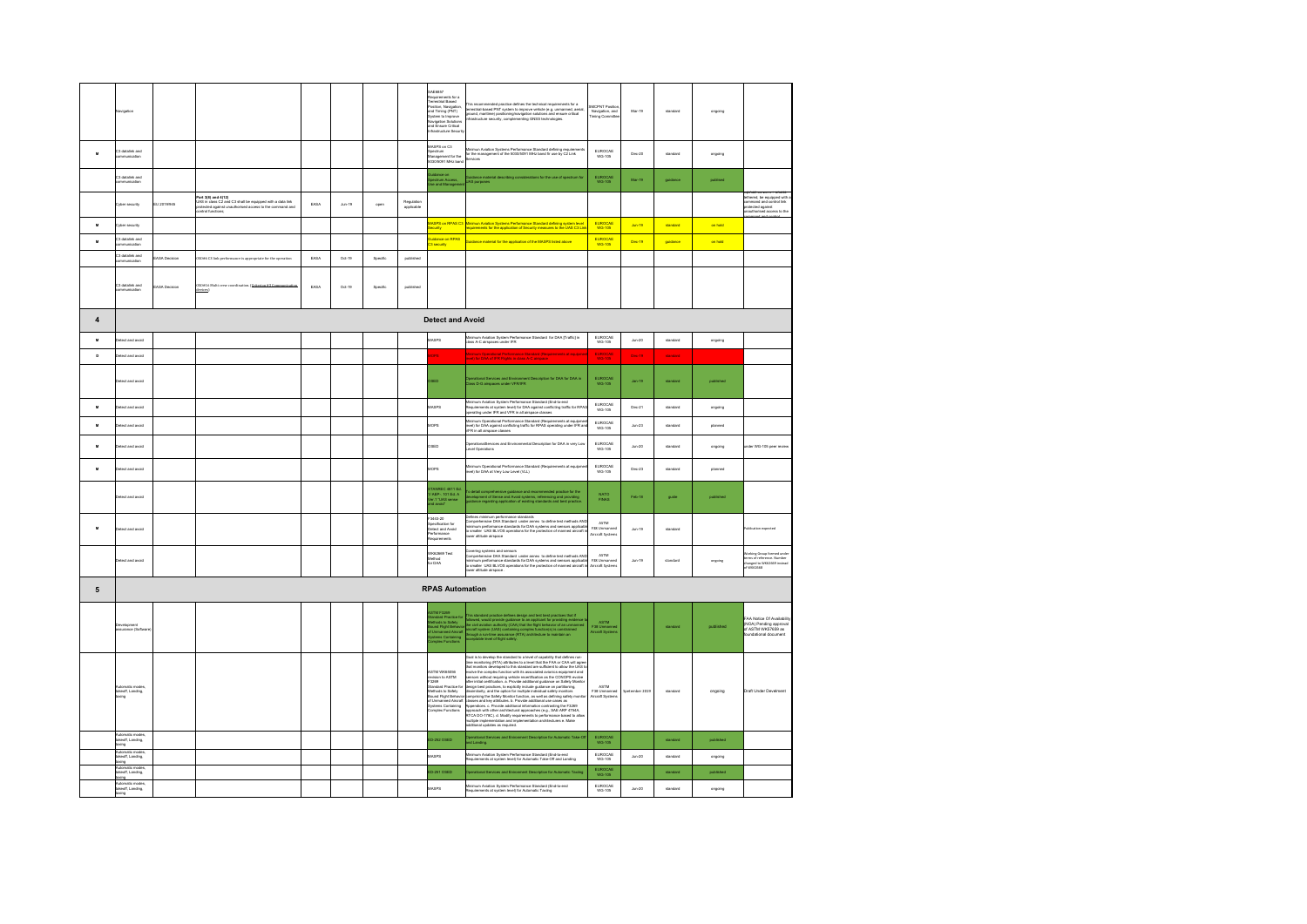|   | argancy<br>rvary/tar                  | EU 2019/945 | Parts 2(7), 3(7) and 4(8)<br>A UAS Class C1, C2 and C3 shall:<br>in case of a loss of data link, have a reliable and predictable<br>method for the UA to recover the data link or terminate the<br>fight in a way that reduces the effect<br>on the ground | EASA | $_{\text{Jun-19}}$ | open category are<br>specific | Regulation<br>applicable |                                                                             |                                                                                                                                                                                                                                                                           |                                                                               |          |                       |           | Opinion 05-2019: in case of<br>a loss of the command and<br>control link, have a reliable<br>and predictable method for<br>the UA to record the<br>command and control link or<br>terrinate the fight in a way<br>berrinate the fight in a way<br>hat reduces the effect on<br>hird parties in the air or on<br>the ground; |
|---|---------------------------------------|-------------|------------------------------------------------------------------------------------------------------------------------------------------------------------------------------------------------------------------------------------------------------------|------|--------------------|-------------------------------|--------------------------|-----------------------------------------------------------------------------|---------------------------------------------------------------------------------------------------------------------------------------------------------------------------------------------------------------------------------------------------------------------------|-------------------------------------------------------------------------------|----------|-----------------------|-----------|-----------------------------------------------------------------------------------------------------------------------------------------------------------------------------------------------------------------------------------------------------------------------------------------------------------------------------|
|   | lergency<br>overy/ter<br>items        |             |                                                                                                                                                                                                                                                            |      |                    |                               |                          | D-253 OSED                                                                  | -<br>perational Services and Enironment Description for Automation and<br>mergency Recovery                                                                                                                                                                               | EUROCAE<br>WG-105                                                             | Dec-18   | standard              | published | Currently nder Council<br>approval                                                                                                                                                                                                                                                                                          |
|   | nergency<br>tovery/ten<br>thront      |             |                                                                                                                                                                                                                                                            |      |                    |                               |                          | ASPS                                                                        | nimum Aviation System Performance Standard (End-to-end<br>quirements at system level) for automation and Emergency Reco                                                                                                                                                   | EUROCAE<br>WG-105                                                             | $Jun-20$ | standard              | planned   |                                                                                                                                                                                                                                                                                                                             |
| 6 |                                       |             |                                                                                                                                                                                                                                                            |      |                    |                               |                          | <b>Design &amp; Airworthiness</b>                                           |                                                                                                                                                                                                                                                                           |                                                                               |          |                       |           |                                                                                                                                                                                                                                                                                                                             |
|   | ivelopment<br>surance (Softe          |             |                                                                                                                                                                                                                                                            |      |                    |                               |                          | TM F3151<br>uncure<br>recification for<br>rification of<br>rionics Systems1 | his specification provides a process by which the<br>Nandad Sunction and compliance with saltly depictives of<br>Manisch systems may be wrifled by system-level testing. Soft<br>archane download and successive and manipulation of th                                   | ASTM<br>F39 Aircraft<br>Systems                                               |          | standard              |           | This will be reference in AC<br>for Special Class §21.17(b)<br>To be uses where<br>appropriate in lieu of DO<br>178. NEW DELIVERABLE                                                                                                                                                                                        |
|   | <b>JA Design and</b><br>Virworthiness |             |                                                                                                                                                                                                                                                            |      |                    |                               |                          | .<br>18009A JAUS<br>188ky Service Set                                       | This document defines a set of standard application layer interfaces can<br>consider the standard defines a set of standard application layer interfaces<br>communicate and coordinate fluid Services provide the memorial communica<br>des (UUVs).                       | <b>RAF</b><br>SHE<br>AS-4JAUS Join<br>Architecture for<br>Unmanned<br>Systems |          | standard              | befished  |                                                                                                                                                                                                                                                                                                                             |
|   | .<br>UA Design and<br>Airworthiness   |             |                                                                                                                                                                                                                                                            |      |                    |                               |                          | 35684B JAUS<br>anvice Interface<br>afinition Langua                         | The SAE Assesspace Information Report ARS215 - General Cipes<br>Architecture (COA) abdines 1 formulation Report ARS215 - General Copanidation (COA) abdines 1 for<br>a specific parameter specific parameters in the specific mater                                       | SAE<br>AS-4JAUS Joir<br>Architecture fo<br>Unmarned<br>Systems<br>Committee   |          |                       |           |                                                                                                                                                                                                                                                                                                                             |
|   | .<br>UA Design and<br>Ainvorthiness   |             |                                                                                                                                                                                                                                                            |      |                    |                               |                          | 36062 JAUS<br>Ission Spooling<br>Invice Set                                 | The decorates defines a set of standard particular have tractions can<br>be absorbed to a standard polaristic system by the first control of<br>property of the control of the control of the system of control or<br>property of the                                     | SAE<br>AS-4JAUS Join<br>Architecture for<br>Unmarned<br>Systema<br>Committee  |          | standard              | mhöshar   |                                                                                                                                                                                                                                                                                                                             |
|   | A Design and<br>invortiness           |             |                                                                                                                                                                                                                                                            |      |                    |                               |                          | 38060 JAUS<br>wirorment Se<br>arvice Set                                    | This decorates defines a set of simulate application to<br>are interfaces as a contract of the simulation of the simulation of<br>the simulation of the contract space of the simulation of<br>$\phi$ and $\phi$ are interferent as a cont                                | SHE<br>AS-4JAUS Join<br>Architecture for<br>Unmanned<br>Systems               |          |                       |           |                                                                                                                                                                                                                                                                                                                             |
|   |                                       |             |                                                                                                                                                                                                                                                            |      |                    |                               |                          | 38040 JAUS HMI<br>arvice Set                                                | This document defines a set of standard application layer interfaces contained and the second state of the container of the matter of the second state container in the second state contains the second state contains the s                                             | SAE<br>AS-4JAUS Join<br>Architecture for<br>Unmanned<br>Systems<br>Committee  |          | standard              | published |                                                                                                                                                                                                                                                                                                                             |
|   | <b>JA Design and</b><br>Ninvorthiness |             |                                                                                                                                                                                                                                                            |      |                    |                               |                          | 35710A JAUS Cor<br>anvice Set                                               | The decoment defines a set of standard application toget the<br>decision and the standard projection and the standard standard control of<br>the standard control of the standard control of the standard standard<br>control of the s<br><b>Inition Language [JSIDL]</b> | SAE<br>AS-4JAUS Join<br>Architecture for<br>Unmanned<br>Systema<br>Committee  |          | standard              |           |                                                                                                                                                                                                                                                                                                                             |
|   | .<br>UA Design and<br>Ainvorthiness   |             |                                                                                                                                                                                                                                                            |      |                    |                               |                          | RP6012A JAUS<br>:mpliance and<br>teroperability Pol                         | This document, the JAUS Compliance and Interoperability Policy<br>(ARP6012), recommends an approach to documenting the complete<br>installate of an unmanned system or component in regard to the<br>application of the standard set. W                                   | SAE<br>AS-4JAUS Join<br>Architecture for<br>Unmanned<br>Systems<br>Committee  |          | recommend<br>practice | published |                                                                                                                                                                                                                                                                                                                             |
|   | .<br>UA Design and<br>Ainvorthiness   |             |                                                                                                                                                                                                                                                            |      |                    |                               |                          | R5645A JAUS<br>ansport<br>voltamfore                                        | his SAE Aerospace Information Report (AIR) discusses characteristic<br>dista communications for the Joint Aethlacture for Unmanned System<br>(AUS). This document provides guidance on the aspects of transport<br>leads, unmanned syst                                   | SAE<br>AS-4JAUS Join<br>Architecture for<br>Unmanned<br>Systems<br>Committee  |          |                       | published |                                                                                                                                                                                                                                                                                                                             |
|   | <b>JA Design and</b><br>Vinvorthiness |             |                                                                                                                                                                                                                                                            |      |                    |                               |                          | S669A JAI<br>ansport<br>verification                                        | This the American contribution of the state of the matrix contribution.<br>This the American contribution of the property of the Southern Contribution<br>Symmetric Symmetric (Apple 1993) or effect the<br>discussion (Since 1993) an                                    | SAE<br>AS-4JAUS Join<br>Architecture for<br>Unmanned<br>Systema<br>Committee  |          | standard              |           |                                                                                                                                                                                                                                                                                                                             |
|   | .<br>UA Design and<br>Ainvorthiness   |             |                                                                                                                                                                                                                                                            |      |                    |                               |                          | S6091 JAUS<br>nmanned Ground<br>ehicle Service Set                          | This document defines a set of standard application layer interfaces called<br>this photon control of the standard standard state and standard the standard standard state of the standard state of the standard state control o                                          | SAE<br>AS-4JAUS Join<br>Architecture for<br>Unmarned<br>Systems<br>Committee  |          | standard              |           |                                                                                                                                                                                                                                                                                                                             |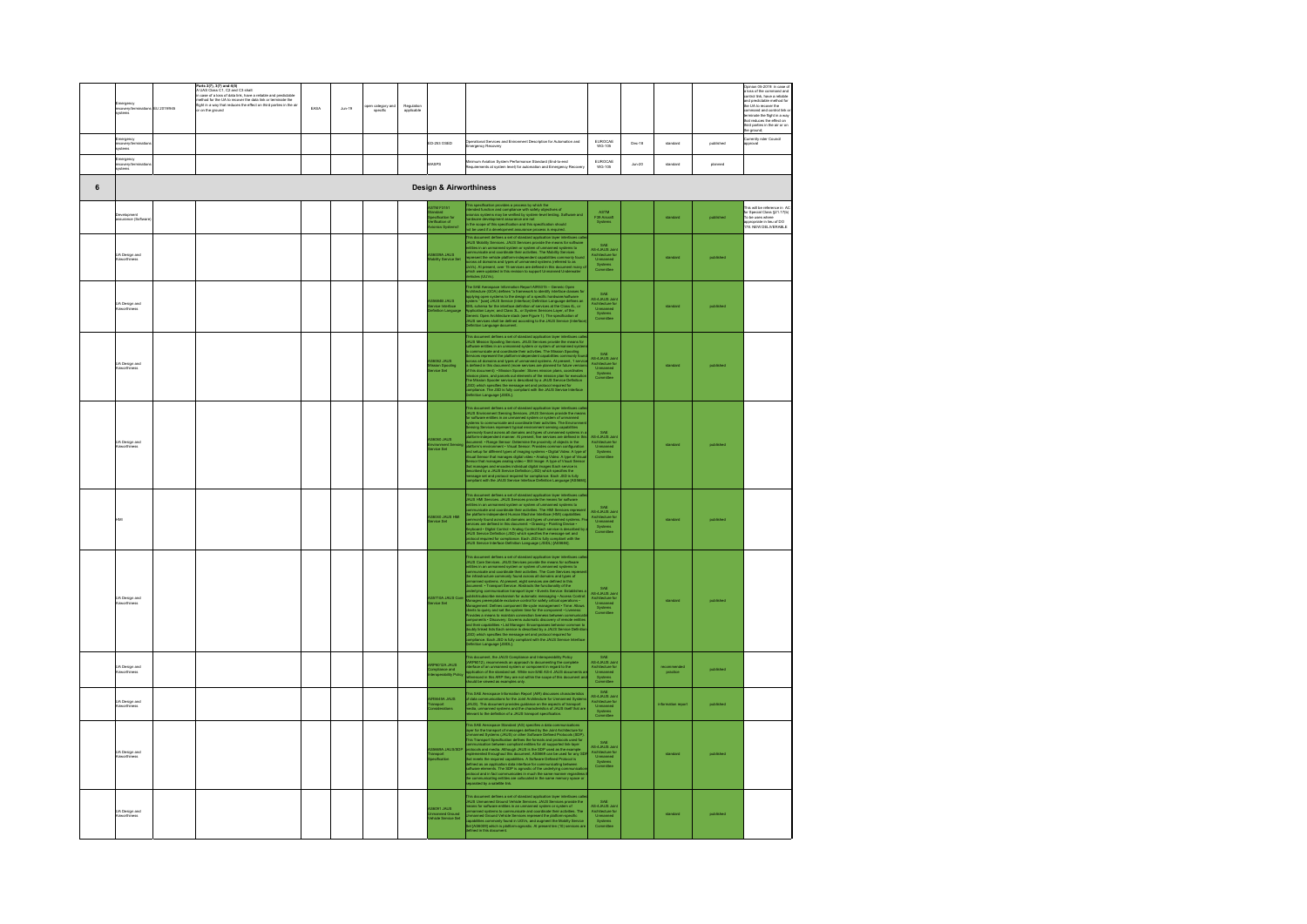| .<br>UA Design and<br>Aineorthiness   |  |  |  | 8057A JAUS                                                                                                                                                                                                                                                                                                                                                                 | his document defines a set of standard application layer interfaces call<br>AUS Marigaulates Senices. JAUS Services provide the means for<br>a different entities in an unmanned system or system of unmanned system<br>of communicate                                                                                                                                                                                                                                                                                                                                                                                                                                                                                                                                                                                                                                      | SAE<br>AS-4JAUS Joir<br>Architecture for<br>Unmarned<br>Systems<br>Committee  |          |                        |           |  |
|---------------------------------------|--|--|--|----------------------------------------------------------------------------------------------------------------------------------------------------------------------------------------------------------------------------------------------------------------------------------------------------------------------------------------------------------------------------|-----------------------------------------------------------------------------------------------------------------------------------------------------------------------------------------------------------------------------------------------------------------------------------------------------------------------------------------------------------------------------------------------------------------------------------------------------------------------------------------------------------------------------------------------------------------------------------------------------------------------------------------------------------------------------------------------------------------------------------------------------------------------------------------------------------------------------------------------------------------------------|-------------------------------------------------------------------------------|----------|------------------------|-----------|--|
| UA Design and<br>Aineorthiness        |  |  |  | P6227 JAUS<br>Haaging over the<br>essaging<br>MG Data<br><b>dion Service</b>                                                                                                                                                                                                                                                                                               | his document defines a standard representation of JAUS AS5684A<br>essage data in DDS IDL defined by the Object Management Group<br>DMO) CORBA 3.2 specification . This document does NOT address h<br>AUS transport considerations or J                                                                                                                                                                                                                                                                                                                                                                                                                                                                                                                                                                                                                                     | AS-4JAUS Joi<br>Architecture fo<br>Unmanned<br>Systems                        |          | ecomment<br>practice   | published |  |
| UA Design and<br>Airworthiness        |  |  |  |                                                                                                                                                                                                                                                                                                                                                                            | the matter than the property of the matter of the specific property and the problem of the specific property of the matter of the matter of the matter of the matter of the matter of the matter of the matter of the matter                                                                                                                                                                                                                                                                                                                                                                                                                                                                                                                                                                                                                                                | SAE<br>AS-4JAUS Joint<br>Architecture for<br>Unmanned<br>Systems<br>Committee |          |                        | published |  |
| UA Design and<br><b>Airworthiness</b> |  |  |  | R5864A JAUS<br>story and Domain                                                                                                                                                                                                                                                                                                                                            | The purpose of this SAE Aerospace Information Report (ARI) is two-fold<br>inform the reader of the extent of effort that went into the development<br>of the Joint Architecture for Umranned Systems (JAUS); and to capture<br>or poste                                                                                                                                                                                                                                                                                                                                                                                                                                                                                                                                                                                                                                     | SAE<br>NS-4JAUS Joir<br>Architecture for<br>Unmanned<br>Systems               |          |                        | published |  |
| .<br>LiA Design and<br>Linunthiness   |  |  |  | 8062A JAUS<br>ssion Spooling<br>nvice Set                                                                                                                                                                                                                                                                                                                                  | This decorates defines a set of standard application tage transforms calculated and the standard standard standard standard common property and contact the standard property of the contact of the standard standard contact<br>Inition Language (JSIDL).                                                                                                                                                                                                                                                                                                                                                                                                                                                                                                                                                                                                                  | SAE<br>AS-4JAUS Joir<br>Architecture fo<br>Unmanned<br>Systems<br>Committee   |          |                        |           |  |
| UA Design and<br>Ainvorthiness        |  |  |  | <b>S6111 JAUS</b><br>nmanned Maritime<br>ehide Service Set                                                                                                                                                                                                                                                                                                                 | .<br>This document defines a message-passing interface for services<br>opresenting the platform-specific capabilities common across unm<br>aritime vehicles.                                                                                                                                                                                                                                                                                                                                                                                                                                                                                                                                                                                                                                                                                                                | AS-4JAUS Joint<br>Architecture for<br>Unmanned<br>Systems                     | $Jun-19$ | standard               | ongoing   |  |
| UA Design and<br>Ainvorthiness        |  |  |  | S6971 Test Protos                                                                                                                                                                                                                                                                                                                                                          | .<br>This standard is intended to provide a method (or methods) to obtain<br>epeatable and consistent measurements to reflect true engine<br>reformance and durability in customer. Standardized methodology is<br>on community and conservative contracts to fairly rate engine operating<br>variables and parameters. Operational protocols will be defined accord<br>o engine class and will be based on those developed for on-highway<br>pplications. Based on typical engine operation, a series of speed and<br>$\begin{split} &\text{A 500\%} \\ &\text{A 500\%} \\ &\text{A 500\%} \\ &\text{A 500\%} \\ &\text{B 500\%} \\ &\text{A 500\%} \\ &\text{A 500\%} \\ &\text{A 500\%} \\ &\text{A 500\%} \\ \end{split} \begin{split} &\text{A 500\%} \\ &\text{A 500\%} \\ &\text{A 500\%} \\ &\text{A 500\%} \\ &\text{A 500\%} \\ &\text{A 500\%} \\ &\text{A 500\$ | SAE<br>E-39 Unmanner<br>Nircraft Propulsio<br>Committee                       | May-19   | standard               | ongoing   |  |
| <b>UA Design and</b><br>invorthiness  |  |  |  | AS#### Ground<br>support equipment<br>(preheaters, starters,<br>toel pumps, fuel mixing<br>couplings, fuel mixing<br>coupungs, rue mons<br>luel fibers, prefight<br>weight/balance, bore<br>sighting of payload,<br>agnung or paysoan,<br>alignment hardware,<br>alignment hardware,<br>wheel chocks,<br>"remove before fight"<br>terms, electronic and<br>software links. |                                                                                                                                                                                                                                                                                                                                                                                                                                                                                                                                                                                                                                                                                                                                                                                                                                                                             | SAE<br>E-39 Unmanned<br>Nircraft Propulsion<br>Committee                      | $Jun-19$ | standard               | planned   |  |
| .<br>UA Design and<br>Ainvorthiness   |  |  |  | Sawas Propeller<br>ita.                                                                                                                                                                                                                                                                                                                                                    |                                                                                                                                                                                                                                                                                                                                                                                                                                                                                                                                                                                                                                                                                                                                                                                                                                                                             | SAF<br>F-30 Hz<br>ircraft Propulsio                                           | 34.19    | standard               | nlannert  |  |
| JA Design and<br><b>Airworthiness</b> |  |  |  | RP#### Propeller<br>formation Report                                                                                                                                                                                                                                                                                                                                       |                                                                                                                                                                                                                                                                                                                                                                                                                                                                                                                                                                                                                                                                                                                                                                                                                                                                             | SAE<br>E-39 Unmanne<br>Nircraft Propulsion<br>Committee                       | Aug-19   | information report     | angaing   |  |
| <b>JA Design and</b><br>Vinvorthiness |  |  |  | DODG ION<br>rotection for<br>Inmanned Aerial<br>Iehicles                                                                                                                                                                                                                                                                                                                   | review of icing materials that would be educational to a designer of a<br>ститит от полу плинению они можна он ножнажении бо й обейдей? от й<br>AV los protection system is provided. Additionally, the differences<br>shaven ummanmed and manned ice protection systems are explored<br>long with a discussion                                                                                                                                                                                                                                                                                                                                                                                                                                                                                                                                                             | SAE AC-9C<br>Aircraft Icing<br>Technology<br>Committee                        | Dec-18   | information report     | ongoing   |  |
| UA Design and<br>Airworthiness        |  |  |  | RP94910<br>arcopace - Vehicle<br>Ianagement<br>yatems - Flight<br>ontrol Design,<br>stallation and Test<br>ircaft, Specification<br>ircaft, Specification<br>ide For                                                                                                                                                                                                       | This document establishes recommended practices for the specification<br>general performance, design, tast, development, and quality assumes<br>requirements for the fight control related function of the Vehicle<br>Management for t                                                                                                                                                                                                                                                                                                                                                                                                                                                                                                                                                                                                                                      | <b>RAF</b><br>A-6 Aerospec<br>Actuation, Con<br>and Fluid Pow<br>Systems      |          | recomments<br>practice | published |  |
| UA Design and<br>Airworthiness        |  |  |  | ting of<br>Immerhaninal<br><b>ators, Gen</b><br>alians End                                                                                                                                                                                                                                                                                                                 | This decay<br>result provides an overlowed the helio, and some model to be a stronger<br>of the stronger of the stronger of the stronger of the stronger of<br>the stronger of the stronger of the stronger of the stronger of<br>the str<br>this document                                                                                                                                                                                                                                                                                                                                                                                                                                                                                                                                                                                                                  | <b><i>Communicação</i></b><br>Actuation, Conta<br>And Fluid Pow               |          | practice               |           |  |
| UA Design and<br>Ainvorthiness        |  |  |  | diary Power<br>roes                                                                                                                                                                                                                                                                                                                                                        | The SME Assumption between the figure (ARI) is a vector of the general state and the control of the general state of the state of the state of the state of the state of the state of the state of the state of the state of                                                                                                                                                                                                                                                                                                                                                                                                                                                                                                                                                                                                                                                | A-6 Ae<br>Actuation, Cont<br>and Fluid Pow<br>Systems                         |          |                        | published |  |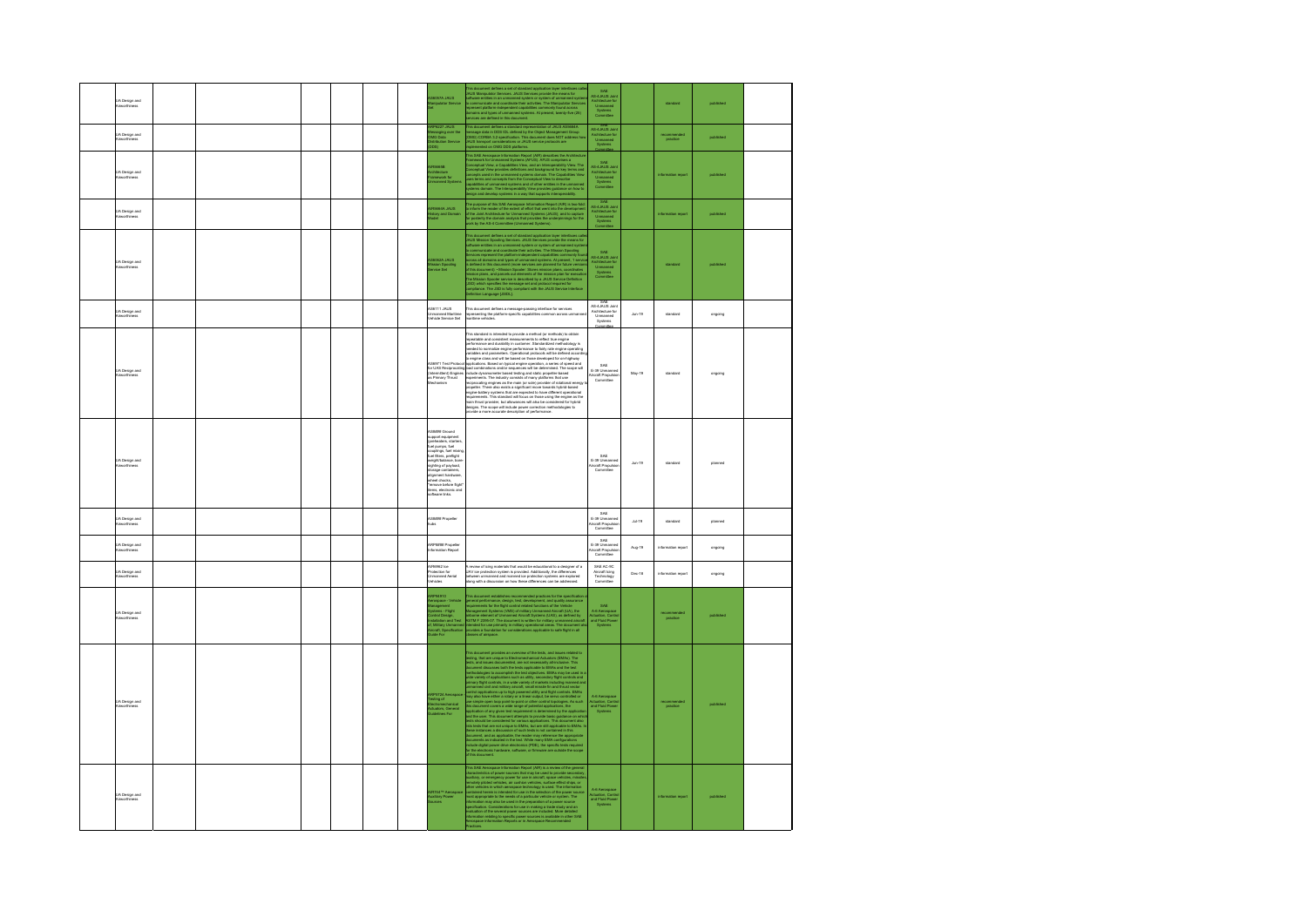|           | <b>UA Design and</b><br>Airworthiness    |  |  |  | SS0881F Wiring<br>erospace Vehicle                                                                                                                                                       | his specification covers all aspects in electrical wire interconnection<br>plasms (EVMS) from the selection through installation of winny and wire<br>prices and optical cabing and termination devices used in aerospace<br>iniciplers                                                                                                                                                                                                                                                                                                                             | SAE<br>NE-8A Elec Wir<br>and Fiber Optic<br>Interconnect System                        |               | standard                     | published         |                                                                                                                |
|-----------|------------------------------------------|--|--|--|------------------------------------------------------------------------------------------------------------------------------------------------------------------------------------------|---------------------------------------------------------------------------------------------------------------------------------------------------------------------------------------------------------------------------------------------------------------------------------------------------------------------------------------------------------------------------------------------------------------------------------------------------------------------------------------------------------------------------------------------------------------------|----------------------------------------------------------------------------------------|---------------|------------------------------|-------------------|----------------------------------------------------------------------------------------------------------------|
|           | UA Design and<br>Airworthiness           |  |  |  | ASS0881G Wiring<br>Aerospace Vehicle                                                                                                                                                     | This specification covers all aspects in electrical wire interconnection<br>items (EWIS) from the selection through installation of wiring and wir<br>rvices and optical cabling and termination devices used in aerospace<br>hicles. Aerospace vehicles include manned and unmanned airplanes,<br>copters, lighter-than-air vehicles, missiles and external pods.                                                                                                                                                                                                  | SAE<br><b>AE-8A Elec Wirk</b><br>and Fiber Optic<br>Interconnect Sys<br>Install Commit | Dec-18        | standard                     | ongoing           |                                                                                                                |
|           | UA Design and<br><b>Uranethin</b>        |  |  |  | Savas Artificial<br>ebrebnete trelumi<br>one or FOD<br>martin<br>2.                                                                                                                      | <b>Start</b>                                                                                                                                                                                                                                                                                                                                                                                                                                                                                                                                                        | SAE<br>3-28 Simulants fo<br>Impact and<br>ngestion Testin                              | Dec-19        | standard                     | réannert          |                                                                                                                |
|           | Emergency<br>ecovery/terminati<br>rstemi |  |  |  | -<br>Specification for Sm<br>Jomanned Aircraft<br>System (sl.IAS)<br>Parachutes                                                                                                          | is specification covers the design and manufa<br>to spatial material of the design) and material care trajectories for the spatial material of the spatial condition of the spatial material of the spatial material of the spatial material of the spatial material of the sp                                                                                                                                                                                                                                                                                      | ASTM<br>F38 Unmanned<br>Aircraft Systems                                               | Sept-18       | specification                | Published         |                                                                                                                |
|           | <b>UA Design and</b><br>Airworthiness    |  |  |  | -<br>2400-05(2013)<br>Standard Guide for<br>Aircraft Electrical<br>Load and Power<br>Source Capacity<br>Analysis                                                                         | his guide covers how to prepare an electrical load analysis (ELA)<br>meet Federal Aviation Administration (FAA) requirements.                                                                                                                                                                                                                                                                                                                                                                                                                                       | <b>ASTM</b><br>F39 Aircraft                                                            |               | standard                     | published         | Light Sport Aircraft<br>wayn says is entered.<br>guidance will be revised to<br>apply to UAS.                  |
|           | intenance                                |  |  |  | :<br>2799-14 Standard<br>fractice for<br>direraft Electrical<br>iring Systems                                                                                                            | amaged wiring or equipment in an aircraft, regardless of how minor it<br>ay appear to be, carnot be bekrated. It is, therefore, important that<br>airknnance be accomplished using the best techniques and practices<br>inimize the pos                                                                                                                                                                                                                                                                                                                             | ASTM<br>F39 Aircraft<br>Systems                                                        |               |                              | published         |                                                                                                                |
|           | <b>UA Design and</b><br>Airworthiness    |  |  |  | <b>ASTM WK62670</b><br>lew Specification fo<br>arge LIAS Design<br>and Construction<br>TM F2910-14                                                                                       | To develop an ASTM design and construction standard for larger mass<br>fixed-wing Unmanned Aerial Systems (UAS). Design and Construct<br>tandards are currently in existence for Part 23 General Manned Aircraft<br>a well as for Fixed Wing and VTOL Small UAS (sUAS). There currently<br>dsts a gap for Part 23 General Aircraft of the Large Fixed Wing<br>manned Variety. This ASTM standard will serve to fill that gap by<br>suding design and construct requirements, best practices, and<br>posed methods of compliance specific to Large UAS (up to 19,000 | ASTM<br>F38 Unmanned<br>Aircraft Systems                                               | <b>Jun-19</b> | standard                     | under development |                                                                                                                |
|           | UA Design and<br><b>Airworthiness</b>    |  |  |  | tandard<br>pecification for<br>lesign and<br>loratruction of a<br>mall Unmarned<br>ircraft System                                                                                        | This specification establishes the design, construction, and test<br>equipments for a small unramined aircraft system (sUAS). It is intended<br>or all sUAS that are permitted to operate over a defined area and in<br>impace authoriz                                                                                                                                                                                                                                                                                                                             | ASTM<br>F38 Ummanner<br>Aircraft System                                                |               | standard                     | published         | his will be reference in AC<br>or Special Class §21.17(b)                                                      |
| $\pmb{u}$ | <b>UA Design and</b><br>Airworthiness    |  |  |  | 3298-19 Standard<br>Szate-ration for<br>Ipacification for<br>Nasign, Construction<br>Inflavelight<br>Johnsened Aircraft<br>Inmanned Aircraft<br>Ipatems (UAS)                            | is specification covers the airworthinese requirements for the design<br>ad-wing urmanned aircraft systems. This specification defines the<br>seeine design, construction, and wrification requirements for an<br>mianned aircraft syst                                                                                                                                                                                                                                                                                                                             | <b>ASTM</b><br>F38 Unmanne<br>Aircraft System                                          |               | standard                     | published         | Title change                                                                                                   |
|           | <b>UA Design and</b><br>Airworthiness    |  |  |  | STM WK63678/<br>MK64619 Revision of<br>"3298 - 18 Standard<br>pacification for<br>lesian, Constructio<br>nd Verification of<br>boad-Wing<br><b>Toyyuk honomic</b><br>ystems (UAS)        | he initial standard only addressed Fixed-Wing UAS. Response from the<br>FAA required both vertical lift and fixed-wing in order to be accepted as a<br>eathed of compliance for UAS airworthiness certification in the<br>orthcoming advisory circular for 21-17(b). This required a rapid-action<br>eorganization of the standard, inclusion of VTOL-specific items and a title<br>añse                                                                                                                                                                            | ASTM<br>F38 Unmanned<br>Aircraft Systems                                               | 19-Nov        | standard                     | In progress       | Ballot pending Sub-<br>mmittee acoroval                                                                        |
|           | Manufacturer<br>rganisation              |  |  |  | <b>ASTM F2011-14e1<br/>Blandard Practice for</b><br>Production<br>Acceptance of Small<br>Jamanned Aiscraft<br>Bystem (sLIAS)                                                             | is standard defines the production acceptance requirements for a sma<br>manned aircraft system (sUAS). This standard is applicable to sUAS<br>at comply with design, construction, and test requirements identified in<br>sectication F                                                                                                                                                                                                                                                                                                                             | <b>ASTM</b><br>F38 Unmanne<br>Aircraft System                                          |               | standard                     | published         |                                                                                                                |
|           | Manufacturer<br>rganisation              |  |  |  | STM F3003-14<br>Contractor<br>Indian<br>Quality Assurance of<br>Small Unmanned<br>Vireraft System                                                                                        | is standard definesthe quality assurance requirements for the design,<br>anufacture, and production of a small unmanned aircraft system (sUAS                                                                                                                                                                                                                                                                                                                                                                                                                       | <b>ASTM</b><br>F38 Unmanne<br>Aircraft System                                          |               | standard                     | published         |                                                                                                                |
|           | ower generating<br>vystem                |  |  |  | WKWK60937<br>tandard<br>pecification for<br>lesign of Fuel Cells<br>or Use in Unmanned<br>ürcraft Systems<br>(844                                                                        | .<br>This standard will outline specification for the use of fuel cell power<br>generatinhg systems for application in UAS.                                                                                                                                                                                                                                                                                                                                                                                                                                         | ASTM<br>F38 Unmanned<br>Aircraft Systems                                               | TBD           | standard                     | ongoing           |                                                                                                                |
|           | <b>Desaderoment</b><br>ssurance (Softes  |  |  |  | ASTM F3201-16<br>Standard Practice for<br>Ensuring<br>Dependability of<br>Jornanned Aircraft<br>Jystems (UAS)                                                                            | his standard practice intends to ensure the dependability of UAS<br>This attention procedure intends to ensure the dependentiality of UAS<br>$\sim$ Markov Departments of the state of the state of the state of the<br>$\sim$ Markov Department of the state of the state of the state of the<br>$\sim$ Mark                                                                                                                                                                                                                                                       | ASTM<br>F38 Unmann<br>Aircraft Syster                                                  |               | standard                     | published         |                                                                                                                |
|           | <b>UA Design and</b><br>Airworthiness    |  |  |  | ARTM WK18285 No<br>pecification for<br>Specification for<br>Design and<br>Performance of an<br>Unmanned Aircraft<br>System-Class 1520<br>to 1320# Gross<br>Neinhti<br>Weinhti<br>(Irigis | e specification covers airworthiness requirements for an acceptable<br>vered food wing aircraft UAS.                                                                                                                                                                                                                                                                                                                                                                                                                                                                | ASTM<br>F38U<br>craft System                                                           | TBD           | standard                     | ongoing           | .<br>Die work item will he<br>continued using guidelines<br>form ASTM F37 Light Spo<br>form ASTM F37 Light Spo |
|           | naintenance                              |  |  |  | STM F2909-14<br>tandard Practice fo<br>laintenance and<br>oversees<br>Invorthiness of Sm<br>Intramed Aircraft<br>Interns (sUAS)                                                          | This standard is written for all sLUSS that are permitted to operate over a<br>defined para and in any papea substitute the parameterized by a relation's growing stations<br>actively (DAA). It is assumed that a visual observed                                                                                                                                                                                                                                                                                                                                  | ASTM<br>F38 Ummanner<br>Aircraft System                                                |               | standard                     | published         | Updated revision underway<br>under WK WK63991                                                                  |
| M         | <b>UA Design and</b><br>Airworthiness    |  |  |  | FEN4709-1<br>xerverou-1<br>Aerospace series -<br>Jamanned Aircraft<br>Bystems (UAS) -<br>Product and<br>Verification<br>komenispe                                                        | .<br>This Funnean standard will nervide means of compliance to cover Part<br>This European standard will provide means of compliance to cour<br>FP of the disinguist act armost court equivarement for all UAS authorizes<br>to 5 of the disingular act armost court equivarement for all UAS authorizes<br>This do<br>payloads are excluded.                                                                                                                                                                                                                       | ASD-STAN<br>D5WG8                                                                      | Nov-20        | preEN / European<br>standard | ongoing           |                                                                                                                |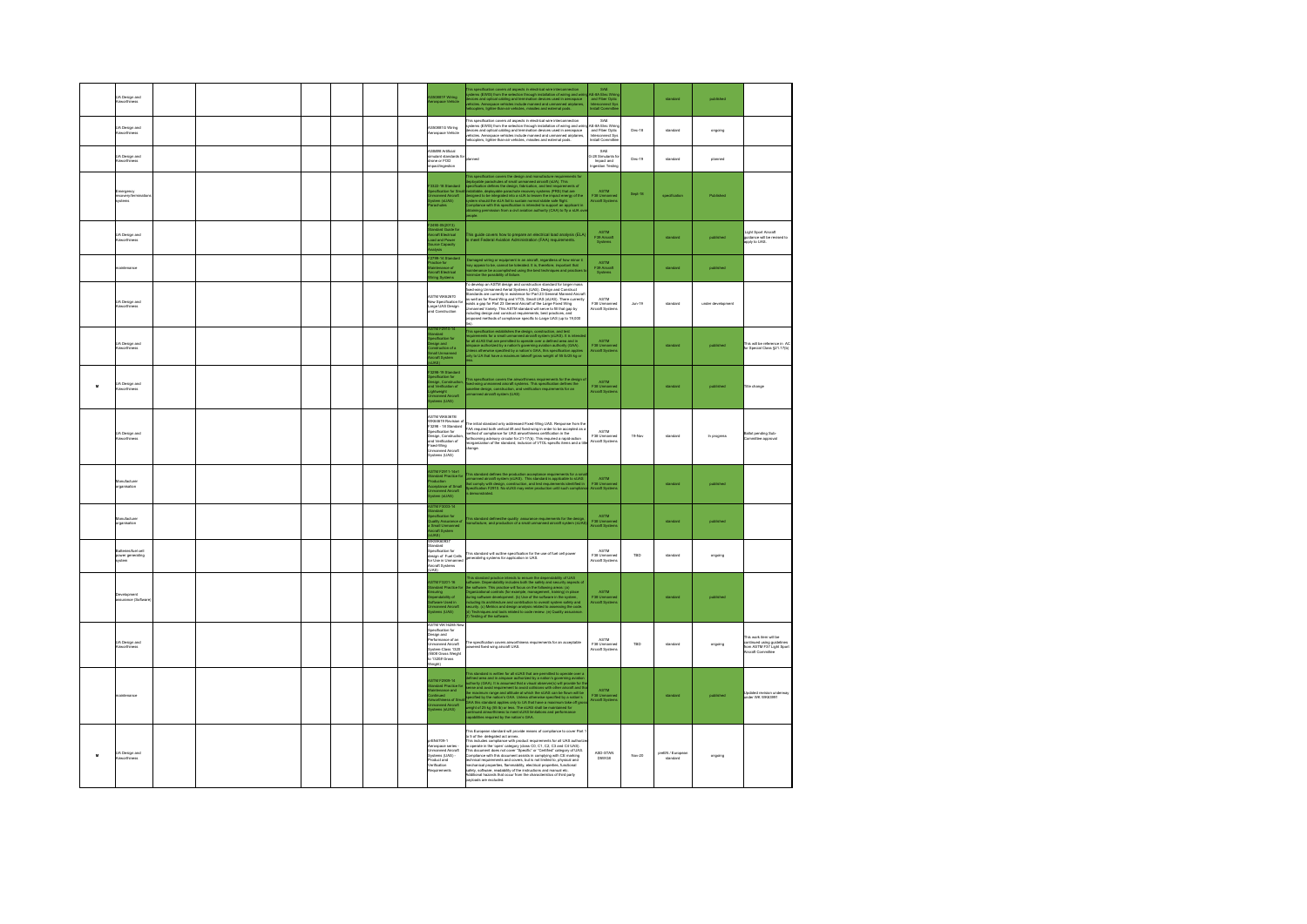| $\mathbf{M}$     |                                       |                 |                                                                                                                                                                                                                                                                                                                                                                                                                                             |      |                    |          |                          | idalinas                                                                                                                                                                                                                                                                                                                                                                                                                                     | plicability of safe design standards for UAS in Specific Operations<br>Agory 'Low/Medium robustness'                                                                                                                                    | EUROCAE<br>WG-105                    | <b>Jun 20</b> | Guidance               | ongoing   |                                                                                                                                                                                                             |
|------------------|---------------------------------------|-----------------|---------------------------------------------------------------------------------------------------------------------------------------------------------------------------------------------------------------------------------------------------------------------------------------------------------------------------------------------------------------------------------------------------------------------------------------------|------|--------------------|----------|--------------------------|----------------------------------------------------------------------------------------------------------------------------------------------------------------------------------------------------------------------------------------------------------------------------------------------------------------------------------------------------------------------------------------------------------------------------------------------|-----------------------------------------------------------------------------------------------------------------------------------------------------------------------------------------------------------------------------------------|--------------------------------------|---------------|------------------------|-----------|-------------------------------------------------------------------------------------------------------------------------------------------------------------------------------------------------------------|
| M                | und control sta                       |                 |                                                                                                                                                                                                                                                                                                                                                                                                                                             |      |                    |          |                          | ASPS                                                                                                                                                                                                                                                                                                                                                                                                                                         | Animum Aviation System Performance Standard (End-to-end<br>Requirements at system level) for the Remote Pilot Station interface to:<br>raffic Control (ATC).                                                                            | EUROCAE<br>WG-105                    | $Jun-20$      | standard               | ongoing   |                                                                                                                                                                                                             |
| $\boldsymbol{u}$ |                                       |                 |                                                                                                                                                                                                                                                                                                                                                                                                                                             |      |                    |          |                          |                                                                                                                                                                                                                                                                                                                                                                                                                                              | hes on the use of multi-GNSS for UAS low robustness                                                                                                                                                                                     | EUROCAE<br>WG-105                    | Mar-20        | standard               | ongoing   |                                                                                                                                                                                                             |
| $\mathbf{M}$     |                                       |                 |                                                                                                                                                                                                                                                                                                                                                                                                                                             |      |                    |          |                          | delines                                                                                                                                                                                                                                                                                                                                                                                                                                      | uidelines on the Automatic protection of the flight envelope from human<br>tors for UAS                                                                                                                                                 | EUROCAE<br>WG-105                    | $Dec-20$      | standard               | ongoing   |                                                                                                                                                                                                             |
|                  | nergency<br>ecovery/term<br>stemi     | pinion 05-2019  | Part 16(6) and 16(7)<br>UAS in class C5 and C6 shall provide the remote pilot with<br>eans to continuously monitor the quality of the command and<br>introl link and receive an alert when it is likely that the link is<br>sing to be lost or degraded to the extent of compromising the<br>de conduct of the operation, and another alert when the link<br>art 1(3)                                                                       | EASA | $_{\text{Jun-20}}$ | Specific | Opinon publish           |                                                                                                                                                                                                                                                                                                                                                                                                                                              |                                                                                                                                                                                                                                         |                                      |               |                        |           |                                                                                                                                                                                                             |
|                  | JA Design and<br>invorthiness         | U 2019/945      | wrt 1(a)<br>IAS in Class C0 shall have a maximum attainable height abo<br>e take-off point limited to 120 m:                                                                                                                                                                                                                                                                                                                                | EASA | $_{\text{Jun-19}}$ | open     | Regulation<br>applicable |                                                                                                                                                                                                                                                                                                                                                                                                                                              |                                                                                                                                                                                                                                         |                                      |               |                        |           |                                                                                                                                                                                                             |
|                  | UA Design and<br>Nineorthiness        | EU 2019/945     | Parts 2(3), 3(2) and 4(2)<br>UAS in Class C1, C2 and C3 shall have a maximum attainable<br>height above the take-off point limited to 120 m or be equipped<br>with a system that limits the height above the surface or above<br>the take-<br>$\alpha$ wave to plot. If the value is selectable, clear information about<br>the height of the UA above the surface or take-off point during<br>light shall be provided to the remote pilot. | EASA | $_{\text{Aln-19}}$ | open     | Regulation<br>applicable |                                                                                                                                                                                                                                                                                                                                                                                                                                              |                                                                                                                                                                                                                                         |                                      |               |                        |           |                                                                                                                                                                                                             |
|                  | <b>JA Design and</b><br>Virworthiness | EU 2019/945     | arts 1(7) and 2(17)<br>- o in Class C0 and C1 shall, if equipped with a follow-me<br>v=rts 11/1 and 2(17)<br>UAS in Class CO and C1 shall, if equipped with a follow-me<br>mode and when this luncifor is on, be in a range not exceeding<br>SO m from the remote pilot, and make it possible for the remot<br>biot to regain c                                                                                                             | EASA | $_{\text{dun-19}}$ | open     | Regulation<br>applicable |                                                                                                                                                                                                                                                                                                                                                                                                                                              |                                                                                                                                                                                                                                         |                                      |               |                        |           |                                                                                                                                                                                                             |
|                  | ufacturer<br>rganisation              |                 |                                                                                                                                                                                                                                                                                                                                                                                                                                             |      |                    |          |                          | 80 21384-2 -<br>iquirements for<br>suring the safety<br>nd quality of the<br>iign and<br>nufacture of LIAS                                                                                                                                                                                                                                                                                                                                   | rquirements for ensuring the quality and safety of the design and<br>anufacture UAS. It includes information regarding the UA, any<br>sociated remote control station(s), the C2 links, any other required data<br>is and any other sys | ISO<br>TC20/SC16/WG                  | May-20        | standard               | ongoing   |                                                                                                                                                                                                             |
|                  | JA Design and<br><b>kinecritiness</b> |                 |                                                                                                                                                                                                                                                                                                                                                                                                                                             |      |                    |          |                          | -<br>TANAG 4671 "UA<br>ystem Airworthine<br><b>irements</b><br>SARJ". (Fix wing<br>V, MTOW>1                                                                                                                                                                                                                                                                                                                                                 | let of technical airworthiness requirements intended primarily for the<br>invorthinese certification of fixed-wing military UAS with a maximum tal<br>d'weight batween 150 and 20,000 kg that intend to regularly operate in<br>on-segr | NATO<br>FINAS                        |               |                        | published |                                                                                                                                                                                                             |
|                  | JA Design and<br>Nineorthiness        |                 |                                                                                                                                                                                                                                                                                                                                                                                                                                             |      |                    |          |                          | <b>TANAG 4702</b><br>ary Wing<br>nanned Aerial<br>ems<br>orthiness<br>sirementsi<br>.<br>Iororaft LIAV<br>Kg <mtow<< td=""><td>airworthiness require<br/>nts intended for the airv<br/>refication of rotary-wing military UAV Systems with a maximum take-<br/>sight between 150 and 3175 kg that intend to regularly operate in non<br/>gregated airspace</td><td>NATO<br/>FINAS</td><td></td><td></td><td>published</td><td></td></mtow<<> | airworthiness require<br>nts intended for the airv<br>refication of rotary-wing military UAV Systems with a maximum take-<br>sight between 150 and 3175 kg that intend to regularly operate in non<br>gregated airspace                 | NATO<br>FINAS                        |               |                        | published |                                                                                                                                                                                                             |
|                  | <b>JA Design and</b><br>Nineorthiness |                 |                                                                                                                                                                                                                                                                                                                                                                                                                                             |      |                    |          |                          | FANAG 4703 "Ligh<br>nmanned Aucrail<br>rworthiness<br>rworthiness<br>equirements". (Fix<br>ing UAV,<br>iGKg-MTOW).                                                                                                                                                                                                                                                                                                                           | linimum set of technical aireorthinese requirements intended for the<br>inventhinese centrication of froed-wing Light UAS with a maximum take<br>d'weight not greater than 150 kg and an impact energy! greater than 6<br>(49 ft-b) tha | NATO<br>FINAS                        |               |                        | published |                                                                                                                                                                                                             |
|                  | .<br>IA Design and<br>Linunrthiness   |                 |                                                                                                                                                                                                                                                                                                                                                                                                                                             |      |                    |          |                          | STANAG 4746<br>Unmanned Aerial<br>Vehicle System<br>Nequirements for<br>Requirements for<br>Jight Vertical Take<br>If and Landing                                                                                                                                                                                                                                                                                                            | et of technical airworthiness requirements intended for the airworthin                                                                                                                                                                  | NATO<br>FINAS                        | 2018          |                        | ongoing   |                                                                                                                                                                                                             |
|                  | JA Design and<br>Ainvorthiness        | EU 2019/945     | Parts 1(5), 3(6) and 4(6)<br>Parts 1(5), 3(6) and 4(6)<br>UAS in Class C0, C1 and C2 shall be designed and constructe<br>in such a way as to minimise injury to people during operation,<br>sharp edges shall be avoided, unleas technically unavoidable<br>under good<br>njury that may be inflicted by the propeller blades;                                                                                                              | EASA | $_{\text{Jun-19}}$ | open     | Regulation<br>applicable |                                                                                                                                                                                                                                                                                                                                                                                                                                              |                                                                                                                                                                                                                                         |                                      |               |                        |           |                                                                                                                                                                                                             |
|                  | <b>JA Design and</b><br>Linunethiness | EU 2019/945     | arts 2(15), 3(17) and 4(13)<br>arms 4 (19), aptivism a 4(19)<br>- UAS Class C1, C2 and C 3 shall provide the remote pilot<br>th clear warning when the battery of the UA or its control<br>lation reaches a low level so that the remote pilot has<br>ufficient time to s                                                                                                                                                                   | EASA | Ann.19             | open     | Regulation<br>applicable |                                                                                                                                                                                                                                                                                                                                                                                                                                              |                                                                                                                                                                                                                                         |                                      |               |                        |           |                                                                                                                                                                                                             |
|                  | <b>UA Design and</b><br>Airworthiness | EU 2019/945     | Parts 2(5) and 3(4)<br>JAS in class C1 and C2 shall have the requisite me<br>strength, including any necessary safety factor, and, where<br>appropriate, stability to withstand any stress to which it is<br>appropriate, stability to withstand any breakage or deformation<br>that might interfere with its safe f                                                                                                                        | EASA | $_{\text{Jun-19}}$ | open     | Regulation<br>applicable |                                                                                                                                                                                                                                                                                                                                                                                                                                              |                                                                                                                                                                                                                                         |                                      |               |                        |           |                                                                                                                                                                                                             |
|                  | JA Design and<br>Virworthiness        | EU 2019/945     | .<br>Parts 2(16), 3(18) and 4(14)<br>JAS in Class C1, C2 amd C3 shall be equipped with lights for<br>ured in custom of , call antis cut announced explorer men egities to<br>the purpose of:<br>(a) the controllability of the UA, at right, the design of the lights<br>hall allow a person on the ground, to distinguish the UA from<br>anned aircraft                                                                                    | EASA | $_{\text{Jun-19}}$ | open     | Regulation<br>applicable |                                                                                                                                                                                                                                                                                                                                                                                                                                              |                                                                                                                                                                                                                                         |                                      |               |                        |           | .<br>Iquirement also to specific<br>Integory when operated in<br>VLL<br>be equipped:<br>(a) with lights for the<br>urpose of controllability of<br>the UA: and<br>ne un, and<br>(b) with at least one green |
|                  | .<br>UA Design and<br>Ninrorthiness   |                 |                                                                                                                                                                                                                                                                                                                                                                                                                                             |      |                    |          |                          | RP6336 Lighting<br>plications for<br>manned Aircraft<br>stems (UAS)                                                                                                                                                                                                                                                                                                                                                                          | This SAE Aerospace Recommended Practice (ARP) provides technical<br>recommendations for the application, design and development of lighting<br>for Umranned Aircraft (UA). The recommendations ast forth in this<br>document are to aid | SAE<br>A-20 Aircraft<br>ighting Comm | Dec-18        | ecommended<br>Practice | ongoing   | priogno                                                                                                                                                                                                     |
|                  | .<br>Linunethiness                    | EU 2019/945     | rt2(1)<br><b>PART 2(1)</b><br>(UAS in class C1 shall be made of materials and have $\frac{1}{2}$ (UAS) in class C1 shall be made of materials and has been considered that in the event of an impact at fearminal velocity with a human<br>head, the e<br>sting payload;                                                                                                                                                                    | EASA | $_{\text{dun-19}}$ | open     | Regulation<br>applicable |                                                                                                                                                                                                                                                                                                                                                                                                                                              |                                                                                                                                                                                                                                         |                                      |               |                        |           |                                                                                                                                                                                                             |
|                  | <b>IA Design and</b><br>inworthiness  | <b>RUPITION</b> | <b>Parts 1(6) and 2(10)</b><br>WAS In data CD and C11 shall be powered by electricity and UMS in diaso CO and C1 shall be powered by absorbing (DC)<br>have a nominal voltage not exceeding 24 V direct current (DC)<br>or the equivalent a                                                                                                                                                                                                 | FASA | $_{\text{Aln-19}}$ | open     | Regulation<br>applicable |                                                                                                                                                                                                                                                                                                                                                                                                                                              |                                                                                                                                                                                                                                         |                                      |               |                        |           |                                                                                                                                                                                                             |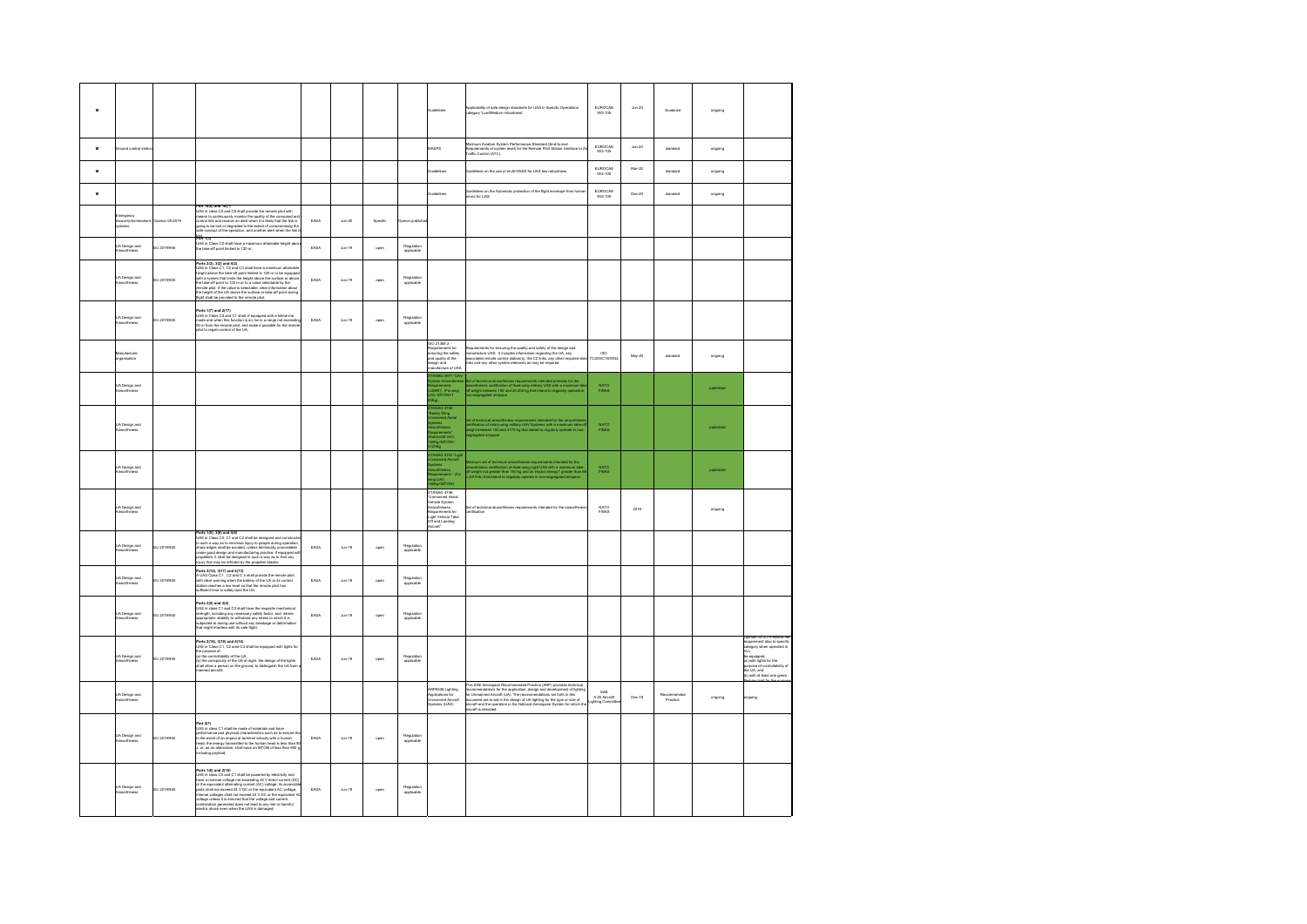| .<br>UA Design and<br>Ainvorthiness           |                     |                                                                                                                                                                                                                                                                                                                                                            |      |                    |          |                          | K58939 Evaluating<br>eria/Response<br>tobotEnergy/Power:<br>:ndurance Range an                 | i suite of standards test methods has been developed to measure<br>nemuverativity, endurance,communications, durability,<br>ogistics,autonomy, and safety to guide purchasing decisions,support<br>perator training and measure profici          | $\mathsf{ASTM}\xspace$<br>E54 Homeland<br>Security<br>Applications | TRO | standard | ongoing   | 1<br>E54 Full Committee<br>whydication February 26 to<br>March 2, 2018                                                                        |
|-----------------------------------------------|---------------------|------------------------------------------------------------------------------------------------------------------------------------------------------------------------------------------------------------------------------------------------------------------------------------------------------------------------------------------------------------|------|--------------------|----------|--------------------------|------------------------------------------------------------------------------------------------|--------------------------------------------------------------------------------------------------------------------------------------------------------------------------------------------------------------------------------------------------|--------------------------------------------------------------------|-----|----------|-----------|-----------------------------------------------------------------------------------------------------------------------------------------------|
| .<br>UA Design and<br>Ainvorthiness           | EU 2019/945         | <b>Parts 3(12) and 4(7)</b><br>(USB) and 4(7) and 5 shall be powered by electricity and (USB) in class C2 and C3 shall be powered by 4(eC or the equivalent line with the complete line state and 4 UCC or the equivalent line comple                                                                                                                      | EASA | $_{\text{Jun-19}}$ | open     | Regulation<br>applicable |                                                                                                |                                                                                                                                                                                                                                                  |                                                                    |     |          |           |                                                                                                                                               |
| UA Design and<br>Ainvorthiness                |                     |                                                                                                                                                                                                                                                                                                                                                            |      |                    |          |                          | K58940 Evaluating<br>aria/Response<br>abotEnergy/Power:<br>vdurance Dwell                      | suite of standards test methods has been developed to measure<br>nerwowshility, endurance,communications, durability,<br>gialitics,suitnomy, and safety to guide purchasing decisions,support<br>perator training and measure proficien          | ASTM<br>E54 Homelan<br>Security<br>Applications                    | TBD | standard | ongoing   | E54 Full Committee<br>adjudication February 26 to<br>March 2, 2018<br>ongoing. Delayed till Apr -18                                           |
| JA Design and<br>kineorthiness                |                     |                                                                                                                                                                                                                                                                                                                                                            |      |                    |          |                          | K58943 Evaluatin<br>arialResponse<br>abotSafety: Lights<br>nd Sounds                           | suite of standards test methods has been developed to measure<br>.<br>nanueverability, endurance.communications, durability,<br>ogisitics,autonomy, and safety to guide purchasing decisions,support<br>erator training and measure proficiency. | ASTM<br>E54 Homeland<br>Security<br>Applications                   | TBD | standard | ongoing   | <b>E54 Full Committee</b><br>adjudication February 26 to<br>March 2, 2018<br>March 2, 2018<br>engoing. Delayed till Apr -18                   |
| .<br>UA Design and<br>Nineothiness            |                     |                                                                                                                                                                                                                                                                                                                                                            |      |                    |          |                          | 39-15 Standar<br>clice for Designation, and<br>tification of<br>raft Electrical<br>ing Systems | is practice co<br>ring systems.                                                                                                                                                                                                                  | ASTM<br>F39 Aircraft<br>Systems                                    |     | standard | published |                                                                                                                                               |
| UA Design and<br>Airworthiness                |                     |                                                                                                                                                                                                                                                                                                                                                            |      |                    |          |                          | 696-14 Standard<br>actice for<br>ction of Aircraft<br>trical Wiring                            | his practice covers basic inspection procedures for electrics<br>terconnect systems for aircraft electrical wiring systems.                                                                                                                      | ASTM<br>F39 Aircraft<br>Systems                                    |     | standard | published |                                                                                                                                               |
| eries/fuel cell<br>power generating<br>vystem |                     |                                                                                                                                                                                                                                                                                                                                                            |      |                    |          |                          | .<br>TM F3005-14a<br>dard<br>ification for<br>iries for Use in<br>ill Unmanned<br>raft Systems | is standard defines the requirements for batteries used in small<br>manned Aircraft Systems (sUAS Small Unmanned Aircraft System                                                                                                                 | ASTM<br>F38 Unman<br>Aircraft Syste                                |     | standard | published | Currently being reviewed<br>pdates<br>-<br>AA Notice Of Availability<br>(NOA) Pending approval of<br>ASTM WK57659 as<br>foundational document |
| UA Design and<br>Ainvorthiness                |                     |                                                                                                                                                                                                                                                                                                                                                            |      |                    |          |                          | 100-05(2013)<br>ndard Guide for<br>raft Electrical<br>id and Power<br>roe Capacity             | his guide covers how to prepare an electrical load analysis (ELA) to<br>leet Federal Aviation Administration (FAA) requirements.                                                                                                                 | ASTM<br>F39 Aircraft                                               |     | standard | published |                                                                                                                                               |
| JA Design and<br>Nineorthiness                | EU 2019/945         | Part 5(3)<br>JAS in class C4 shall not be capable of automatic control<br>modes except for flight stabilisation assistance with no direct<br>effect on the trajectory and lost link assistance provided that a<br>re-determined fixed position of the flight controls in case of<br>st link is available:                                                  | EASA | $_{\text{Aln-19}}$ | open     | Regulation<br>applicable |                                                                                                |                                                                                                                                                                                                                                                  |                                                                    |     |          |           |                                                                                                                                               |
| JA Design and<br>.<br>Invochi                 | Joinion 05-2019     | art 17/AV<br>runs 17(6)<br>UAS in class C4 shall provide means to programme the UA<br>trajectory;                                                                                                                                                                                                                                                          | EASA | $_{\text{Aln-20}}$ | Specific | teinon publish           |                                                                                                |                                                                                                                                                                                                                                                  |                                                                    |     |          |           |                                                                                                                                               |
| UA Design and<br>Aineorthiness                | EU 2019/945         | Part 3(9)<br>UAS in class C2 shall unless it is a fixed-wing UA, be equippe<br>with a low-speed mode selectable by the remote pilot and<br>timiting the maximum orisiang speed to no more than 3 m/s.                                                                                                                                                      | EASA | $_{\text{Jun-19}}$ | open     | Regulation<br>applicable |                                                                                                |                                                                                                                                                                                                                                                  |                                                                    |     |          |           |                                                                                                                                               |
| <b>JA Design and</b><br>Ninvorthiness         | Dainion 05-2019     | art 16(4)<br>rums<br>LIAS in class C5 shall be equipped with a low-speed mode<br>selectable by the remote pilot and limiting the ground speed to<br>not more than 5 m/s                                                                                                                                                                                    | EASA | $_{\text{Aln-20}}$ | Specific | pinon publish            |                                                                                                |                                                                                                                                                                                                                                                  |                                                                    |     |          |           |                                                                                                                                               |
| <b>UA Design and</b><br>Ainvorthiness         | pinion 05-2019      | Part 16(5) and 17(5)<br><b>Part 16(5) and 17(5)</b><br>UAS in class CS and C6 shall be provide means for the remote plot to terminate the flight of the LIA, which shall:<br>(a) be reliable, predictable and independent from the automatic<br>(a) be reliable, pr                                                                                        | EASA | $_{\text{Jun-20}}$ | Specific | on publis                |                                                                                                |                                                                                                                                                                                                                                                  |                                                                    |     |          |           |                                                                                                                                               |
| .<br>UA Design and<br>Ainvorthiness           | EU 2019/945         | Parts 3(5) and 4(4)<br>UAS in close C2 and C3 shall in the case of a tethered UA,<br>UAS in close C2 and C3 shall in the case of a tethered UA,<br>mechanical sheepth right in the new theorem.<br>Second UAS in the case of the case of t<br>cribination of the maximum static thrust and the aerodyni<br>roe of the maximum allowed wind speed in fight; | EASA | $_{\text{Ann-19}}$ | open     | Regulation<br>applicable |                                                                                                |                                                                                                                                                                                                                                                  |                                                                    |     |          |           |                                                                                                                                               |
| .<br>UA Design and<br>Ainvorthiness           | EU 2019/945         | <b>Parts 2(14), 3(15) and 4(11)</b> and 100 and 100 and 100 and 100 and 100 and 100 and 100 and 100 and 100 and 100 and 100 and 100 and 100 and 100 and 100 and 100 and 100 and 100 and 100 and 100 and 100 and 100 and 100 and 10                                                                                                                         | EASA | $_{\text{dun-19}}$ | open     | Regulation<br>applicable |                                                                                                |                                                                                                                                                                                                                                                  |                                                                    |     |          |           |                                                                                                                                               |
| <b>JA Design and</b><br>Ninvorthiness         | EU 2019/945         | arts 1(2) and 2(2)<br>.<br>IAS in class C0 and C1 shall have a maximum speed in level<br>ight of 19 mls;                                                                                                                                                                                                                                                   | FASA | Ans.19             | open     | Regulation<br>applicable |                                                                                                |                                                                                                                                                                                                                                                  |                                                                    |     |          |           |                                                                                                                                               |
| JA Design and<br>nexthiness                   | pinion 05-2019      | Part 17(1)<br>UAS in class C6 shal have a maximum ground speed in level<br>flight of not more than 50 m/s;                                                                                                                                                                                                                                                 | EASA | $_{\text{Jun-20}}$ | Specific | n publis                 |                                                                                                |                                                                                                                                                                                                                                                  |                                                                    |     |          |           |                                                                                                                                               |
| JA Design and<br>Ninvorthiness                | <b>ASA Decision</b> | $\rm{150044~IIAS}$ developed to authority recognized design standards (e.g. industry standards)                                                                                                                                                                                                                                                            | EASA | $Oct-19$           | Specific | published                |                                                                                                |                                                                                                                                                                                                                                                  |                                                                    |     |          |           |                                                                                                                                               |
| <b>JA Design and</b><br>Ninvorthiness         | EASA Decision       | OSO#S UAS is designed considering system safety and reliability                                                                                                                                                                                                                                                                                            | EASA | Oct-19             | Specific | published                |                                                                                                |                                                                                                                                                                                                                                                  |                                                                    |     |          |           |                                                                                                                                               |
| UA Design and<br>Airworthiness                | <b>ASA Decision</b> | 50#10 Safe recovery from technical issue /                                                                                                                                                                                                                                                                                                                 | EASA | $Oct-19$           | Specific | published                |                                                                                                |                                                                                                                                                                                                                                                  |                                                                    |     |          |           |                                                                                                                                               |
| UA Design and<br>Nineorthiness                | -<br>ASA Decision   | ISO#12 The UAS is designed to manage the deterioration of<br>xternal systems supporting UAS operation                                                                                                                                                                                                                                                      | EASA | $Oct-19$           | Specific | published                |                                                                                                |                                                                                                                                                                                                                                                  |                                                                    |     |          |           |                                                                                                                                               |
| UA Design and<br>Airworthiness                | EASA Decision       | SO#18 Automatic protection of the flight envelope from human                                                                                                                                                                                                                                                                                               | EASA | Oct-19             | Specific | published                |                                                                                                |                                                                                                                                                                                                                                                  |                                                                    |     |          |           |                                                                                                                                               |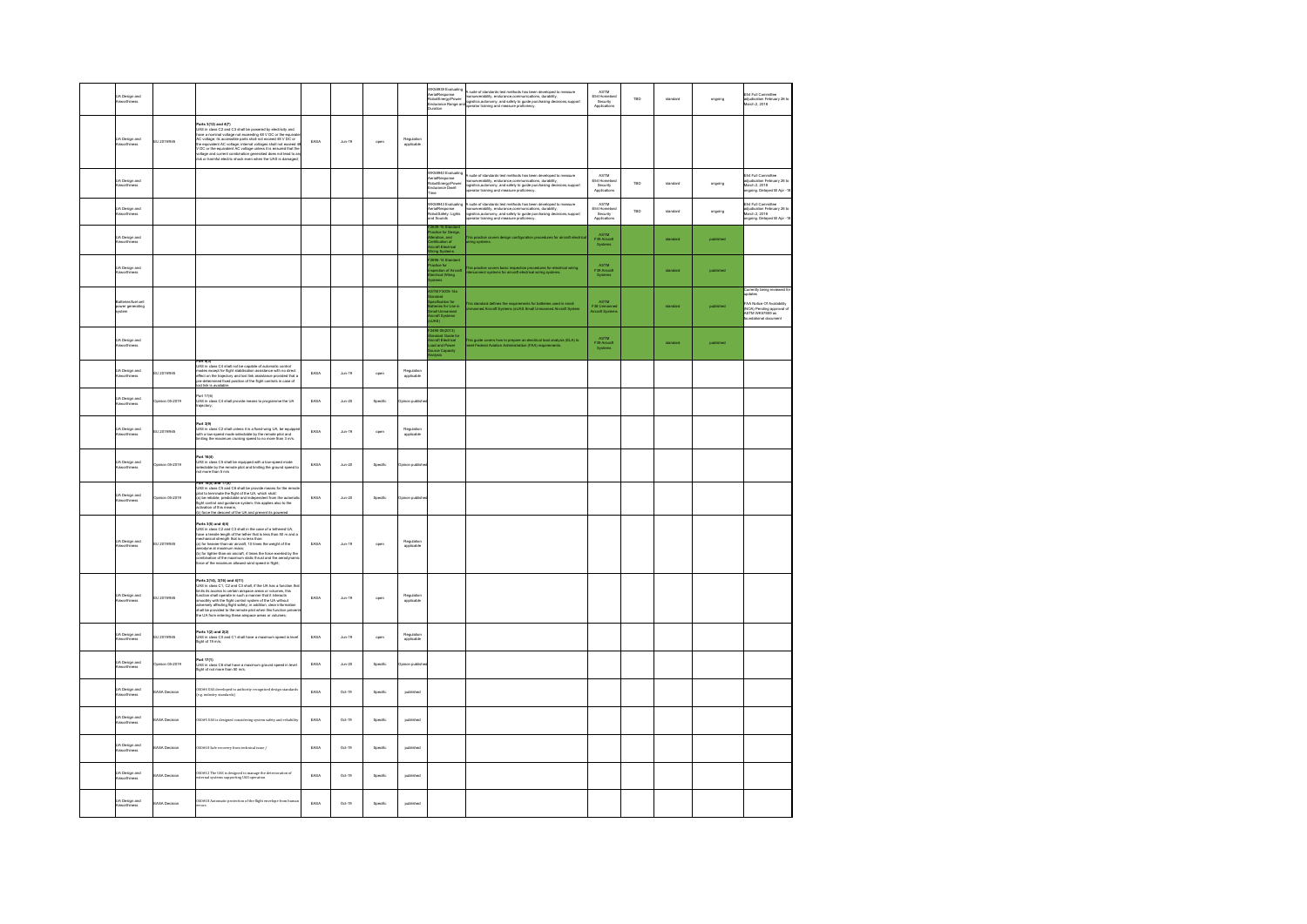|                         | .<br>A Design and<br>Vinicethiness            | <b>ASA Decision</b>    | 00419 Safe recovery from Human Error (Criterion #3 UAS                                                                                                                                                                                                                                                                  | FASA | 0.449              | Specific | published                |                                                                                                                                                           |                                                                                                                                                                                                                                                                                                                                                                                                |                                                                              |          |               |           |                                                                                                                                                    |
|-------------------------|-----------------------------------------------|------------------------|-------------------------------------------------------------------------------------------------------------------------------------------------------------------------------------------------------------------------------------------------------------------------------------------------------------------------|------|--------------------|----------|--------------------------|-----------------------------------------------------------------------------------------------------------------------------------------------------------|------------------------------------------------------------------------------------------------------------------------------------------------------------------------------------------------------------------------------------------------------------------------------------------------------------------------------------------------------------------------------------------------|------------------------------------------------------------------------------|----------|---------------|-----------|----------------------------------------------------------------------------------------------------------------------------------------------------|
|                         | iM                                            | <b>ASA Decision</b>    | .<br>SO #20 - A Human Factors evaluation has been performed and<br>se HMI found appropriate for the mission                                                                                                                                                                                                             | EASA | $Oct-19$           | Specific | published                |                                                                                                                                                           |                                                                                                                                                                                                                                                                                                                                                                                                |                                                                              |          |               |           |                                                                                                                                                    |
|                         | iM                                            | pinion 05-2019         | art 16(3) and 17(3)<br>ting flight shall provide the remote pilot<br>rformation on the height of the UA above<br>e surface or take-off point:                                                                                                                                                                           | EASA | $_{\text{Ann-20}}$ | Specific | non publis               |                                                                                                                                                           |                                                                                                                                                                                                                                                                                                                                                                                                |                                                                              |          |               |           |                                                                                                                                                    |
|                         | нM                                            | EU 2019/945            | Part 1(4) and 2(4)<br>UAS in close CO and C1 shall be safely controllable with<br>regards to stability, manoeuvrability and data link performance<br>by a remote pilot following the manufacturer's instructions, as<br>necessary under al                                                                              | EASA | $_{\text{Aln-19}}$ | open     | Rendeting<br>applicable  |                                                                                                                                                           |                                                                                                                                                                                                                                                                                                                                                                                                |                                                                              |          |               |           | Opinion 05-2019:: be safe<br>controllable with regard to<br>stability, manoscurability a<br>the command and control<br>link performance, by a      |
|                         | нM                                            | EU 2019/945            | obleaved fluctuation of the control of the control of the control of the factor<br>JMS in class C4 shall be safely controllable and manosuveable<br>by a remote pite following the manufacturer's instructions, as<br>necessary under a                                                                                 | EASA | $_{\text{Aln-19}}$ | open     | Regulation<br>applicable |                                                                                                                                                           |                                                                                                                                                                                                                                                                                                                                                                                                |                                                                              |          |               |           | to nãos foilin                                                                                                                                     |
|                         | нM                                            | EU 2019/945            | bilomong Bre latiure of one or, if appropriate, more systems;<br>Part 3(3) and 4(3)<br>UAS in class C2 and C3 shall be safely controllable with<br>uAS in class C2 and C3 shall be safely controllable with<br>region remote plot with ade                                                                              | EASA | $_{\text{Aln-19}}$ | open     | Regulation<br>applicable |                                                                                                                                                           |                                                                                                                                                                                                                                                                                                                                                                                                |                                                                              |          |               |           | Opinion 05-2019: be safely<br>controllable with regard to<br>stability, manoeuvrability as<br>the command and control<br>ink perform<br>ance, by a |
|                         | .<br>UA Design and<br>Aineorthiness           | ASA Decision           | a manuscuster a massaceuse as moderates sense<br>50 #24 - UAS designed and qualified for adverse environ<br>mditions (e.g. adequate sensors, DO-160 qualification)                                                                                                                                                      | EASA | $Oct-19$           | Specific | published                |                                                                                                                                                           |                                                                                                                                                                                                                                                                                                                                                                                                |                                                                              |          |               |           | ote pilot with an                                                                                                                                  |
|                         | JA Design and                                 | ASA Decision           | SO#24 UAS designed and qualified for adverse environmental<br>seditions (e.g. adequate sensors, DO-160 qualification)<br>t#2 Effects of ground impact are reduced. A category. <u>Measures</u><br>educing the effect of the UAS impact dynam                                                                            | EASA | $Oct-19$           | Specific | published                |                                                                                                                                                           |                                                                                                                                                                                                                                                                                                                                                                                                |                                                                              |          |               |           |                                                                                                                                                    |
|                         | UA Design and<br>Airworthiness                | ARA Devision           |                                                                                                                                                                                                                                                                                                                         | FASA | 0.4.19             | Specific | published                |                                                                                                                                                           |                                                                                                                                                                                                                                                                                                                                                                                                |                                                                              |          |               |           |                                                                                                                                                    |
|                         | UA Design and<br>Ainvorthiness                | <b>Joinion 05-2019</b> | ифа<br><b>SHEWAY</b><br>class CS UAS may consist in a class CS UAS fitted with an accessories left that ensures the conversion of the UAS into a<br>lass CS UAS. In this case, the class CS label is affixed on the<br>consorties left.<br>the accesso<br>ut complies with (1) and provides the necessary interfaces to | EASA | $_{\text{Ann-}20}$ | Specific | inon publis              |                                                                                                                                                           |                                                                                                                                                                                                                                                                                                                                                                                                |                                                                              |          |               |           |                                                                                                                                                    |
|                         | UA Design and<br>Ainvorthiness                | ASA Decision           | $\pm 3$ Technical containment in place and effective (e.g. tether)                                                                                                                                                                                                                                                      | EASA | $Oct-19$           | Specific | published                |                                                                                                                                                           |                                                                                                                                                                                                                                                                                                                                                                                                |                                                                              |          |               |           |                                                                                                                                                    |
|                         |                                               |                        |                                                                                                                                                                                                                                                                                                                         |      |                    |          |                          | <b>ASTM WK67357</b><br>lew Specification for<br>Jight Unmanned<br>Vircraft System<br>Manufacturers Qualit<br>Vissurance System                            | .<br>This specification establishes the minimum requirements for a quality<br>issurance system for manufacturers of Light Unmanned Aircraft Syste<br>ir Light Unmanned Aircraft System kits, or both.                                                                                                                                                                                          | ASTM<br>F38 Unmanner<br>Aircraft System                                      | Mar-19   | specification | ongoing   |                                                                                                                                                    |
|                         |                                               |                        |                                                                                                                                                                                                                                                                                                                         |      |                    |          |                          | STM WK 63407<br>ndard<br>pecification for<br>r-memoration for<br>Vaquired Product<br>formation to be<br>vovided with a Smu<br>tranned Aircraft<br>stem    | ung the me<br>ants for min<br>hall be provided by the sUAS OEM or seller of a new small unmanned<br>which by provides by the added CoM of selected in a low-training interactional and the projection of the control of the control of the selected control of the selected provides and so born) as a part of the brind state to<br>Cultural 2019 the FAA relat<br>M DURARI ITY & RELIABLITYJ | ASTM<br>F38 Ummanner<br>Aircraft Systems                                     | $Oct-19$ | standard      | ongoing   | urrently under ballot                                                                                                                              |
| $\mathbf{A}$            |                                               |                        |                                                                                                                                                                                                                                                                                                                         |      |                    |          |                          | VK70877New<br>ractice for Showing<br>necedur for onowing<br>urability Means of<br>templiance for<br>temanned Aircraft<br>ystems                           | VPE CERTIFICATION PROCESS FOR LOW RISK SMALLER<br>NMANNED AIRCRAFT SYSTEMS - MEANS OF COMPLIANCE. This<br>orenomente automation en ora termo - mezeuro un cuentralemonato internacional anticological and applicant to show compliance in three ansatz air<br>system durability and reliability flight demonstrations, likely failure and<br>p                                                 | ASTM<br>F38 Unmanned<br>Aircraft Systems                                     |          | standard      | ongoing   |                                                                                                                                                    |
| $\overline{\mathbf{7}}$ |                                               |                        |                                                                                                                                                                                                                                                                                                                         |      |                    |          |                          | <b>Operations</b>                                                                                                                                         |                                                                                                                                                                                                                                                                                                                                                                                                |                                                                              |          |               |           |                                                                                                                                                    |
|                         | Doerations                                    |                        |                                                                                                                                                                                                                                                                                                                         |      |                    |          |                          | 1062 - Mission<br>oling Service Se                                                                                                                        | Mission Spooling Services. JAUS Services provide the mea<br>we entities in an unmanned system or system of urmanned<br>municate and coordinate their activities. The Mission Spool<br>ws represent the platform-independent capabilitie                                                                                                                                                        | SAE<br>AS-4JAUS Join<br>Architecture for<br>Unmarmed<br>Systems<br>Committee |          | standard      | published | dished                                                                                                                                             |
|                         | saified entitle                               |                        |                                                                                                                                                                                                                                                                                                                         |      |                    |          |                          | STM F3364-19<br>andard Practice f<br>dependent Audit<br>ogram for<br>imanned Aircraft                                                                     | s requirements, responsibilities, qualifications for entities<br>Ig internal audits against ASTM standards on Upmanne                                                                                                                                                                                                                                                                          | ASTM<br>F38 Unmar<br>Aircraft Syst                                           |          |               |           |                                                                                                                                                    |
|                         | ified entitle                                 |                        |                                                                                                                                                                                                                                                                                                                         |      |                    |          |                          | 365-19 Standard<br>Ictice for<br>mpliance Audits t<br>TM Standards or<br>mannert Airmret                                                                  | anduat a third party audit program for those who :<br>a consensus set of minimum requirements and q:                                                                                                                                                                                                                                                                                           | ASTM<br>F38 Unman<br>Aircraft Syst                                           |          | standard      | published |                                                                                                                                                    |
|                         | Qualified entities                            |                        |                                                                                                                                                                                                                                                                                                                         |      |                    |          |                          | <b>STM WK62744</b><br>ים זות vvrozz+<br>Seneral Operations<br>Aanual for<br>Yofessional Operato<br>of Light Unmanned<br>ürcraft Systems<br>UAS)           | lest practices to support professional entities receiving operator<br>entification by a CAA, and provide practice for self- or third-party audit of<br>perators of UAS.                                                                                                                                                                                                                        | ASTM<br>F38 Unmanned<br>Aircraft Systems                                     | TBD      | Best practice | ongoing   | Draft                                                                                                                                              |
|                         | Aenuels                                       |                        |                                                                                                                                                                                                                                                                                                                         |      |                    |          |                          | TM F2908-16<br>s im Pzikie- ie<br>pacification for<br>ircraft Flight Manua<br>n-Manuard Aircraft<br>n-manuard Aircraft<br>n-manuard Aircraft<br>m (sLIAS) | This specification provides the minimum requirements for an Aircraft File<br>farmul (AFM) for an unmanned aircraft system (UAS) designed, in<br>nanufactured, and operated in the small UAS (AUAS) category as defined<br>any a Chil Av                                                                                                                                                        | ASTM<br>F38 Unmann<br>Aircraft Syste                                         |          | standard      | published | dished                                                                                                                                             |
|                         | Automatic mode<br>takeoff, Landing,<br>taxing |                        |                                                                                                                                                                                                                                                                                                                         |      |                    |          |                          | K58931 Evaluating<br>analResponse<br>obotManeuvering:<br>laintain Position and                                                                            | rine purpose or une une mentors is to specify our apparentmes, and performation of the specifical proposed and particle in the specifical proposed in particle in a particle of the specifical proposed in particle in the sp                                                                                                                                                                  | ASTM<br>E54 Homelan<br>Security<br>Applications                              | TBD      | standard      | ongoing   | E54 Full Committee<br>adjustication February 28 to<br>March 2, 2018. Delayed til<br>Apr-18                                                         |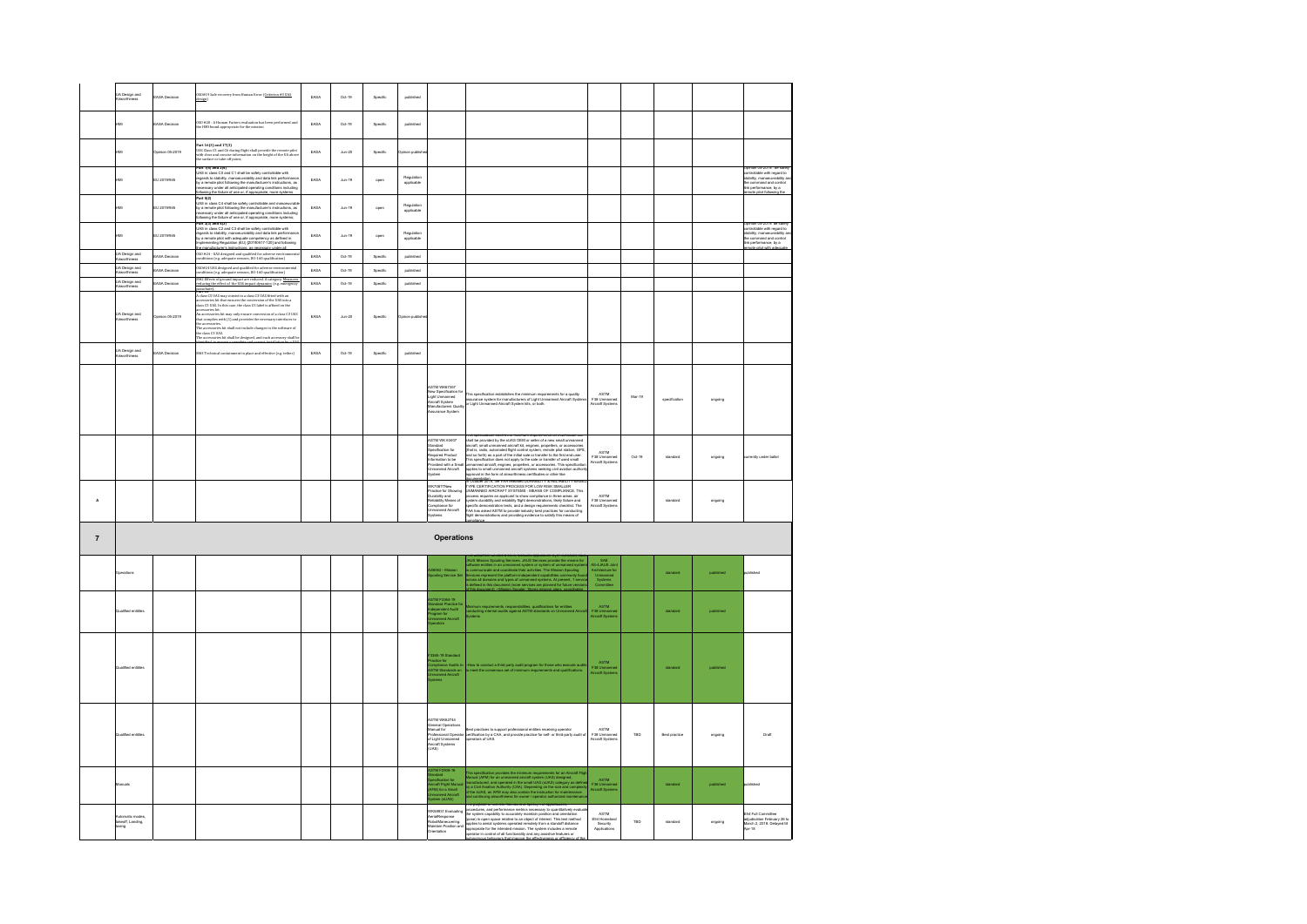|   | keoff, Landing,<br>xing               |  |  |  | WK58932 Evaluating<br>erialResponse<br>tobotManeuvering:<br><b>Orbit a Point</b>                                                                                                                                                                                | The purpose of the text method is to specify the appearances, we calcule a propose of the purpose of the purpose of the purpose of the purpose of the purpose of the purpose of the purpose of the purpose of the purpose of                                                                                                                                                                                                                                                  | ASTM<br>E54 Homela<br>Security<br>Applications                      | TRO      | standard                           | ongoing   |                                                                                                                                                                                                                                                                                                                                                                                                                                                                                                                                                                                                      |
|---|---------------------------------------|--|--|--|-----------------------------------------------------------------------------------------------------------------------------------------------------------------------------------------------------------------------------------------------------------------|-------------------------------------------------------------------------------------------------------------------------------------------------------------------------------------------------------------------------------------------------------------------------------------------------------------------------------------------------------------------------------------------------------------------------------------------------------------------------------|---------------------------------------------------------------------|----------|------------------------------------|-----------|------------------------------------------------------------------------------------------------------------------------------------------------------------------------------------------------------------------------------------------------------------------------------------------------------------------------------------------------------------------------------------------------------------------------------------------------------------------------------------------------------------------------------------------------------------------------------------------------------|
|   | tect and avoid                        |  |  |  | K58933 Eval<br>unialResponse<br>hobotManeuvering:<br>woid Static<br>bstacles                                                                                                                                                                                    | The purpose of this test method is to specify the apparatuses,<br>procedures, and performance metrics necessary to quantitatively eval<br>the system capability to avoid static obstacles.                                                                                                                                                                                                                                                                                    | ASTM<br>E54 Homelan<br>Security<br>Applications                     | TBD      | standard                           | ongoing   | E54 Full Committee<br>adjudication February 26 to<br>March 2, 2018. Delayed til<br>Apr-18                                                                                                                                                                                                                                                                                                                                                                                                                                                                                                            |
|   | stect and avoid                       |  |  |  | K58934 Evaluating<br>VASterre.com<br>AerialResponse<br>RobotManeuvering:<br>ass Through<br>nings                                                                                                                                                                | The purpose of this test method is to specify the appentances,<br>procedures, and performance metrics necessary to quantitatively ev<br>the system capability to pass through openings of various sizes and<br>orientations.                                                                                                                                                                                                                                                  | ASTM<br>E54 Homelan<br>Security<br>Applications                     | TBD      | standard                           | ongoing   | E54 Full Committee<br>adjudication February 26 to<br>March 2, 2018. Delayed til<br>$65 - 18$                                                                                                                                                                                                                                                                                                                                                                                                                                                                                                         |
|   | uttereen<br>ikeoff, Landing,<br>axing |  |  |  | K58935 Evaluat<br>/K58135 Evatuum<br>aria/Response<br>lobotManeuvering:<br>and Accurately                                                                                                                                                                       | .<br>The purpose of this test method is to specify the apparatuses,<br>xocedures, and performance metrics necessary to quantitatively evalua<br>.<br>The system capability to accurately land vertically within a defined area.                                                                                                                                                                                                                                               | ASTM<br>E54 Homela<br>Security<br>Applications                      | TRO      | standard                           | ongoing   | 54 Full O<br>adjudication February 26 to<br>March 2, 2018. Delayed till<br>$ur - 18$                                                                                                                                                                                                                                                                                                                                                                                                                                                                                                                 |
|   | IAS ATM                               |  |  |  | ipecifications for the<br>Jac of Military<br>Jumanned Aerial<br>Cehicles (UAV) as<br>Joerrational Air Traffic<br>OAT) outside<br>egregated airspace<br>pecification, v 1.0,                                                                                     | This specification addresses expects of military UAV ATM, dealing brief<br>hits extent regulations that impact upon the UAV specifications and then<br>replaining the nature of UAV arangese requirements. It also summarises<br>umber                                                                                                                                                                                                                                        | <b>UROCONTROL</b>                                                   |          |                                    |           |                                                                                                                                                                                                                                                                                                                                                                                                                                                                                                                                                                                                      |
|   | <b>JAS-ATM</b>                        |  |  |  | inagement<br>sidelines for Global<br>awk in European<br>irspace, v 1.0, 2010                                                                                                                                                                                    | These Cultistines establish a set of minimum ATM requirements for Theorem (CHY) (Carolineae and page of the formula control of the control of the control of the control of the control of the control of the control of the                                                                                                                                                                                                                                                  | <b>IROCONTRO</b>                                                    |          |                                    |           |                                                                                                                                                                                                                                                                                                                                                                                                                                                                                                                                                                                                      |
| M | Local E-identific                     |  |  |  | EN4709-2<br>xerveroure<br>Aarospace series<br>Jomanned Aircraft<br>Systems (LIAS) -<br>Security<br>Requirements                                                                                                                                                 | This European standard will provide means of compliance to cover Part 6<br>and the relocation consistents from part 2 to 4 of the delegated acts<br>and the Direct Federation part and consistent of the plate of the delegated act<br>cartest records concept or registration must<br>be a proposed of the sale of the sale of the sale of the same of the<br>(a) the UAS operator registration must<br>be (b) the physical leads of records and the line of the sale of poi | ASD-STAN<br>D5WG8                                                   | Nov-20   | preEN / European                   | ongoing   |                                                                                                                                                                                                                                                                                                                                                                                                                                                                                                                                                                                                      |
|   | andard scenarios                      |  |  |  | NSTM F3196-18<br>Standard Practice for<br>Isaking Approval for<br>Lesking Approval for<br>Standard Visual Line<br>Airpord Visual Line of b<br>Hypti (BVLOS) Small<br>Vyatem (slAS)<br>Standard Aircraft<br>Standard Visual Line of b<br>Vyatem (slAS)<br>Standa | Compliance with this practice is recommended as one means of seeking<br>approval from a civil aviation authority (CAA) to operate a small ummanity<br>aircraft system (slJAS) to fly extended visual line of sight (EVLOS) or<br>beyon                                                                                                                                                                                                                                        | <b>ASTM</b><br>F38 Unmann<br>Aiscraft Syster                        |          | standard                           | published | .<br>Body of standard revised<br>Ind published incorporatin<br>Dathfinder results, appendi<br>s pending.<br>To be revised and<br>mended to include use<br>case scenarios: package<br>delivery, infrastructure<br>inspection, linear inspectio<br>inspection, linear inspecte<br>search and rescue,<br>emergency response,<br>terminal operations,<br>agriculture. First of these<br>apendixes (package<br>spensores precises<br>delivery) to be completed<br>Jun 2018. Final available bu<br>revisions to standard will be<br>interpretted in Jan 2018<br>after Pathfinder Technical<br>Interchange. |
|   | andard scenarios                      |  |  |  | <b>ASTM WK 62344</b><br>VLOS Package<br>elivery as an<br>ppendix to F3196-17                                                                                                                                                                                    | Appendix to to ASTM F3196-17. The main purpose of this revision is to<br>add an Appendix that can be used in developing proposed risk mitigation<br>strategies for package delivery sUAS BVLOS operationsy                                                                                                                                                                                                                                                                    | ASTM<br>F38 Unmanned<br>Aircraft Systems                            | $Jun-19$ | standard                           | ongoing   | Working group formed and<br>ntinues                                                                                                                                                                                                                                                                                                                                                                                                                                                                                                                                                                  |
|   | erations                              |  |  |  | STM F2849-10<br>tandard Practice fo<br>andling of Unmann<br>ircraft Systems at                                                                                                                                                                                  |                                                                                                                                                                                                                                                                                                                                                                                                                                                                               | ASTM<br>F38 Unmann<br>Aircraft Syste                                |          | practice                           | published |                                                                                                                                                                                                                                                                                                                                                                                                                                                                                                                                                                                                      |
|   |                                       |  |  |  | Xvert Airfields<br>SO 21384-3 -<br>Requirements for safe<br>:ivil RPAS/UAS<br>perations and<br>oplies to all types,<br>storosies, classes                                                                                                                       | pirements for safe commercial UAS operations and applies to all<br>pes, categories, classes, sizes and modes of operation of UAS.                                                                                                                                                                                                                                                                                                                                             | 180                                                                 | Dec-18   | standard                           | ongoing   |                                                                                                                                                                                                                                                                                                                                                                                                                                                                                                                                                                                                      |
|   | IAR-ATM                               |  |  |  | <b>RPates Arress to</b><br>ntrolled airspace                                                                                                                                                                                                                    |                                                                                                                                                                                                                                                                                                                                                                                                                                                                               | SAE<br>G-30 UAS<br>Operator<br>Qualifications<br>Committee          | May-19   | practice                           | planned   |                                                                                                                                                                                                                                                                                                                                                                                                                                                                                                                                                                                                      |
|   | infant snenarin                       |  |  |  | ARP <mark>asses</mark> Flight<br>Heyond visual line of<br>Light                                                                                                                                                                                                 |                                                                                                                                                                                                                                                                                                                                                                                                                                                                               | SAE<br>G-30 UAS<br>Operator<br>Qualification<br>Committee<br>SAE    | May-19   | recommend<br>practice              | planned   |                                                                                                                                                                                                                                                                                                                                                                                                                                                                                                                                                                                                      |
|   | infarit scenarin                      |  |  |  | RP####Night<br>erations                                                                                                                                                                                                                                         |                                                                                                                                                                                                                                                                                                                                                                                                                                                                               | G-301148<br>Operator<br>Qualifications<br>Committee                 | May-19   | recommended<br>practice            | planned   |                                                                                                                                                                                                                                                                                                                                                                                                                                                                                                                                                                                                      |
|   | andard scenarios                      |  |  |  | RP#### Aerial<br>otography                                                                                                                                                                                                                                      |                                                                                                                                                                                                                                                                                                                                                                                                                                                                               | $G-30$ UAS<br>Operator<br>Qualifications<br>Committee<br><b>RAF</b> | $Jun-19$ | recommended<br>practice            | planned   |                                                                                                                                                                                                                                                                                                                                                                                                                                                                                                                                                                                                      |
|   | landard scenarins                     |  |  |  | <b>RP#### Power line</b><br>pection                                                                                                                                                                                                                             |                                                                                                                                                                                                                                                                                                                                                                                                                                                                               | $G-30$ UAS<br>Operator<br>Qualifications<br>Committee               | 34.19    | recommended<br>$\mathsf{pracVece}$ | nlannert  |                                                                                                                                                                                                                                                                                                                                                                                                                                                                                                                                                                                                      |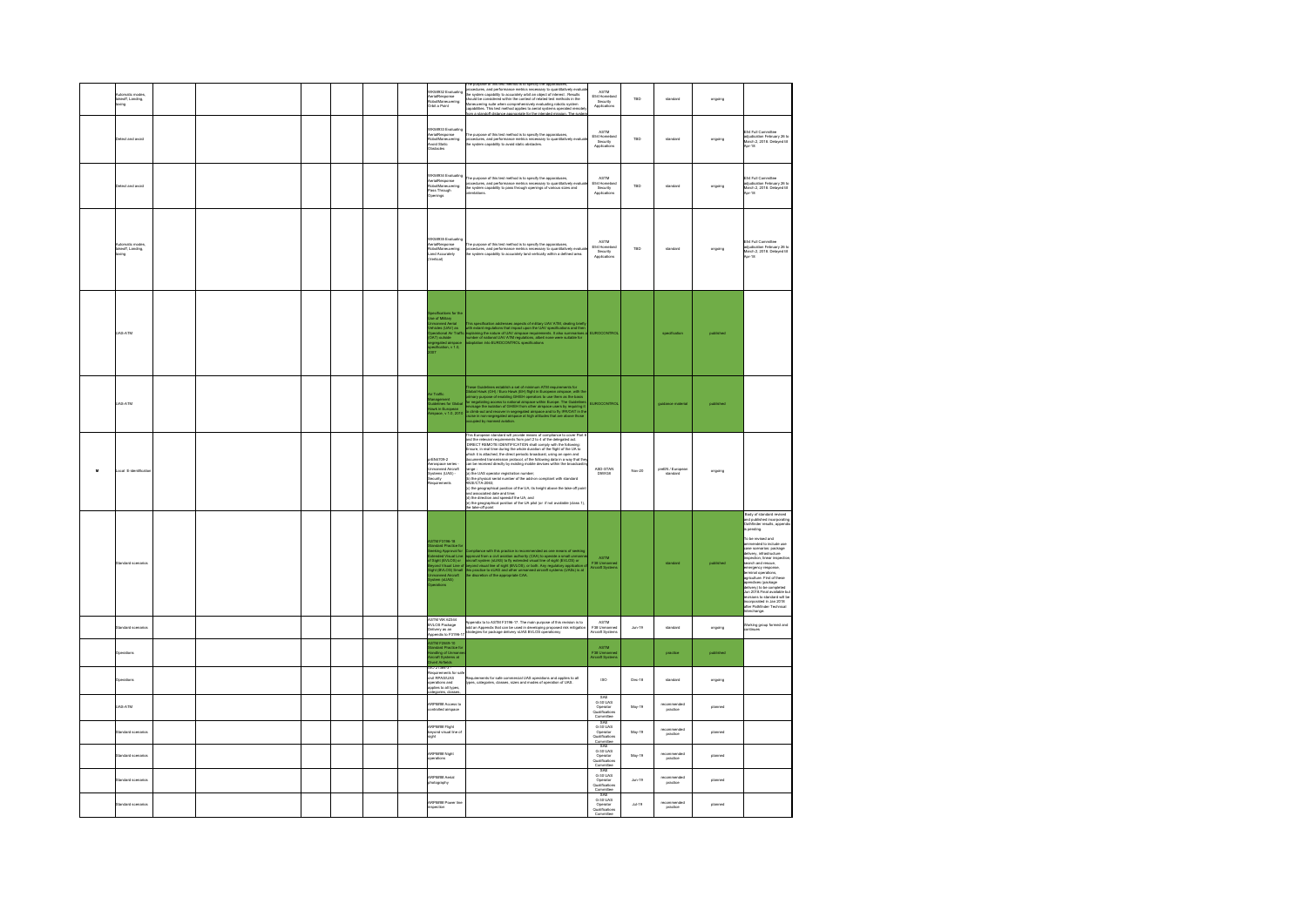|              |                                       |  |  |  | Passa Prec<br>culture                                                                                                               |                                                                                                                                                                                                                                                                                                                                                    | SAE<br>G-30 UAS<br>Operator<br>Qualification                           | Aug-19            | comments<br>practice  | planned   |                                                                                                         |
|--------------|---------------------------------------|--|--|--|-------------------------------------------------------------------------------------------------------------------------------------|----------------------------------------------------------------------------------------------------------------------------------------------------------------------------------------------------------------------------------------------------------------------------------------------------------------------------------------------------|------------------------------------------------------------------------|-------------------|-----------------------|-----------|---------------------------------------------------------------------------------------------------------|
|              | andard scenari                        |  |  |  | Passa Bridge                                                                                                                        |                                                                                                                                                                                                                                                                                                                                                    | Committee<br>SAE<br>G-30 UAS<br>Operator<br>Qualification<br>Committee | Sep-19            | recommend<br>practice | planned   |                                                                                                         |
|              |                                       |  |  |  | Passa Train right<br>way's                                                                                                          |                                                                                                                                                                                                                                                                                                                                                    | SAE<br>G-30 UAS<br>Operator<br>Qualifications<br>Committee             | $Oct-19$          | commend<br>practice   | planned   |                                                                                                         |
|              | tandard scenario                      |  |  |  | Passe Flare stac                                                                                                                    |                                                                                                                                                                                                                                                                                                                                                    | SAE<br>G-30 UAS<br>Operator<br>Qualifications<br>Committee             | New <sub>19</sub> | commend<br>practice   | planned   |                                                                                                         |
|              | tandard scenario                      |  |  |  | KS8243 New Guid<br>r Visual Inspection<br>! Building Facade<br>ing Drone                                                            | his standard consists of guidelines for utilizing drones with cameras to<br>rms summare comana or guestimes in cruising aromas wire cummars to<br>document facede conditions with video and still photography. The purp<br>of this standard is to establish procedures and methodologies for<br>conducting visual i<br>cumenting such inspections. | ASTM<br>E06 Performan<br>of Buildings                                  | <b>Jan-18</b>     | guide                 | ongoing   |                                                                                                         |
|              | avigation                             |  |  |  | K58677 Fughatin<br>nuuur i Lea<br>stalRespons<br>sige Acuity<br>.<br>Voq                                                            | purpose or ons was meanou as so www.<br>The purpose or star was mention to a space y and apparements,<br>generalizing, and parlicmance metrics recessiony to quantitatively evaluate<br>the visual (electro-optical) image acuity of the system as viewed through<br>control s                                                                     | ASTM<br>ADIM<br>E54 Homelas<br>Security<br>Applications                | Apr-18            | standard              | ongoing   | 54 Full Committee<br>adjudication February 26 to<br>March 2, 2018. Delayed til<br>$\frac{1}{2}$         |
|              | round control st                      |  |  |  | S8925 Evaluatin<br>erialResponse<br>obotSensing: Vise<br>olor Acuity                                                                | he purpose of this test method is to specify the apparatuses<br>$\frac{1}{100}$ and parformance metrics necessary on wavenumber. The constant of the system as viewed through<br>the visual (electro-optical) color acuity of the system as viewed through<br>ontrol station.                                                                      | ASTM<br>ASIM<br>E54 Homelan<br>Security<br>Applications                | Apr-18            | standard              | ongoing   | E54 Full Committee<br>adjudication February 26 to<br>March 2, 2018. Delayed till<br>Assets<br>$40 - 18$ |
|              | mund control sta                      |  |  |  | KR8926 Evaluating<br>hottav Lymu <sub>ming</sub><br>slotSensing: Visua<br><i>mamic Range</i>                                        | The purpose of this test method is to specify the apperatuses,<br>procedures, and performance metrics necessary to quantitatively evalu<br>the visual (electro-optical) dynamic range of the system as viewed throu<br>the visual (elec<br>control station.                                                                                        | ACTM<br>E54 Homela<br>Security<br>Application                          | Apr-18            | standard              | ongoing   | .<br>E54 Full Committee<br>March 2, 2018. Delayed til<br>Apr-18                                         |
|              | 3 datalink and<br>mmunication         |  |  |  | K58927 Evaluating<br>eria/Response<br>obotSensing: Audio<br>sech Acuity                                                             | The purpose of this test method is to specify the apparatuses,<br>procedures, and performance metrics necessary to quantitatively evaluate<br>the audio speech acuity of the system as heard bi-directionally between<br>control station and aerial robot in flight.                                                                               | ASTM<br>E54 Homela<br>Security<br>Applications                         | Apr-18            | standard              | ongoing   | E54 Full Committee<br>adjudication February 26 to<br>March 2, 2018. Delayed til<br>Apr-18               |
|              | Iround control sta                    |  |  |  | K58928 Evaluating<br>aria/Response<br>abotSensing:<br>vermal Image Acuit                                                            | The purpose of this test method is to specify the apparatuses,<br>procedures, and performance metrics necessary to quantitatively evaluated in the maps acuity of the system as viewed through a control<br>the thermal image acuity of the system as viewed through a control<br>station. This test m                                             | ASTM<br>E54 Homel<br>Security<br>Application                           | Apr-18            | standard              | ongoing   | E54 Full Committee<br>adjudication February 26 to<br>March 2, 2018. Delayed till<br>Apr-18              |
|              | Iround control sta                    |  |  |  | K58929 Evaluatir<br>erialResponse<br>obstSensing:<br>hermal Dynamic<br>ange                                                         | the purpose of this test method is to specify the appenthases,<br>rocedures, and performance metrics necessary to quantitatively evalu<br>a thermal dynamic range of the system as viewed through a control<br>alion.                                                                                                                              | ASTM<br>E54 Homela<br>Security<br>Application                          | Apr-18            | standard              | ongoing   | E54 Full Committee<br>adjudication February 26 to<br>March 2, 2018. Delayed til<br>Apr-18               |
|              | round control sta                     |  |  |  | S8930 Evaluat<br>erialResponse<br>obotSensing:<br>atency of Video,<br>dio, and Control                                              | he purpose of this test method is to specify the apparatuses,<br>rocedures, and performance metrics necessary to quantitatively evalua<br>le latency of video, audio, and control sub-systems as viewed through<br>ontrol station.                                                                                                                 | ASTM<br>E54 Homelar<br>Security<br>Applications                        | Apr-18            | standard              | ongoing   | E54 Full Committee<br>adjudication February 26 to<br>March 2, 2018. Delayed til<br>Apr-18               |
|              | tect and avoid                        |  |  |  | (58936 Evaluat<br>rialResponse<br>botSituational<br>uareness: Identify<br>Jects (Point and<br>en Cameros                            | The purpose of this test method is to specify the apparatuses,<br>me purpose or sma was meernes is to specier ama appearances,<br>rocedures, and performance metrics necessary to quantitatively evalua<br>le system capability to identify objects of interest in the environment<br>sing cameras (elect                                          | ASTM<br>E54 Homel<br>Security<br>Application                           | Apr-18            | standard              | ongoing   | E54 Full Committee<br>adjudication February 26 to<br>March 2, 2018. Delayed till<br>Apr-18              |
|              | ard scenar                            |  |  |  | K58937 Evaluatin<br>ia/Response<br>botSituational<br>iareness: Inspect<br>itic Objects                                              | .<br>The purpose of this test method is to specify the apparatuses,<br>rocedures, and performance metrics necessary to quantitatively eva<br>he system capability to inspect objects of interest in close proximity .                                                                                                                              | ASTM<br>E54 Homelan<br>Security<br>Applications                        | Apr-18            | standard              | ongoing   | E54 Full Committee<br>adjudication February 26 to<br>March 2, 2018. Delayed till<br>Apr-18              |
|              | <b>tandard</b> scenarin               |  |  |  | WK58938 Evaluatin<br>\erialResponse<br>RobotSituational<br>obotskuabonal<br>wareness: Map<br>lide Areas (Stitc<br>(age              | he purpose of this test method is to specify the apparatuses,<br>rocedures, and performance metrics necessary to quantitatively r<br>a system capability to accurately map wide areas with objects of<br>terest in the environment .                                                                                                               | ASTM<br>ASIM<br>E54 Homelar<br>Security<br>Applications                | Apr-18            | standard              | ongoing   | <b>S4 Full Committee</b><br>adjudication February 26 to<br>March 2, 2018. Delayed till<br>$2r-18$       |
|              | ndard scenario                        |  |  |  | STM WK52858<br>Imall Unmanned<br>ircraft Systems<br>sLIASs) for Land<br>learch and Resco                                            | his classification defines small unmanned aircraft system (sUAS) land<br>narch and rescue resources in terms of their capabilities. It provides a<br>ears by which resources in terms of their capabilities. It provides a<br>provey to                                                                                                            | ASTM<br>F32 Search an                                                  | TBD               | standard              | ongoing   |                                                                                                         |
|              | ndard scenari                         |  |  |  | <b>STM WIKE422R</b><br><b>UAS Operation</b><br>earch and Res<br>Iperations                                                          | his guide establishes a framework within which sUAS search and resource and Real CART) considers able to conducted sa part of the National Insident<br>Kanapement System (NMS)\Incident Command System (ICS). 1.2 The<br>equivalence                                                                                                               | ASTM<br>F32 Search as<br>Rescue                                        | TBD               | standard              | ongoing   |                                                                                                         |
|              | andard scenario                       |  |  |  | STM WK65042 N<br>pacification for<br>paration over<br>acpile                                                                        | acent reaearch conducted on risk, safety, design, operations and impar<br>inform development of standard with supporting documentation from<br>athfinder studies. Using results of the Pathfinder Program, impact testis<br>to standard                                                                                                            | ASTM<br>F38 Unmanne<br>Aircraft System                                 | Mar-19            | specification         | ongoing   | inal draft for ballot in<br>ctober 2018, adjudicating<br>etnem                                          |
| $\mathbf{u}$ | <b>JA Design and</b><br>Vinvorthiness |  |  |  | STM F3389-20 Tes<br>fethods for<br>ssessing the Safety<br>f Small Unmanned<br>ircraft System                                        | evelop a druh kandaré bi product manáng of UAS weighing 250 pp<br>ana, bovelop a druh kandaré bi product manáng of UAS weighing 250 pp<br>a anal province a production of the Company 2, 3, and UAS the CD (1)<br>a similar product                                                                                                                | <b>ASTM</b><br>F38 Unmann<br>Niscraft Syate                            |                   | standard              | published |                                                                                                         |
|              | Risk Assessment                       |  |  |  | STM F3178-16<br>Iandard Practice fo<br>erational Risk<br>lessment of Smi<br>(SALk) amets                                            | ironment may become less risk tolerant A.                                                                                                                                                                                                                                                                                                          | ASTM<br>F38 Unmann<br>Niscraft Syste                                   |                   | standard              | published | .<br>This will be reference in AC<br>or Special Class §21.17(b)                                         |
|              | tanuals                               |  |  |  | ASTM WK60938 New<br>actice for General<br>perations Manual<br>or Professional<br>erator of Light<br>manned Aircraft<br>(CAL) amatey | This standard defines the requirements for General Operations Manual<br>Professional Operator of Light Unmanned Aircraft Systems (UAS). The<br>standard addresses the requirements and/or best practices for<br>documentation and organ                                                                                                            | ASTM<br>F38 Unmanned<br>Aircraft Systems                               | Sep-18            | specification         | ongoing   | Draft Complete - will be<br>alloted Jun 2018                                                            |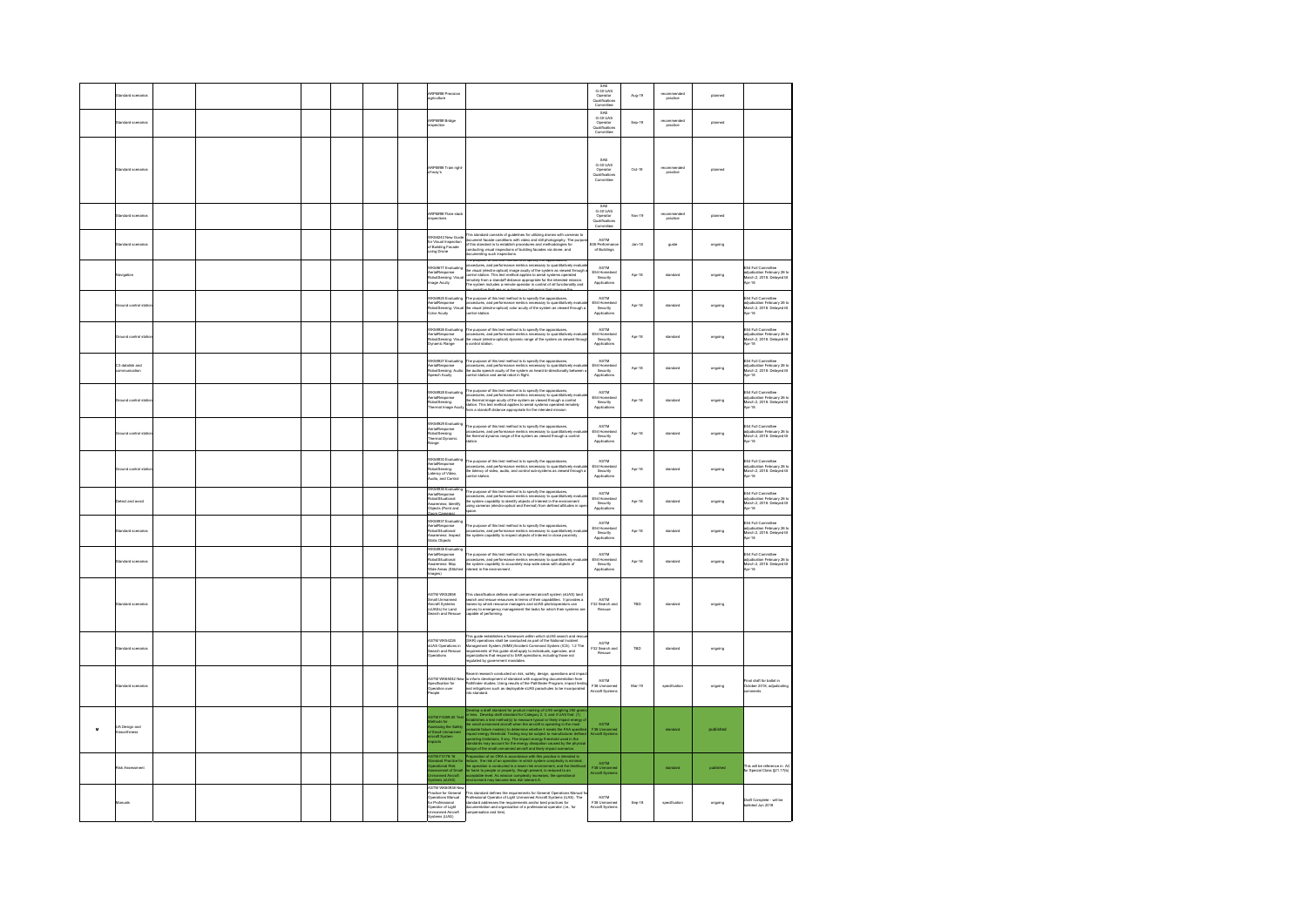|                  | ake off Landing<br>ines       |             |                                                                                                                                                                                                                                               |      |                    |                   |                                      | <b>ASTM WK59317</b><br>/ertiport Design                                                                                             | to support the design of civil vertiports and vertistops for the landing an<br>To support the design of conventions and were<br>taken to the landary and dechanging passengers or cargo.<br>The profileration of detecting and disclosingly passengers or cargo.<br>The profileration of detecting powered VTOL shoul                                                                                                                                                                                                                                                                                                                                                                                                                                                                                                                                                                                                                                                                                            | ASTM<br>F38 Unmann<br>Aircraft System                                         | TBD        | specification              | ongoing          | ew draft in work                      |
|------------------|-------------------------------|-------------|-----------------------------------------------------------------------------------------------------------------------------------------------------------------------------------------------------------------------------------------------|------|--------------------|-------------------|--------------------------------------|-------------------------------------------------------------------------------------------------------------------------------------|------------------------------------------------------------------------------------------------------------------------------------------------------------------------------------------------------------------------------------------------------------------------------------------------------------------------------------------------------------------------------------------------------------------------------------------------------------------------------------------------------------------------------------------------------------------------------------------------------------------------------------------------------------------------------------------------------------------------------------------------------------------------------------------------------------------------------------------------------------------------------------------------------------------------------------------------------------------------------------------------------------------|-------------------------------------------------------------------------------|------------|----------------------------|------------------|---------------------------------------|
|                  | JAS-ATM                       |             |                                                                                                                                                                                                                                               |      |                    |                   |                                      | STANAG 7234<br>STANALS 7234<br>Remotely Piloted<br>Aircraft Systems<br>(RPAS) Airspace<br>Integration (AI) -<br>AATMP-51            |                                                                                                                                                                                                                                                                                                                                                                                                                                                                                                                                                                                                                                                                                                                                                                                                                                                                                                                                                                                                                  | NATO<br>FINAS                                                                 | 2018       | standard                   | ongoing          | <b>Jnder develop</b>                  |
|                  | C3 datalink and<br>munication |             |                                                                                                                                                                                                                                               |      |                    |                   |                                      | SFCT DAMATR<br><b>Unmanned Aerial</b><br>Systems Tactics<br>Symmetricus<br>Techniques and<br>Procedures - ATP-<br>3.3.8.2 Edition A | ovide standardized tactics, techniques, and procedures 217 for the<br>lanning, command and control (C2), and employment of unmanned<br>rcraft systems 218 (UAS) in NATO operations                                                                                                                                                                                                                                                                                                                                                                                                                                                                                                                                                                                                                                                                                                                                                                                                                               | <b>NATO</b><br><b>ACASB/JCGUA</b><br>O <sub>S</sub>                           | 2018       | standard                   |                  |                                       |
|                  |                               |             |                                                                                                                                                                                                                                               |      |                    |                   |                                      | perations Manual<br>operations Manual<br>serator of Light                                                                           | standard defines the requirements for General Operatio<br>nual for Professional Operator of Light Unmanned Aircraft Systems                                                                                                                                                                                                                                                                                                                                                                                                                                                                                                                                                                                                                                                                                                                                                                                                                                                                                      | ASTM<br>F38 Unmann<br><b>Niscraft System</b>                                  | Mar-19     | standard                   | ongoing          | der develop                           |
|                  |                               |             |                                                                                                                                                                                                                                               |      |                    |                   |                                      | WK69335 Framew<br>for Using ASTM<br>Standards for UAS                                                                               | unnan row roomancoum Operation or Digits contrainmed Anti-Anti-Appendix<br>JASJ. The standard addresses the requirements and/or best practices<br>In decumentation and organization of a professional operator (i.e.,<br>nsideration related to compliance which are not necessarily<br>aptured in any single standard pertinent to UAS. The outline of this<br>locument is intended to loosely reflect the process that an<br>regarization would go through in order to reach and maintain<br>oduction of UAS that is demonstrably compliant with the applicable<br>insensus-based standards. The guide describes the current<br>andards and identifies eap areas to support unmanned aircraft<br>amanos amo tommers pap areas to support unmannes ancient<br>perations for commercial purposes. A CAA may, at their discretion,<br>se this guide to aid the development of regulations. A commercial<br>perator may, at their discretion<br>afety case as part of a Specific Operations Risk Assessment (SORA) | ASTM<br>F38 Unmanned<br>Aircraft Systems                                      | Mar-19     | guide                      | ongoing          |                                       |
| $\mathbf{M}$     |                               |             |                                                                                                                                                                                                                                               |      |                    |                   |                                      | xEN4709-4<br>rospace series<br>imanned Aircraft<br>stems (UAS) -<br>ity requir                                                      | es European standard will provide means of compliance to cover light<br>elated requirements for part 2 to 4 of the delegated act.<br>he purpose is to be able to verify that an UA is equipped with lights<br>which:<br>•ensure controllability of the UA<br>•ensure conspicuity of the aircraft at night, the design of the light shall<br>allow a person on the ground to distinguish a UA from a manned aircraft<br>The standards will address:                                                                                                                                                                                                                                                                                                                                                                                                                                                                                                                                                               | ASD-STAN<br>D5WG8                                                             | Nov-20     | preEN / Europe<br>standard | ongoing          |                                       |
| 8                |                               |             |                                                                                                                                                                                                                                               |      |                    |                   |                                      | <b>FCL</b>                                                                                                                          |                                                                                                                                                                                                                                                                                                                                                                                                                                                                                                                                                                                                                                                                                                                                                                                                                                                                                                                                                                                                                  |                                                                               |            |                            |                  |                                       |
|                  |                               |             |                                                                                                                                                                                                                                               |      |                    |                   |                                      |                                                                                                                                     |                                                                                                                                                                                                                                                                                                                                                                                                                                                                                                                                                                                                                                                                                                                                                                                                                                                                                                                                                                                                                  |                                                                               |            |                            |                  |                                       |
|                  | amore pilot<br>mpetence       | U 2019/947  | unes.urent.zujey<br>la parlomad by a remote pilot:<br>ia) familiarised with the user's manual provided by the<br>manufacturer of the UAS;<br>(b) in the case of an unmanned aircraft class C1, as defined in<br>Part 2 of the Annex to Delega | FASA | Ans.19             | pen and specif    | Regulatio<br>--<br>July 2020         |                                                                                                                                     |                                                                                                                                                                                                                                                                                                                                                                                                                                                                                                                                                                                                                                                                                                                                                                                                                                                                                                                                                                                                                  |                                                                               |            |                            |                  |                                       |
|                  |                               |             |                                                                                                                                                                                                                                               |      |                    |                   |                                      | 80 23665<br>manned aircraft<br>vstems - Training<br>.<br>or personnel invol<br>UAS operations                                       | he purpose of this international standard is that the persons who work<br>.<br>I UAS operation receive appropriate education and obtain required<br>cording to this standard will be internationally regarded. It will enha<br>emational operation of UAS, personal exchange and international trac                                                                                                                                                                                                                                                                                                                                                                                                                                                                                                                                                                                                                                                                                                              | ISO/TC 20/SC<br>16/WG 3                                                       | 01/01/2022 | Standard                   | ongoing          |                                       |
|                  | nore pilot<br>rpetence        |             |                                                                                                                                                                                                                                               |      |                    |                   |                                      | rmendations t<br>rned Aircraft<br>ris (UAS) Civi                                                                                    | plate of Unmarned Aircraft Systems (UAS) for use by operators,<br>and/acturers, and regulators. The identification of training sprices is<br>seed initially on Practical Text Standard (PTS) sprices for manned aircraft<br>ots. The Up                                                                                                                                                                                                                                                                                                                                                                                                                                                                                                                                                                                                                                                                                                                                                                          | O-SAL<br>G-SO UAS<br>Operator<br>Qualifications<br>ommittee & G               |            | practice                   | <b>cublished</b> |                                       |
|                  | lamore pilot<br>ompetence     |             |                                                                                                                                                                                                                                               |      |                    |                   |                                      | <b>RP### Common</b><br>perator qualificatio                                                                                         |                                                                                                                                                                                                                                                                                                                                                                                                                                                                                                                                                                                                                                                                                                                                                                                                                                                                                                                                                                                                                  | SAF<br>G-30 UAS<br>Operator<br>Qualifications<br>Committee                    | May-19     | recommended<br>practice    | planned          |                                       |
|                  | amore pilot<br>mpetence       | EU 2019/947 | UAS.OPEN.030(2)                                                                                                                                                                                                                               | EASA | $_{\text{dun-19}}$ | open and specific | Regulat<br>plicable fro<br>July 2020 |                                                                                                                                     |                                                                                                                                                                                                                                                                                                                                                                                                                                                                                                                                                                                                                                                                                                                                                                                                                                                                                                                                                                                                                  |                                                                               |            |                            |                  |                                       |
| $\mathbf{M}$     | sintenance                    |             | <b>UAS.OPENSORG</b><br>$\overline{X}$ (as considered by a memole pilot who is familiar with the user's considered by the memole competency is such that a considered considerate of the UAS and that<br>is a considerable of terms by the com |      |                    |                   |                                      | ASTM WK76061 New<br>uide for Lightweight<br><b>UAS Maintenance</b><br>echnician<br>ilfication                                       | The purpose of this guide is to address the basic fundamental subject<br>nowledge, task performance, and task knowledge activities and functi<br>or UAS maintenance professionals to be titled UAS Maintenance<br>diricians                                                                                                                                                                                                                                                                                                                                                                                                                                                                                                                                                                                                                                                                                                                                                                                      | ASTM<br>F38 Unmanned<br>Aircraft Systems<br>and F46<br>Aerospace<br>Personnel | $Jun-18$   | standard                   | ongoing          | Jndergoing revisions prior:<br>xellot |
| $\boldsymbol{u}$ | emore pilot<br>ompetence      |             |                                                                                                                                                                                                                                               |      |                    |                   |                                      | 3379-20 Guide for<br>aining Public Safe<br>lemote of Unmann<br>craft Systems<br>dorsement                                           | Safety Remote Pilot of Universite Alcohel State Interior (JAS)<br>Safety Remote Pilot of Universited Alcohelps, skilks, end ability Remote<br>Alcohelps, skilks, and ability and ability projection<br>of the paties of the paties and                                                                                                                                                                                                                                                                                                                                                                                                                                                                                                                                                                                                                                                                                                                                                                           | ASTM<br>F38 Unmann<br>Aircraft Syster                                         |            | standard                   | published        |                                       |
|                  | temore pilot<br>ompetence     |             |                                                                                                                                                                                                                                               |      |                    |                   |                                      | &TM F3266<br>Itandard Guide for<br>Iraining for Remote<br>Not in Command of<br>ianned Aircraft<br>ems (UAS)                         | Establish collaria for Training and Certification of stable Piece, Instruction<br>and Social Houses. This procedure is considered in the consideration of<br>solid and the second collapse of the consider term of the consideratio                                                                                                                                                                                                                                                                                                                                                                                                                                                                                                                                                                                                                                                                                                                                                                              | ASTM<br>F38 Unmanne<br>rat System                                             | Apr-18     | standard                   | published        |                                       |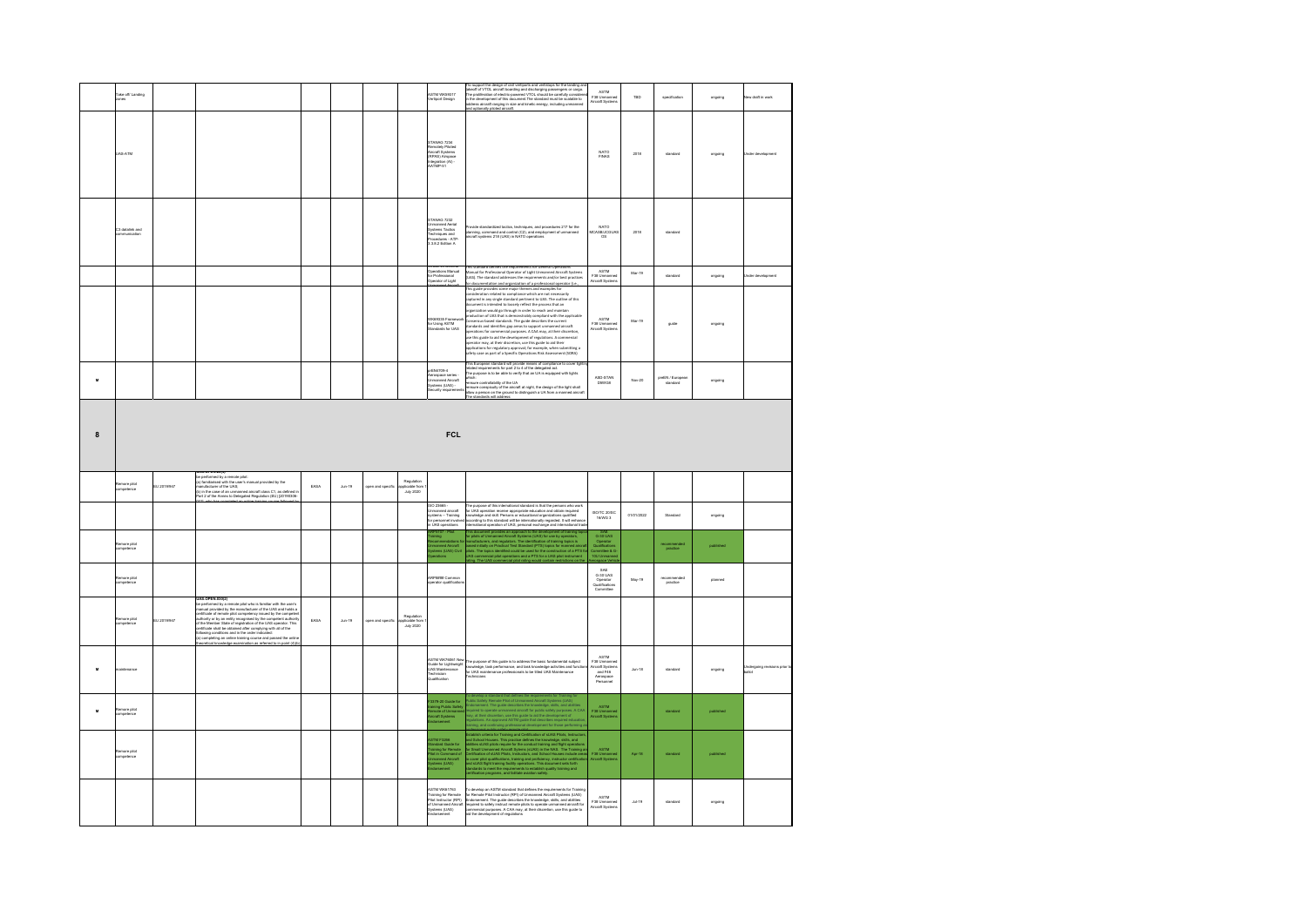|           |                               |                     |                                                                                                                                                                                                                        |      |                    |          |                          | ASTM WK62733<br>Training and the<br>Development of<br>Training Menuals for<br>The Unmanned Aircra<br>Systems (UAS)<br>Operator                                                         | relopment of training manuals for the unmanned aircraft systems (UAS<br>assemblement of them operations for the unitaristic distribution (UAS)<br>specific . 1.2 This specification addresses the requirements or best<br>population of the documentation and operation of a problement of the<br>support is p                                    | ASTM<br>ASTM<br>F38 Unmanned<br>Aircraft Systems                                                       | Sep-19 | standard            | ongoing   |                                                                          |
|-----------|-------------------------------|---------------------|------------------------------------------------------------------------------------------------------------------------------------------------------------------------------------------------------------------------|------|--------------------|----------|--------------------------|----------------------------------------------------------------------------------------------------------------------------------------------------------------------------------------|---------------------------------------------------------------------------------------------------------------------------------------------------------------------------------------------------------------------------------------------------------------------------------------------------------------------------------------------------|--------------------------------------------------------------------------------------------------------|--------|---------------------|-----------|--------------------------------------------------------------------------|
|           | more pilot<br>mpetence        |                     |                                                                                                                                                                                                                        |      |                    |          |                          | STM F3330-18<br><b>Standard<br/>Spacification for<br/>Training and the<br/>Development of<br/>Training Manuals fo</b><br>the UAS Operator                                              | .<br>This specification defines the requirements for training and the<br>sperator.<br>sperator.                                                                                                                                                                                                                                                   | ASTM<br>F38 Unmanne<br>Aircraft Systen                                                                 | Nov-19 | standard            | publihed  |                                                                          |
|           | more pilot<br>mpetence        |                     |                                                                                                                                                                                                                        |      |                    |          |                          | :P5707 Pilot<br>Lining<br>commendations fo<br>manned Aircraft<br>stems (UAS) Civil<br>erations                                                                                         | 1.2 The specification addresses the requirements or best practices, c<br>both, for documentation and organization of a professional operator (<br>is, for compensation and hine) for the purposes of internal training<br>programs and                                                                                                            | G-30 UAS<br>Operator<br>Qualifications<br>Committee & G<br>Art Unmanne<br>Gerospace Vehia<br>Committee |        | comment<br>practice |           |                                                                          |
|           | lamore pilot<br>ompetence     |                     |                                                                                                                                                                                                                        |      |                    |          |                          | MAG 7192 Fd:<br>derpinning Medi<br>Indards for<br>erators of<br>manned Aerial<br>iams (UAS) -<br>fedP-1.25, Edit                                                                       | Rightight the medical factors involved in the medical aspects<br>If Flight Crew Licensing to enable individual nations to further th<br>Indical<br>endards for safe UAS coeration.                                                                                                                                                                | <b>NATO</b>                                                                                            |        | standard            | published |                                                                          |
|           | temore pilot<br>ompetence     | ASA Decision        | $050\pm09$ - Remote crew trained and current and able to control the abnormal and emergency situations (i.e. Technical issue with the UAS)                                                                             | EASA | $Oct-19$           | Specific | published                |                                                                                                                                                                                        |                                                                                                                                                                                                                                                                                                                                                   |                                                                                                        |        |                     |           |                                                                          |
|           | emore pilot<br>impetence      | <b>ASA Decision</b> | .<br>OSO #15 - Remote crew trained and current and able to<br>the abnormal and emergency situations (i.e. Human Err                                                                                                    | EASA | Oct-19             | Specific | published                |                                                                                                                                                                                        |                                                                                                                                                                                                                                                                                                                                                   |                                                                                                        |        |                     |           |                                                                          |
|           | emore pilot<br>impetence      | ARA Derision        | 350 #22 - The remote crew is trained to identify critical<br>nwironmental conditions and to avoid them                                                                                                                 | FASA | 0.459              | Specific | published                |                                                                                                                                                                                        |                                                                                                                                                                                                                                                                                                                                                   |                                                                                                        |        |                     |           |                                                                          |
|           | temore pilot<br>ompetence     | ASA Decision        | 350#16 Multi crew coordination. (Criterion #2 Training)                                                                                                                                                                | EASA | $Oct-19$           | Specific | published                |                                                                                                                                                                                        |                                                                                                                                                                                                                                                                                                                                                   |                                                                                                        |        |                     |           |                                                                          |
|           | amore pilot<br>mpetence       | <b>ASA Decision</b> | 350#17 Remote crew is fit for the operation                                                                                                                                                                            | EASA | $Oct-19$           | Specific | published                |                                                                                                                                                                                        |                                                                                                                                                                                                                                                                                                                                                   |                                                                                                        |        |                     |           |                                                                          |
|           | more pilot<br>mpetence        | ASA Decision        | SO#19 Safe recovery from Human Error (Criterion #2 Tra                                                                                                                                                                 | EASA | $Oct-19$           | Specific | published                |                                                                                                                                                                                        |                                                                                                                                                                                                                                                                                                                                                   |                                                                                                        |        |                     |           |                                                                          |
|           | amore pilot<br>ompetence      | ASA Decision        | .<br>SO#23 Environmental conditions for safe operations of the state of the set of the set of the set of the set of<br>seasurable and adhered to (Criterion #1 Procedures)<br>ns defined                               | EASA | Oct-19             | Specific | published                |                                                                                                                                                                                        |                                                                                                                                                                                                                                                                                                                                                   |                                                                                                        |        |                     |           |                                                                          |
|           | emore pilot<br>Impetence      | ASA Decision        | 4#1 An Emergency Response Plan (ERP) is in place, operato<br>talidated and effective ( <u>Criterion #2 Remote Crew Competes</u>                                                                                        | EASA | Oct-19             | Specific | published                |                                                                                                                                                                                        |                                                                                                                                                                                                                                                                                                                                                   |                                                                                                        |        |                     |           |                                                                          |
|           |                               |                     |                                                                                                                                                                                                                        |      |                    |          |                          | WK62741 Training<br><b>JAS Visual Observe</b>                                                                                                                                          | The purpose of this guide is to address the basic fundamental subject<br>Innowledge, task performance, and task knowledge activities and functio<br>for visual observers of unmanned aircraft systems operations.                                                                                                                                 | ASTM<br>ASIM<br>F38 Unmanner<br>Aircraft System                                                        | Mar-19 | guidance material   | ongoing   |                                                                          |
| $\pmb{9}$ |                               |                     |                                                                                                                                                                                                                        |      |                    |          |                          | Environment                                                                                                                                                                            |                                                                                                                                                                                                                                                                                                                                                   |                                                                                                        |        |                     |           |                                                                          |
|           | se&Enviror                    | EU 2019/945         | Parts 2(8) and 3(10)<br>LIAS in class C1 and C2 shall have, unless it is a fixed-wing LI<br>a guaranteed A-weighted sound power level LWA determined<br>as per Part 13 not exceeding the levels established in Part 15 | EASA | $_{\text{Jun-19}}$ | open     | Regulation<br>applicable |                                                                                                                                                                                        |                                                                                                                                                                                                                                                                                                                                                   |                                                                                                        |        |                     |           |                                                                          |
| 10        |                               |                     |                                                                                                                                                                                                                        |      |                    |          |                          | <b>Autonomous operations</b>                                                                                                                                                           |                                                                                                                                                                                                                                                                                                                                                   |                                                                                                        |        |                     |           |                                                                          |
|           | tonomous<br>arations          |                     |                                                                                                                                                                                                                        |      |                    |          |                          | SUAL 88285<br>tonomous<br>haviors Service I                                                                                                                                            | is document, the JAUS Automated Behaviors and Diagnostics Servic<br>rms outunness, une JAUDS Automated tentianoris and Dasprostics Sterious<br>Set, defines a message-passing interface for services commently found in<br>models urmanimed systems. These services represent the platform-<br>populations                                        | SAE<br>AS-4JAUS Join<br>Architecture for<br>Unmarned<br>Systems<br>Committee                           | May-19 | standard            | ongoing   |                                                                          |
|           | rations                       |                     |                                                                                                                                                                                                                        |      |                    |          |                          | <b>STM Aviation</b>                                                                                                                                                                    |                                                                                                                                                                                                                                                                                                                                                   | ASTM                                                                                                   | TBD    | dards and<br>practi | ongoing   | Task Group Formed                                                        |
|           | evelopment<br>ssurance (Softe |                     |                                                                                                                                                                                                                        |      |                    |          |                          | ASTM Aviation<br>Autonomy Roadmas<br>ASTM F3260<br>Standard Practice for<br>Alethodis to Safely<br>Systems Containing<br>Systems Containing<br>Systems Containing<br>Complex Functiona | This standard practice defines design and test best practices that if<br>followed, would provide guidance to an applicant for providing evidence<br>the chil aviation authority (CAA) that the fight behavior of an unman<br>aircraft s                                                                                                           | ASTM<br>F38 Unmanne<br>Aircraft System                                                                 |        | standard            | published |                                                                          |
|           | enations                      |                     |                                                                                                                                                                                                                        |      |                    |          |                          | <b>PLIAL ACORPA</b><br>ehaviors Service Se                                                                                                                                             | rms cocument, une avuo vuonnaan benerats anti Luignoses yksinä.<br>Set, delines a message passing interface for services commonly found in<br>mobile unmanned systems. These services represent the platform-<br>independent capabiliti<br>capabilities are specified in the JAUS Core Service Set (AS5710) and a<br>requerity referenced herein. | AS-4JAUS Join<br>Unmanned<br>Systems                                                                   | May-19 | standard            | ongoing   | The title will change to<br>"JAUS Autonomous<br>apabilities Service Set" |
|           | se&Environment                | EU 2019/945         | Parts 2(9) and 3(11)<br>UAS in class C1 and C2 shall have, unless it is a fixed-wing UA<br>the indication of the guaranteed A-weighted sound power level<br>affixed on the UA and/or its packaging as per Part 14;     | EASA | $_{\text{Jun-19}}$ | open     | Regulation<br>applicable |                                                                                                                                                                                        |                                                                                                                                                                                                                                                                                                                                                   |                                                                                                        |        |                     |           |                                                                          |